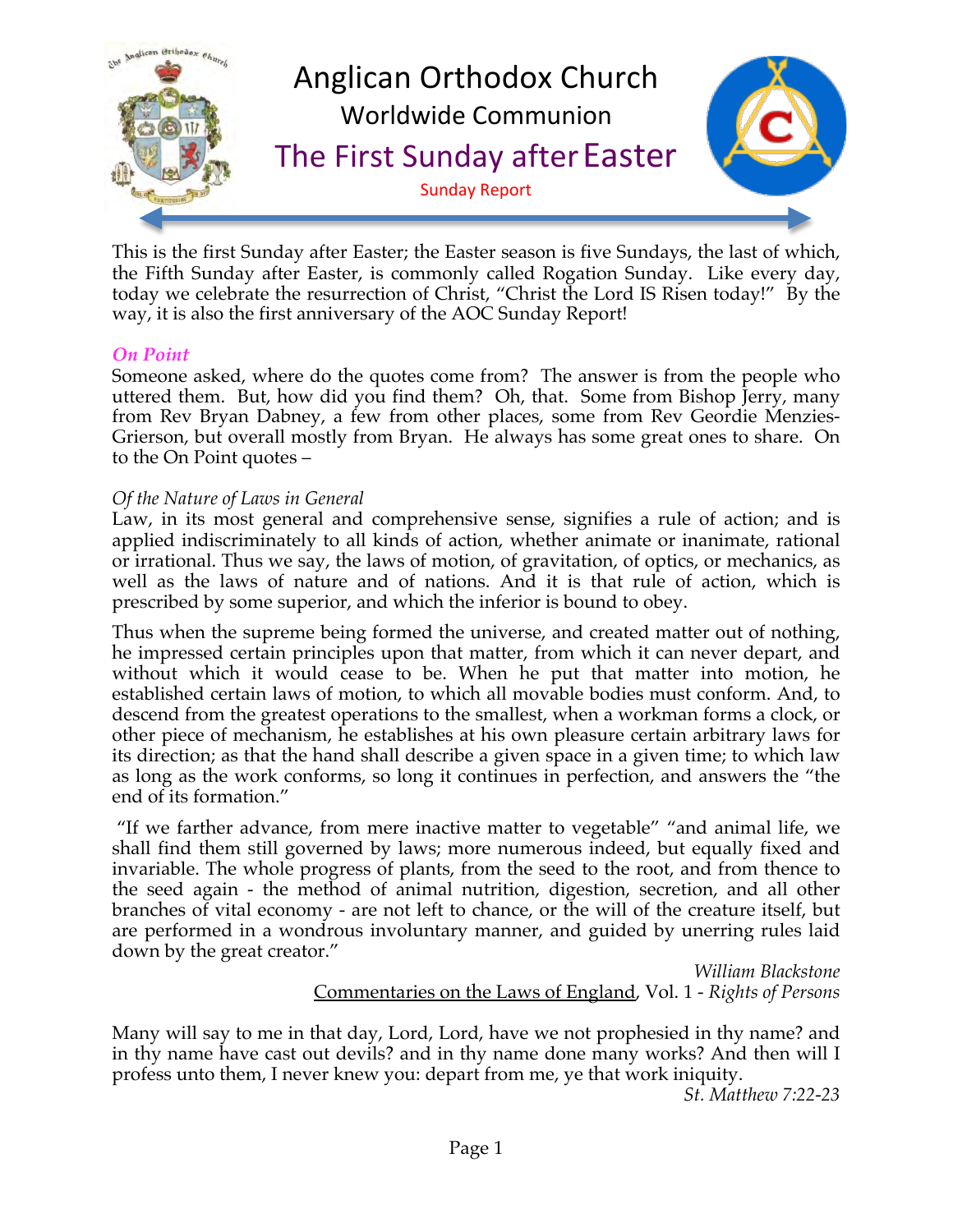For the Son of man is as a man taking a far journey, who left his house, and gave authority to his servants, and to every man his work, and commanded the porter to watch. Watch ye therefore: for ye know not when the master of the house cometh, at even, or at midnight, or at the cockcrowing, or in the morning: lest coming suddenly he find you sleeping. And what I say unto you I say unto all, Watch.

*St. Mark 13:34-37*

Examine yourselves, whether ye be in the faith; prove your own selves.

*II Corinthians 13:5*

If we live in the Spirit, let us also walk in the Spirit.

*Galatians 5:25*

I am Alpha and Omega, the beginning and the ending, saith the Lord, which is, and which was, and which is to come, the Almighty.

*Revelation 1:8*

A holy character does not avert temptation— Jesus was tempted... Do not suppose that it is only the worldly-minded who have dreadful thoughts and blasphemous temptations, for even spiritual-minded persons endure the same...

> *Charles H. Spurgeon* 19<sup>th</sup> century English Baptist pastor Morning and Evening, p. 103

By three methods we may learn wisdom: First, by reflection, which is noblest; Second, by imitation, which is easiest; and third by experience, which is the bitterest.

*Confucius*

 $6<sup>th</sup>$  and  $5<sup>th</sup>$  century BC Chinese scholar and author

In a state where corruption abounds, laws must be very numerous.

*Tacitus*

1<sup>st</sup> and 2<sup>nd</sup> century AD Roman historian

Justice without force is powerless; force without justice is tyrannical.

*Blaise Pascal*

17<sup>th</sup> century French mathematician, philosopher and author

The American liberal is dead from the neck up. A member of the elite, he rules, but has no talent for it. Like the Bolsheviks, he is adept at blaming others for everything and at manufacturing simple slogans. And like them he thinks only in terms of power, control and leverage, without understanding why his intellectual predecessors spent so much building up the institutional influence that he casually squanders by destroying the credibility of journalism, public service and academia. Generational degradation has robbed him of any sense of time. He is always living in the present, which also seems to him to be the future. The past to him is a treasure trove of eccentricities. And he cannot conceive of any future that supersedes his way of life. Patience, like objectivity, is a foreign notion to him. Nothing can wait for tomorrow or ten years from now. Everything must come about right now. Battles are won, but wars are lost. The liberal hare races ahead into the post-everything future, never considering that in the longterm, it is the slow conservative tortoise that wins the race.

*Daniel Greenfield* 21<sup>st</sup> century American commentator Closing of the Liberal Mind, 4-8-15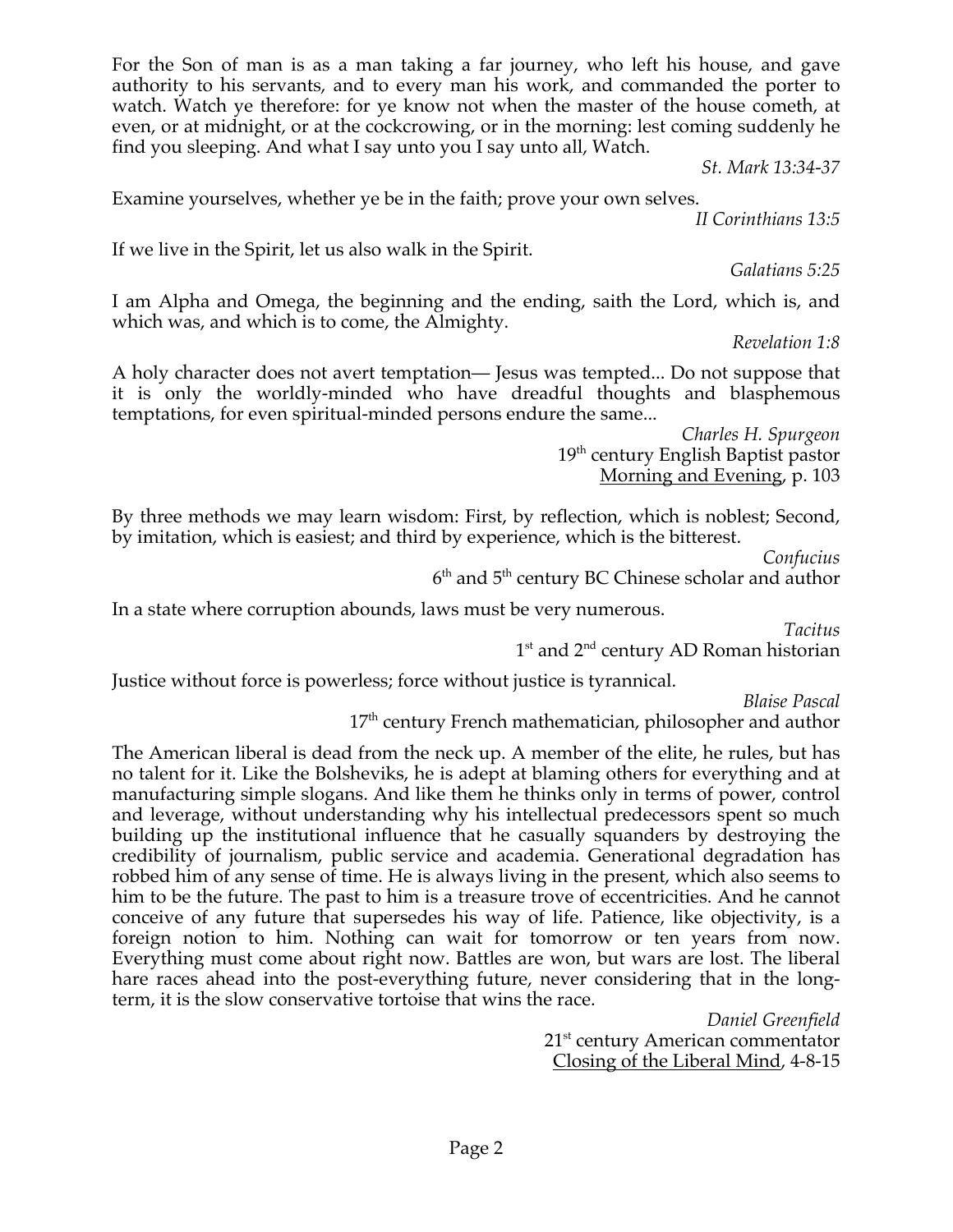One day Confucius and his students were walking through the forest and came upon a woman weeping bitterly by an open grave. One student asked why she was crying, and she said, 'First, my husband's father was killed here by a tiger. Then the tigers ate my husband. Now they have eaten my son.' Confucius then asked the woman why she did not leave the forest, and she said, 'Because there is no oppressive government here.' Confucius then turned to his students and said, Remember this: Oppressive government is more terrible than tigers.

> *Confucius*  $6<sup>th</sup>$  and  $5<sup>th</sup>$  century BC Chinese scholar and author

#### *Propers*

Each Sunday there are Propers: special prayers and readings from the Bible. There is a Collect for the Day; that is a single thought prayer, most written either before the refounding of the Church of England in the 1540s or written by Bishop Thomas Cranmer, the first Archbishop of Canterbury after the re-founding.

The Collect for the Day is to be read on Sunday and during Morning and Evening Prayer until the next Sunday. The Epistle is normally a reading from one of the various Epistles, or letters, in the New Testament. The Gospel is a reading from one of the Holy Gospels, Matthew, Mark, Luke and John. The Collect is said by the minister as a prayer, the Epistle can be read by either a designated reader (as we do in our church) or by one of the ministers and the Holy Gospel, which during the service in our church is read by an ordained minister.

The propers are the same each year, except if a Red Letter Feast, that is one with propers in the prayerbook, falls on a Sunday, then those propers are to be read instead, except in a White Season, where it is put off. Red Letter Feasts, so called because in the Altar Prayerbooks the titles are in red, are special days. Most of the Red Letter Feasts are dedicated to early saints instrumental in the development of the church, others to special events. Some days are particularly special and the Collect for that day is to be used for an octave (eight days) or an entire season, like Advent or Lent.

The Propers for today are found on Page 170-171, with the Collect first:

# The First Sunday after Easter.

*The Collect.*

**LMIGHTY** Father, who hast given thine only Son to die for our sins, and to rise **ALMIGHTY** Father, who hast given thine only Son to die for our sins, and to rise again for our justification; Grant us so to put away the leaven of malice and wickedness, that we may always serve thee in pureness of living and truth; through the merits of the same thy Son Jesus Christ our Lord. *Amen.*

Today's Epistle came from the First General Epistle of Saint John, the Fifth Chapter beginning at the Fourth Verse:

**HATSOEVER** is born of God overcometh the world: and this is the victory that overcometh the world, even our faith. Who is he that overcometh the world, but he that believeth that Jesus is the Son of God? This is he that came **by HATSOEVER** is born of God overcometh the world: and this is the victory that overcometh the world, even our faith. Who is he that overcometh the world, but he that believeth that Jesus is the Son of God? This is he tha it is the Spirit that beareth witness, because the Spirit is truth. For there are three that bear record in heaven, the Father, the Word, and the Holy Ghost: and these three are one. And there are three that bear witness in earth, the Spirit, and the water, and the blood: and these three agree in one. If we receive the witness of men, the witness of God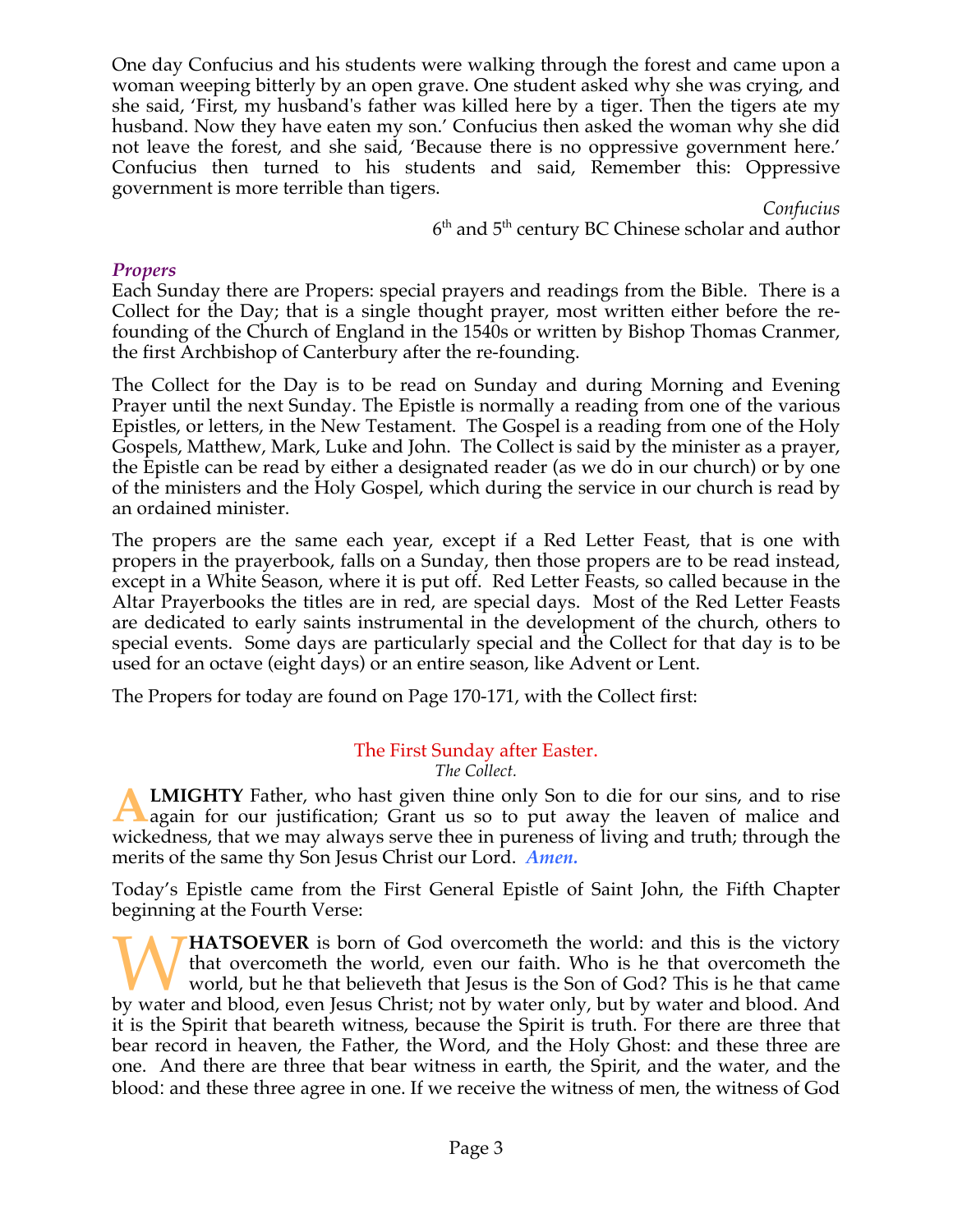is greater: for this is the witness of God which he hath testified of his Son. He that believeth on the Son of God hath the witness in himself: he that believeth not God hath made him a liar; because he believeth not the record that God gave of his Son. And this is the record, that God hath given to us eternal life, and this life is in his Son. He that hath the Son hath life; and he that hath not the Son of God hath not life.

The Holy Gospel for this Sunday comes from the Twentieth Chapter of the Gospel of Saint John beginning at the Nineteenth verse:

he same day at evening, being the first day of the week, when the doors were shut where the disciples were assembled for fear of the Jews, came Jesus and stood in the midst, and saith unto them, Peace be unto you. And when he had so said, he The same day at evening, being the first day of the week, when the doors were shut where the disciples were assembled for fear of the Jews, came Jesus and stood in the midst, and saith unto them, Peace be unto you. And whe the Lord. Then said Jesus to them again, Peace be unto you: as my Father hath sent me, even so send I you. And when he had said this, he breathed on them, and saith unto them, Receive ye the Holy Ghost: whosesoever sins ye remit, they are remitted unto them; and whosesoever sins ye retain, they are retained.

### *Bishop Ogles' Sermon*

We are oft fortunate to get copies of Bishop Jerry's sermon notes. Today is one of those Sundays. Today's sermon starts off with the collect, and like

always, it will give you a lot to consider in your heart.

### **Sermon Notes**

First Sunday after Easter St Andrew's Anglican Orthodox Church 27 April 2014, Anno Domini (In the Year of our Lord)

> The First Sunday after Easter. *The Collect.*



**LMIGHTY** Father, who hast given thine only Son to die for

our sins, and to rise again for our justification; Grant us so to put away the leaven of malice and wickedness, that we may always serve thee in pureness of living and truth; through the merits of the same thy Son Jesus Christ our Lord. *Amen.* **A**

*Behold, he cometh with clouds; and every eye shall see him, and they also which pierced him: and all kindreds of the earth shall wail because of him. Even so, Amen. I am Alpha and Omega, the beginning and the ending, saith the Lord, which is, and which was, and which is to come, the Almighty*. (Rev 1:7-8)

 The Lord shall return in the clouds! This is not such an unreasonable revelation considering that He was in the Pillar of Cloud that followed Israel in the Wilderness; He was in the cloud that obscured His appearing on the Mount of Transfiguration; and He was received up into the Heavens at His Ascension by a cloud. Clouds are not solid masses, but semi-transparent and elusive. The clouds that obscured our God of the Wilderness Tabernacle, and Jesus on the Mount of Transfiguration suggest that there shall always be some mystery that surrounds our Lord until we are joined with Him in eternity. The Word of God itself, despite the petty claims of theologians, is fraught with mysteries that cannot be fully comprehended, but must be fully believed. Tantalizingly, the closer we get to our Lord in wisdom and knowledge, the more the cloud of mystery is lifted to expose more and more of His glorious Person.

 Today's lectionary text is taken from the Book of Revelation – a book that most men refuse to address for the mystery that it seems (to them) to contain. Truly, it will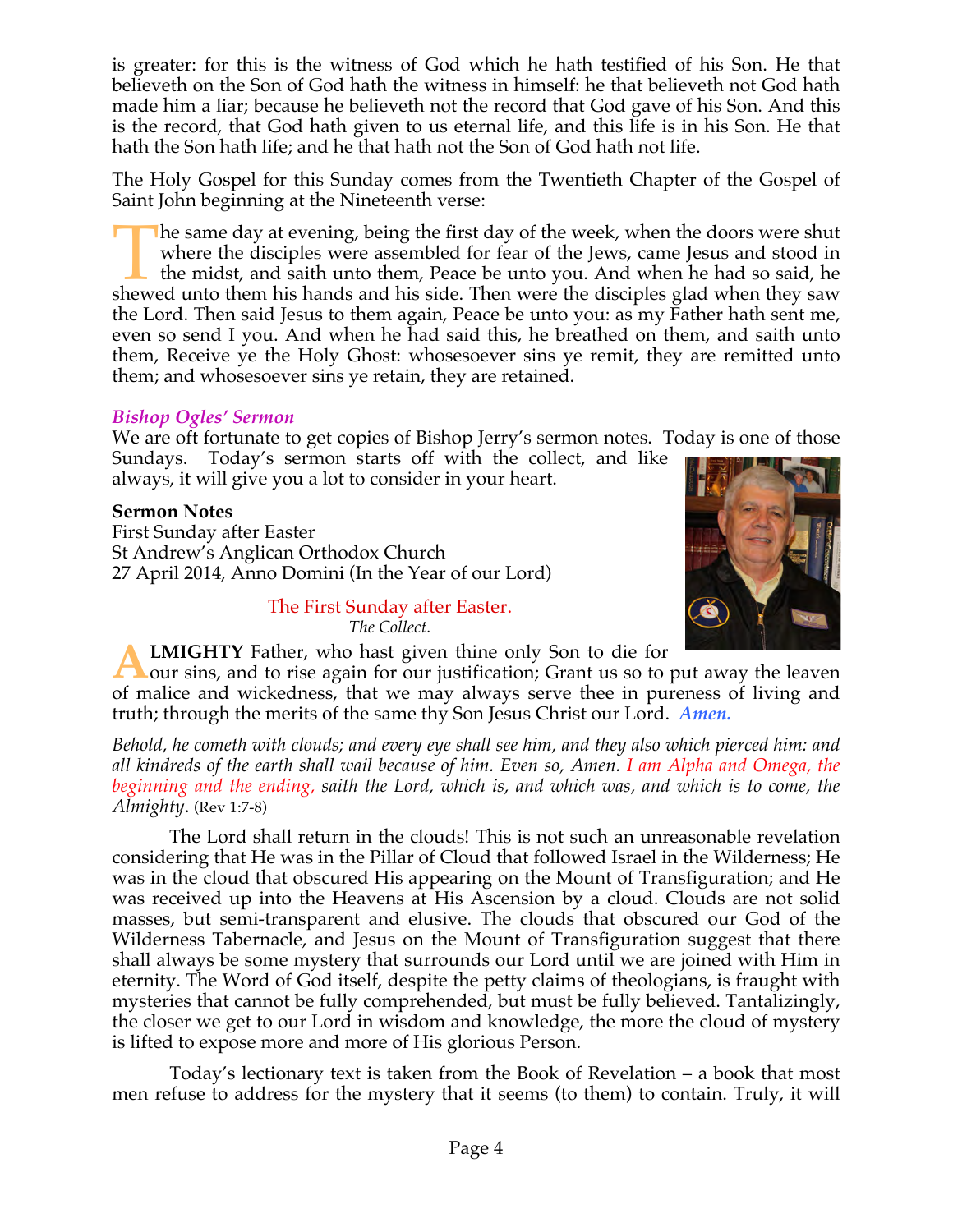always be a mystery until the Lord wills that those mysteries be revealed fully; however, the title of the Book itself suggests that God desires that we study the book diligently to derive the glimmers of truth that are the object of its revelations.

 At the outset of our deliberations of this text, we should recognize that our Lord conquered death, Hell, and Satan on the Cross by His own death, burial, and resurrection. He died once a physical death. All who are sheltered in the Ark of Christ shall die only once that same physical death; but be advised that the soul NEVER dies of either good or bad. Those who have rejected Christ, even by professing Him falsely, shall die a double death – the latter being a relegation to the death of Hell which is made the greater pain for being separated from God. There are no smiles in Hell. No mercies in Hell. No friendly words in Hell. These are all characteristics of grace, and there is no grace in Hell, either. It is the second death to which the saints of God are not subject. *He that hath an ear, let him hear what the Spirit saith unto the churches; He that overcometh shall not be hurt of the second death*. (Rev 2:11) Jesus was buried in a borrowed Garden Tomb so that we, too, may need only a borrowed tomb.

Those who believe on the Name of Jesus Christ and are the called according to His purpose shall NEVER die in reality. . . . . *the dust return to the earth as it was: and the spirit shall return unto God who gave it.* (Eccl 12:7) *And whosoever liveth and believeth in me shall never die. Believest thou this?* (John 11:26) I hope you read this last verse from John 11 with deep thought: All, both wicked and just, shall be believers at the Second Coming; but the Child of God must believe while he yet lives in this life. Once death comes, there are no more decisions of faith or hearing the call of the Lord to repentance.

The Revelations were given to John, the Apostle, as stated at the 1<sup>st</sup> verse: *The Revelation of Jesus Christ, which God gave unto him, to shew unto his servants things which must shortly come to pass; and he sent and signified it by his angel unto his servant John*. (Rev 1:1) The purpose of Revelations, according to this introductory verse, is to reveal – not to conceal – the glorious prophecies of God.

 The striking future event prophesied in today's text, and repeated throughout the Scriptures, is the glorious return of the Lord Jesus Christ – the Lamb of God! Just as He was received by a cloud at His Ascension, He shall return in the CLOUDS of Heaven. *And when he had spoken these things, while they beheld, he was taken up; and a cloud received him out of their sight. And while they looked stedfastly toward heaven as he went up, behold, two men stood by them in white apparel; Which also said, Ye men of Galilee, why stand ye gazing up into heaven? this same Jesus, which is taken up from you into heaven, shall so come in like manner as ye have seen him go into heaven*. (Acts 1:9-11) There is one subtle difference between His ascension and His return: A cloud received Him at His ascension, but He will return in the CLOUDS. He is not returning alone, but with the hosts of the Armies of Heaven. "*Behold, he cometh with clouds*."

We will examine the following topics related to the return of our Lord Jesus Christ:

- 1. Who will see the Lord at His return?
- 2. What will the response of the world be at His appearing?
- 3. What is the disposition of those who have known Him as Lord and Savior?
- 4. How different is His return from His ascension?

What does the title, Alpha & Omega, mean? Every eye of every man, woman, and child, then living, or who have ever before lived upon the earth, shall behold Christ's return; for every grave shall be opened. Those who have trod underfoot His grace and truth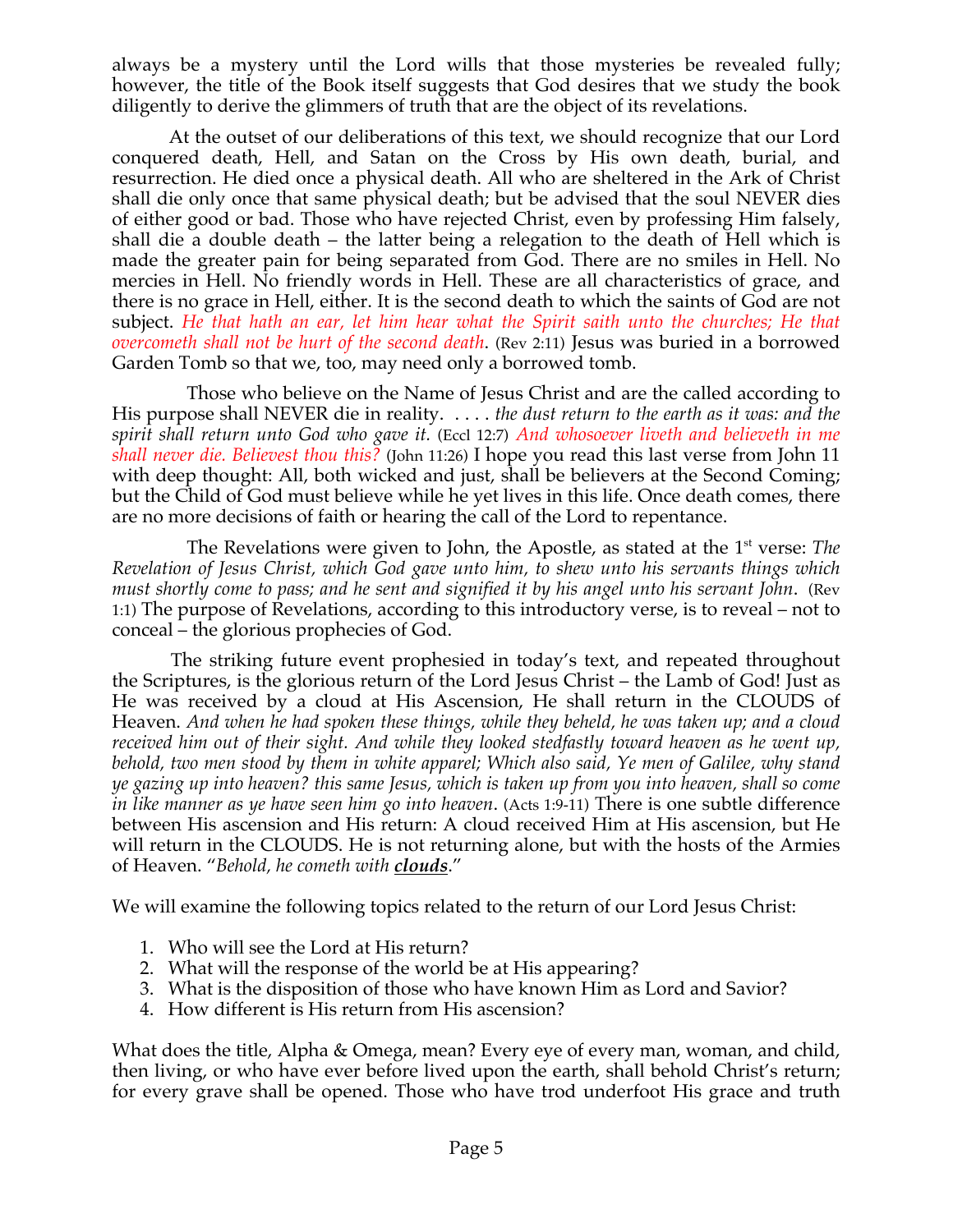shall see Him in terror and great regret. They will know their guilt for His cross – that they were the ones who called for His death and crucifixion by their rejection and sin. *That at the name of Jesus every knee should bow, of things in heaven, and things in earth, and things under the earth; And that every tongue should confess that Jesus Christ is Lord, to the glory of God the Father*." (Phil 2:10-11) These include men such as Caligula, Nero, Muhammad, Tamerlane, Adolph Hitler, Stalin, and, yes, Barack Obama (unless he comes to Christ)! They will all confess Jesus Christ is Lord, but too late to save their souls! All who die in the Lord shall arise from their graves, as Christ did at Easter, with a glorified body that is not subject to pain, sorrow, or death. When we were children we may have had days when we played so hard that we were exhausted at bedtime. We were put to bed, and the lights were extinguished. We closed our eyes and seemingly opened them immediately to the morning glow of the sun. We could not believe that we had slept all night, but we had. The same will be true at the death and resurrection of the people of God: *In a moment, in the twinkling of an eye, at the last trump: for the trumpet shall sound, and the dead shall be raised incorruptible, and we shall be changed. For this corruptible must put on incorruption, and this mortal must put on immortality. So when this corruptible shall have put on incorruption, and this mortal shall have put on immortality, then shall be brought to pass the saying that is written, Death is swallowed up in victory. O death, where is thy sting? O grave, where is thy victory? The sting of death is sin; and the strength of sin is the law. But thanks be to God, which giveth us the victory through our Lord Jesus Chris*t. (1 Cor 15:52-57)

The Great Cloud of Angels that shall accompany the Lord at His return will fill the Eastern sky, and cover the heavens from East to West. It will be sudden, and without warning. The old Hebrew wedding custom of the Groomsman (Gabriel, perhaps) of the Bridegroom (Jesus Christ) shall stand and sound the trumpet, and the Bride (the church) must be ready for immediate flight to the Wedding Party. ". . . . *at the last trump: for the trumpet shall sound, and the dead shall be raised incorruptible, and we shall be changed*." The Lord Jesus Christ shall be seated upon a white charger armed for the purpose of judgment. He came as a little child at Bethlehem, but He returns with all power and great glory: *And I saw heaven opened, and behold a white horse; and he that sat upon him was called Faithful and True, and in righteousness he doth judge and make war. His eyes were as a flame of fire, and on his head were many crowns; and he had a name written, that no man knew, but he himself. And he was clothed with a vesture dipped in blood: and his name is called The Word of God. And the armies which were in heaven followed him upon white horses, clothed in fine linen, white and clean. And out of his mouth goeth a sharp sword, that with it he should smite the nations: and he shall rule them with a rod of iron: and he treadeth the winepress of the fierceness and wrath of Almighty God. And he hath on his vesture and on his thigh a name written, KING OF KINGS, AND LORD OF LORDS*. (Rev 19:11-16) This is not the man on the white horse of Rev 6, but the final appearing of Jesus Christ as Lord!

Our Lord Jesus Christ is the Alpha and Omega, the Great I AM, and the Ancient of Days (without beginning or end). Often we have discussed His titles. Alpha and Omega, the first and last letters of the Greek alphabet (in which the New Testament manuscripts are written), define our Lord as the Whole WORD from beginning to end. *In the beginning was the Word, and the Word was with God, and the Word was God. The same was in the beginning with God. All things were made by him; and without him was not any thing made that was made. In him was life; and the life was the light of men*. (John 1:1-4) He is the first Word, and the Last Word, and every Word in between. He is the first and last letters of every alphabet – Hebrew, English, French, Korean, Chinese, Urdu, or Arabic and every letter between. He exists in the Eternal Present. Not confined, as we are, to the Space-Time continuum, He is ever in the present. He is I AM six thousand years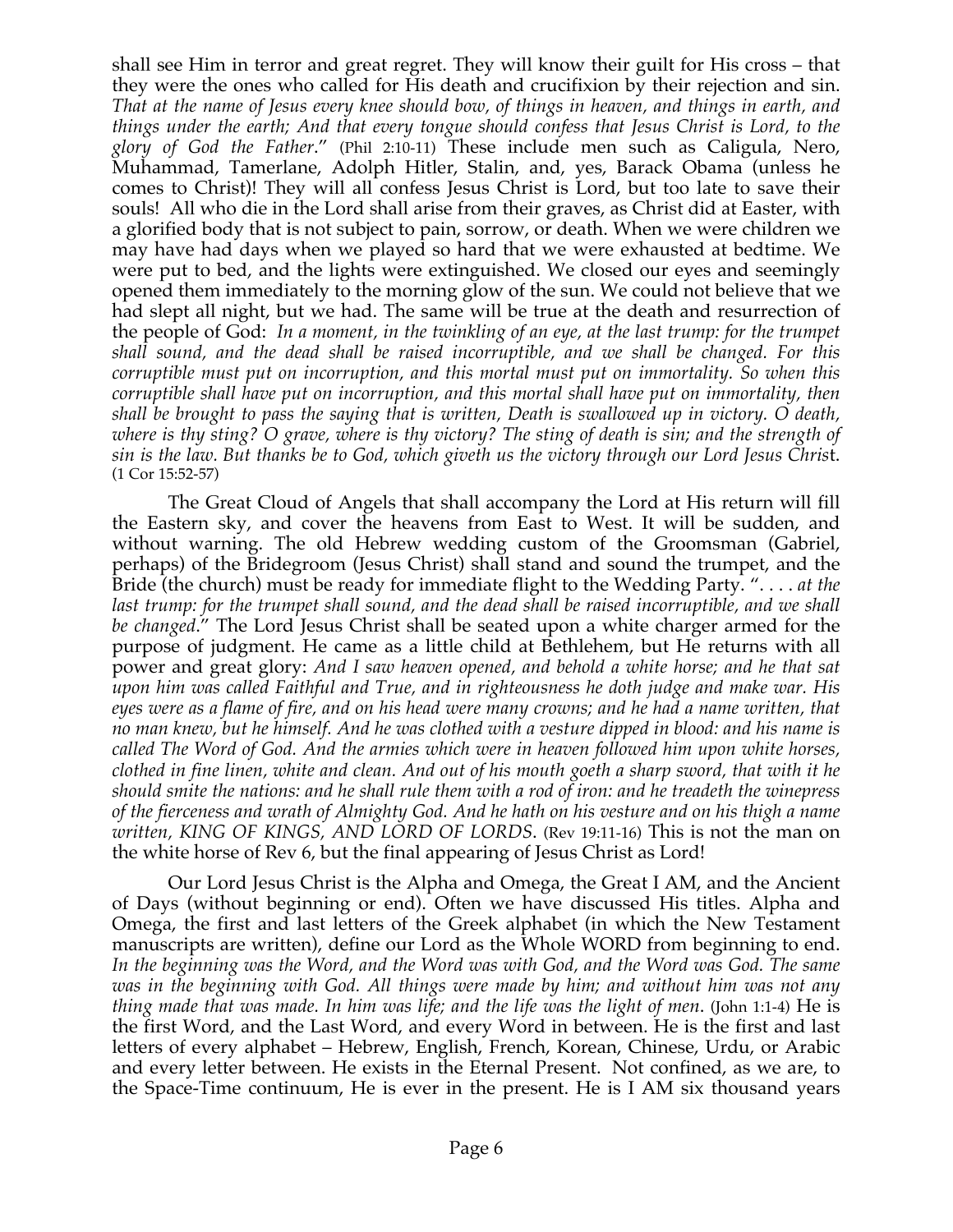ago, two thousand years ago, today, and eternity future. Our Lord was with God the Father as the Ancient of Days in the Eternity Past before there was a heaven or an earth. Here is love and grace: He was mindful of you and me even then in eternity past! He agreed, even then, to die in redemption of our sins. God knew that Adam would fall. He knew that Adam would bring death and hell upon all his progeny ……unless provision was made for a Savior. That provision was agreed to in Eternity Past by our Lord Jesus Christ. This should make each of us mindful of the great value of our salvation, and the love which purchased it at so great a cost.

Are we?

### *Sermon - Rev Jack Arnold*

#### *Church of the Faithful Centurion* – *Det One Okinawa, Japan*

Rev Jack is in Okinawa for another few days, thus the Detachment One designation.



Today's sermon brought the Collect, Epistle and Gospel together and is partly contained in the forewords above.

We are in the Easter Season which consists of Easter and the following four Sundays, until we get to Rogation Sunday. This is a time we should work on centering our lives on the central figure in our religion, Jesus Christ.

Consider these words from the Collect:

… Son to die for our sins, and to rise again for our justification; Grant us so to put away the leaven of malice

and wickedness, that we may always serve thee in pureness of living and truth …

God sent Jesus to be The Christ, The Messiah, The Savior, The Lamb to be sacrificed for our sin. He gave His earthly Life, He went down into Hell, that we might be justified before God at our accounting. Not that we might be perfect, but that we might be accounted perfect at our judgment day. Yet we are not made perfect. Just because we are going to be accounted as perfect does not mean we are. Thus we must ask God's help that we can put away the infection, or leaven, of evil in our hearts so that we can serve the Living God here. We must be unleavened bread or unsinful. This is truly a task that requires His Help. Without His Help, we cannot remove the hate and evil from our hearts. We need His Help so we can move forward.

Paul continually tells us we must be reborn as a new person in God. We must put on the New Man and put the Old Man behind us. We must endeavor to leave our old habits behind as we strive to make new practices into habits. The only way to do this is through His Help and repetition of those new practices. We cannot follow the direction of Jesus towards God without the help of the Holy Ghost; the Trinity in actual practice. If you believe in Jesus, you must believe in God and you can do neither without the help of the Holy Ghost. Without the Holy Ghost, we are like men who desperately need glasses to see. Without the Holy Ghost as our correcting lens, we cannot see what He wants us to see in order to act. With the Holy Ghost, we can see what needs to be done and also act upon it.

When Jesus came to the disciples on Sunday evening, He breathed the Holy Ghost into their hearts. He gave the disciples the power to pass His Forgiveness on to their followers. As ministers of God, we follow the disciples, but we have not the power to forgive, except as we find in the Lord's Prayer, "forgive us our trespasses as we forgive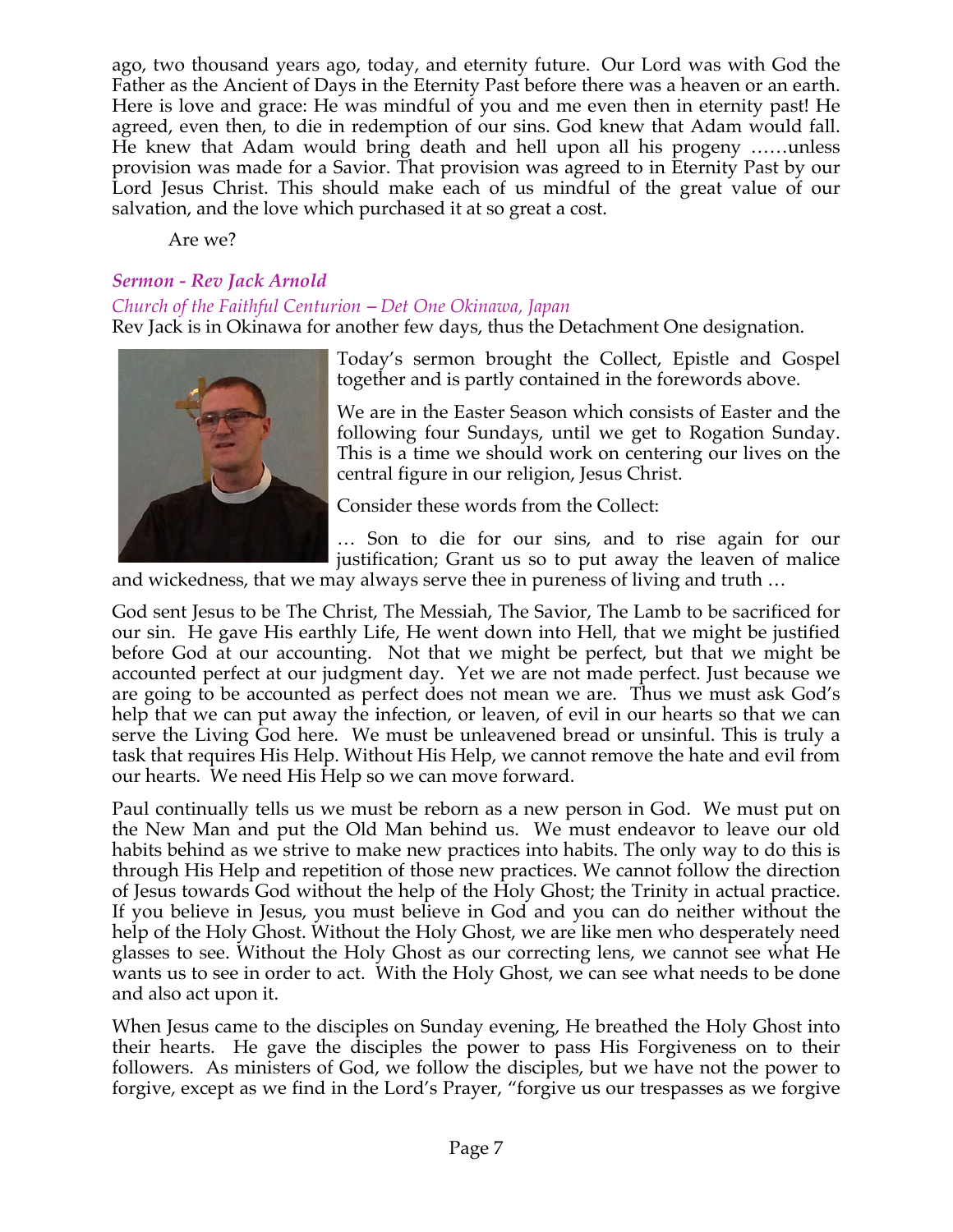those who trespass against us." We do have the ability to tell you that if you repent, that is "*to turn from sin and dedicate oneself to the amendment of one's life*," then God will forgive you. Through our Lord, if you repent, He has forgiven you.

The key word here is repent! We must "go and sin no more!" as Christ told the lady who was an adulterer. He did not tell her it was okay to do what she wanted to do, the way she wanted to do it and perhaps suggest a more flattering shade of lipstick. No, He told her that her sins were forgiven, but she was to "go and sin no more!" We repent not only in word, but we must repent in our deeds also, so that we can truly show the world that we have faith. If we do not repent, then we do not have faith in Him. We must have faith in Him, so therefore, we must truly and earnestly repent of our sins and do our utmost best to "go and sin no more." That is how we can truly show that we have faith. That is all that He asks, is us to actually DO our best, not just say that we are doing our best.

So what to take from all this?

For God so loved the world, that he gave his only begotten Son, that whosoever believeth in him should not perish, but have everlasting life. John 3.16

If you get that, you have the Holy Ghost in your heart. If you open your heart, He will breathe the breath that sends The Comforter to you. Then you shall have the knowledge to act the way He wants you to act. You will have surefire knowledge of the course that He wants you to take.

When the time comes, how will you ACT?

It is by our actions we are known.

# **Be of God - Live of God - Act of God**

### *Sermon - Rev Hap Arnold*

### *Church of the Faithful Centurion - Descanso, California*

Today's sermon ties together the propers, that is to say the prayer and readings for this week.



Consider these words from the Collect:

… given thine only Son to die for our sins, and to rise again for our justification; Grant us so to put away the leaven of malice and wickedness, that we may always serve thee in pureness of living and truth…

In the Collect, we acknowledge by the sacrifice made on Good Friday by the One and Only Perfect Man, a single sacrifice, made one time, for all mankind, for all time by our Lord and Savior Jesus, the Christ of God, we have eternal life. Malice and wickedness are pervasive; like leavening, that is yeast, mixed into bread dough, they permeate our being worming their way into the most

remote corners of our souls, hearts and minds. Tiny, wanting only to be fed so they can grow and distort our being. We need God's Help, in the form of the Holy Ghost, to root out all malice and wickedness so we might serve Him with pure souls, hearts and minds. Without that help, we are destined to fail. On the other hand, with God's help all things are possible.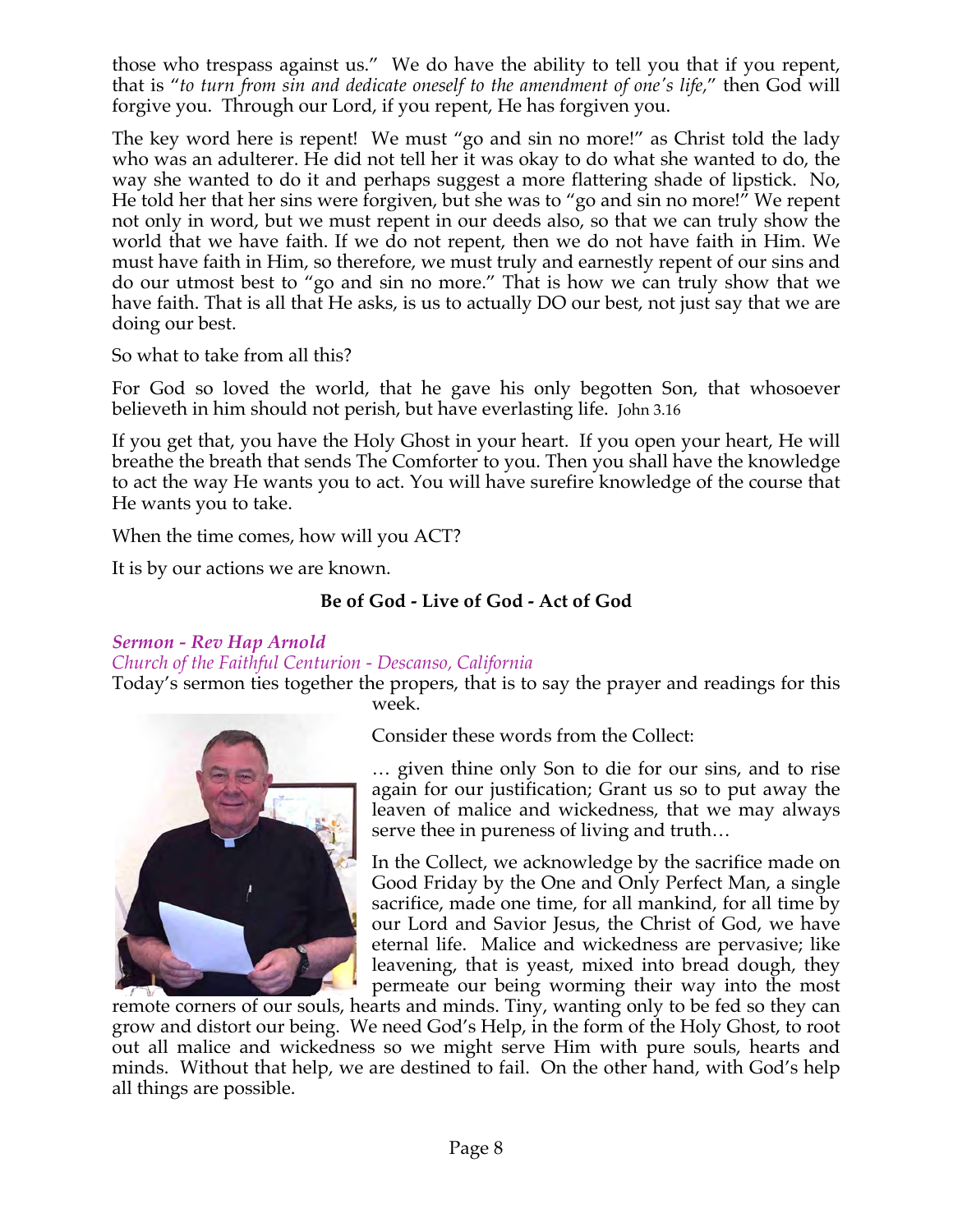In his general Epistle, Saint John makes it clear that the entity we refer to as God is a Triune Being, that is Three in One; Father, Son and Holy Ghost. What he does not make clear is the relationship between the Three. But, that is not surprising, no place else is it really clear either. God is comprised of three separate entities who are of one substance and form a single entity, each has its function. Jesus Christ is our key to life and the Holy Ghost is our key to Jesus Christ. Christ, who was there at the beginning, will be there at our end; the Holy Ghost who breathed life into this world is our key to finding Christ in our hearts. God has made it so.

The Holy Ghost is not often talked about in the church, yet He is the key to understanding. God sent us the Holy Ghost that we might have:

- Comfort
- Understanding
- Patience
- Insight
- Perseverance
- Courage
- Understanding
- Sympathy

He is our key to finding Jesus in our souls, hearts and minds. Without His Guidance, Scripture seems a poorly written fairy tale, with His Guidance we find Truth, the Truth that is our Lord and Savior.

When John relates the story of Jesus coming in to the Upper Room, note three things; He came into a closed room in bodily form, then gave them His Peace and He breathed the Holy Ghost upon them.

The entry into the closed room is of interest. When we leave the Shadowlands, we will gain an optimized body with shape and form, but as Jesus demonstrated things are different in the Real World. Different can be better or worse. In this case He demonstrates the better. We will no longer be halt, blind and maimed, we will live as God has meant for us. Quite a nice feeling.

Jesus gave them His Peace. Not peace like the hippies, or "sex, drugs and rock and roll." This is a totally different concept. Jesus brings us, like those disciples, the peace of mind and soul that comes with giving all our worry, sadness and terror to Him. He leaves in His Wake not confusion but order and well being. With Him in our hearts we cannot fail at anything that needs be done. His Peace. This is a thing not lightly thought of. It is certainly not the hand shaking service interrupting greeting of some churches. They say 'peace' when they mean 'hi.' This Peace is what we are looking for and have been looking for since we came into this world, for it is our passport out.

That brings us to the Holy Ghost. He is the breath of life, not just physical, whereas to die is to "give up the Ghost." He is our spiritual life, for without Him in our souls, hearts and minds we cannot see the narrow road to the summit. Without Him we see only that broad even way that gently curves downward and gets smoother and smoother as it nears the Pit. The Holy Ghost is the key to knowing our Lord!

Without the Holy Ghost, we are lost. With Him we find and join Jesus and are found.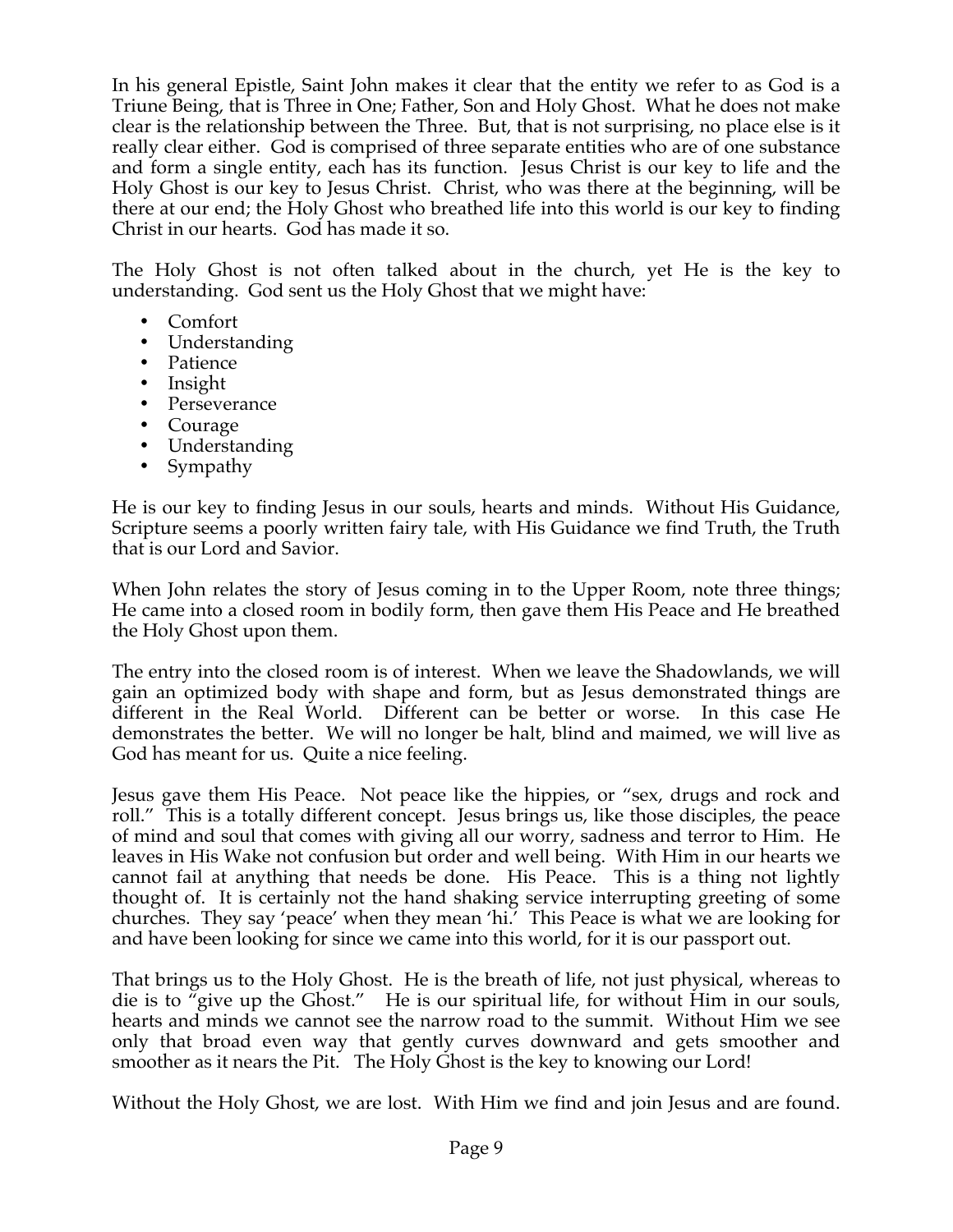Then we can act accordingly and enjoy our time here on earth to the extent it is to be enjoyed.

For there is much joy and satisfaction to be found in proper action.

When the time comes, how will you ACT?

It is by our actions we are known.

# **Be of God - Live of God - Act of God**

### *Roy Morales-Kuhn, Bishop and Pastor - St. Paul's Anglican Church - Anglican Orthodox Church*

Bishop Roy is pastor of the biggest AOC parish West of the Mississippi and is in charge of the Diocese of the Epiphany.

**First Sunday after Easter** 12 April 2015 Psalm 103 • Isaiah 43:1-12 • Luke 24:36-49

### The First Sunday after Easter. *The Collect.*

**LMIGHTY** Father, who hast given thine only Son to die for our sins, and to rise again for our justification; Grant us so to put away the leaven of malice and wickedness, that we may always serve thee in pureness of **A**



living and truth; through the merits of the same thy Son Jesus Christ our Lord. *Amen.*

# **The Early Days**

The next couple of weeks in the church calendar will be some of the most contested events that the early modern church will have to defend.

The 40 days Christ was on earth AFTER his resurrection.

The 'record' is so sparse, a few references here and there, but no huge events that take up copy such as the crucifixion or his miracles, the feeding of huge groups of followers, etc. And yet there is enough of a record of Christ presence on earth after resurrection and before his ascension that we can defend the truth of his bodily rising from the grave; not a swoon, not a body switch, not a stealing the corpse and putting in someone who 'looks' like Jesus, and so forth.

Some 500 people will witness the risen Lord during this 40 day period.

The next 40 days are critical to the narrative of the early church. It is during this time that Jesus instructs his followers as to the Way. He gives them 'marching' orders, that must wait to be opened, he comforts them, he communes with them during this time.

I would say this was the 'seminary' training for the disciples, this was their time to know the full measure of what Christ expected of them for the rest of their time here on earth.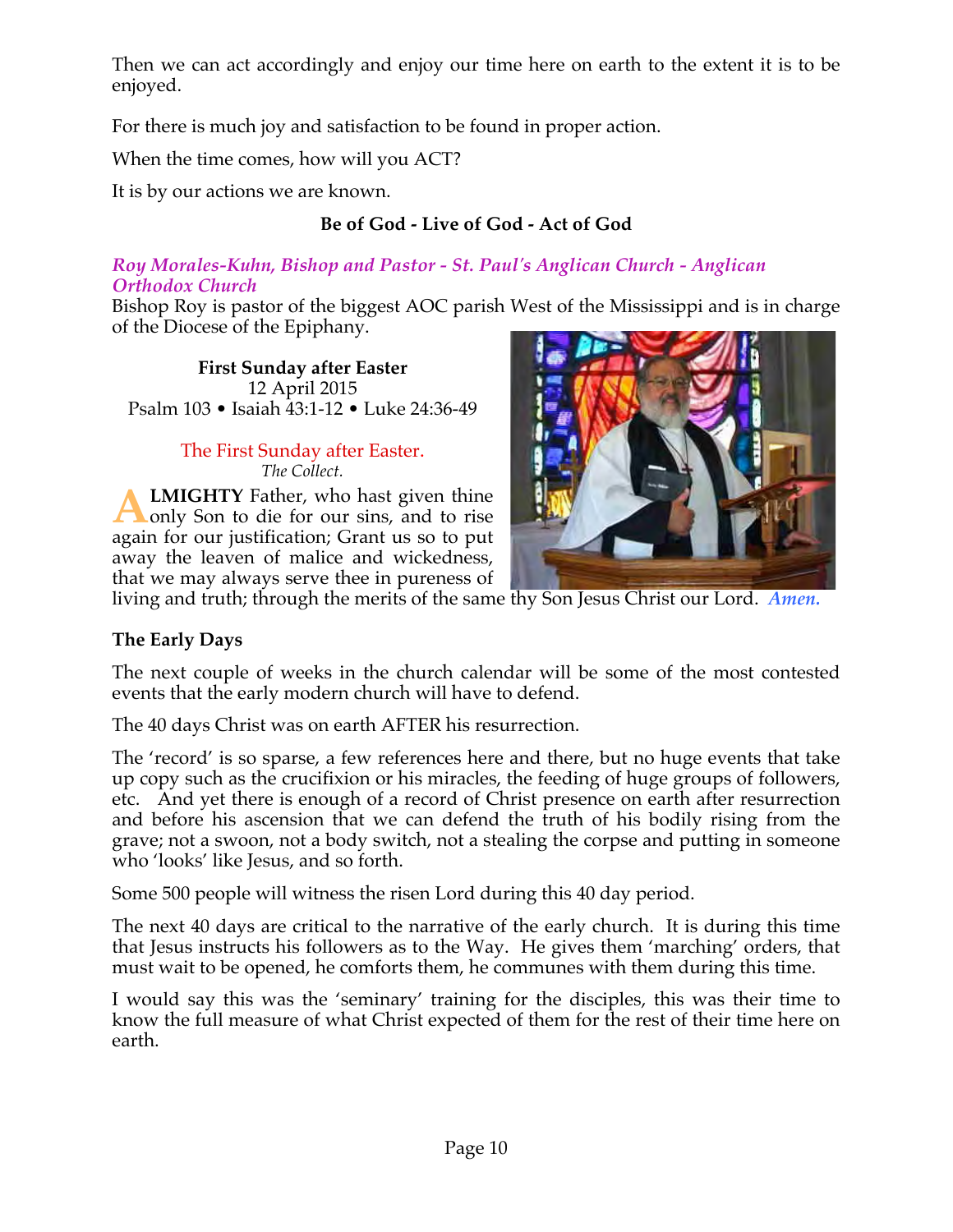I referred to the 'marching orders', that were not yet issued, this was what Christ meant when he told them to wait in Jerusalem for the Comforter. Christ was of course referring to the coming of the Holy Spirit.

Yes, there is quite a bit of activity in Jerusalem and nearby as Jesus wraps up his earthly ministry.

Ok, now the sceptic says 'how do you know this Jesus is the One? The Word of God tells us so, some 400+ years before Christ came to earth.

Let us look again at our Old Testament reading from Isaiah. Verses 9-12 reads as follows:

- 9 Let all the nations be gathered together, and let the people be assembled: who among them can declare this, and shew us former things? let them bring forth their witnesses, that they may be justified: or let them hear, and say, It is truth.
- 10 Ye are my witnesses, saith the Lord, and my servant whom I have chosen: that ye may know and believe me, and understand that I am he: before me there was no God formed, neither shall there be after me.
- 11 I, even I, am the Lord; and beside me there is no savior.
- 12 I have declared, and have saved, and I have shewed, when there was no strange god among you: therefore ye are my witnesses, saith the Lord, that I am God".

Observe how well the early church functioned with just a few adjustments, I would say because Jesus left such good instructions. It would be later that St. Paul and St. Peter would have a rather heated discussion on the reception of new believers. Paul advocates for a universal salvation, that is, one that reaches across the spectrum of humanity, not just for Jews. Whereas Peter tries to add conditions for the new believers, conditions that sound remarkable like the Pharisees who most recently were involved in the death of Jesus. Why? That will be a discussion for another time, needless to say, Paul's view, which I believe was Christ's view of salvation, will take hold of the early church.

Doing what Christ wants us to do. How do we do this?

Ok, now that should be easy. Ah not so fast, believer. Life gets in our way. There are so many things that "must" be done every day, there are so many "crisis" that come up every day, so much that gets in the way of the WAY. We need to have a priority. What do we do first, every day? What should we do first, every day?

We read what Jesus did while he was here on earth those three and a half years. He would take the time to be apart from the crowd. Sometimes this included being apart from his best friends, the disciples. He would retreat, 'come apart' to a quiet place where he would pray, commune with the Father and most likely take up the concerns of those he was working with during that earthly ministry. How do we know this?

 Notice after a very active couple of days Jesus went on a private retreat. (Mt. 14:23) Luke 6:12 was another time Jesus went to find solitude and pray. We find many references to this activity by Jesus, a time of solitude, peace, and as a reminder we can think of what David wrote. "Be still and know that I am God".

This taking the time to be disconnected from the rush and tumble of the every day world is important. It is very important to our spiritual health. We need to take time to reflect on God's Holy Word. Read and inwardly digest the Word. That spiritual diet is important to our spiritual health and growth.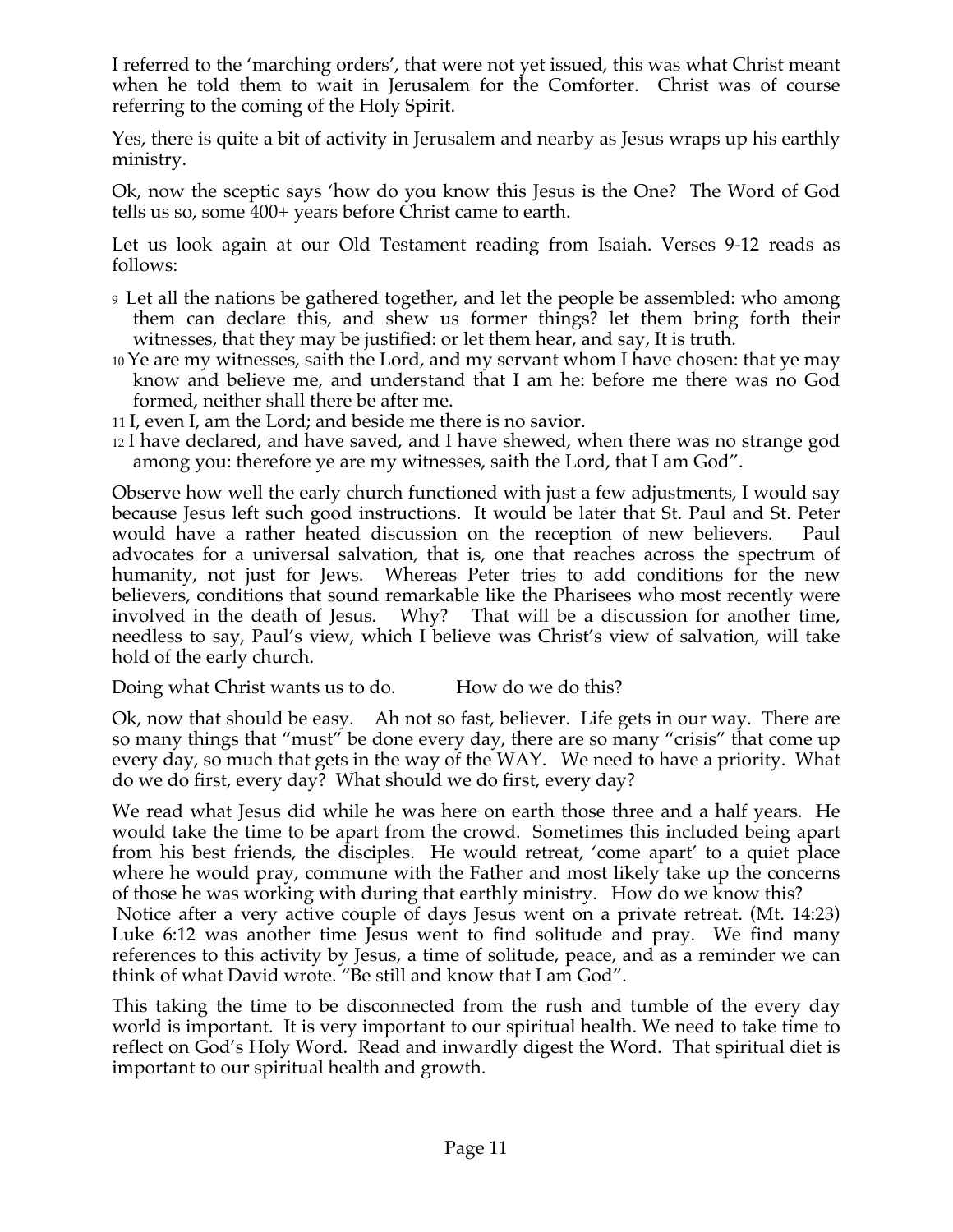*Go ye therefore, and teach all nations, baptizing them in the name of the Father, and of the Son, and of the Holy Ghost. Teaching them to observe all things whatsoever I have commanded you: and, lo, I am with you alway, even unto the end of the world* (Mt. 28:19-20)

That my friend was the direct instruction from Christ. We are to reach any and all who will listen and come to the Lord. We are not to restrict, encumber, limit, hold back anyone who will come. All are invited and yet only some will respond. That is not our issue. We are to reach out, we are to show by example in our daily lives, we are to GO. When do we stop? When He comes again. "...unto the end of the world" can also be translated as the end of time.

That is both geographic and historic. To the end of time could be another way of reading that last verse of Matthew's gospel. We are to keep on keeping on, until tomorrow is come.

And finally, the following verses are Christ's certification as to who he is/was/and is to come.

If you match this following passage with the readings from the Psalm 103 and Isaiah it is a seamless match. Christ is who is says he is. He is who was prophesied by David and Isaiah, he is the One who came to be the Savior of all. He will forgive the sins of those who repent, he will be the One who stands in the halls of history for all to see; the King of kings, the Lord of lords.

And He shall reign forever and ever. Below is that witness from Christ during those 40 days he strengthen and certified those believers who say him with their own eyes.

- 44 And he said unto them, These are the words which I spake unto you, while I was yet with you, that all things must be fulfilled, which were written in the law of Moses, and in the prophets, and in the psalms, concerning me.
- 45 Then opened he their understanding, that they might understand the scriptures,
- 46 And said unto them, Thus it is written, and thus it behooved Christ to suffer, and to rise from the dead the third day:
- 47 And that repentance and remission of sins should be preached in his name among all nations, beginning at Jerusalem.
- 48 And ye are witnesses of these things.
- 49 And, behold, I send the promise of my Father upon you: but tarry ye in the city of Jerusalem, until ye be endued with power from on high.

It is because we stand on the shoulders of those who came before us, that we can believe. We know that He lives. We know that He is now siting at the right hand of God the Father and that one day, He will return again. Amen and amen.

Let us pray.

 **LORD** Jesus Christ, who didst endure unto the end, and whose courage never **O** LORD Jesus Christ, who didst endure unto the end, and whose courage never failed in the midst of great dangers: Grant that inspired by Thy example I may trust completely in Thy promise to be with me even unto the world's end, and that so, amidst all dangers I may have a heart inflamed by Thy courage, and a spirit inspired by Thy faith; through Thy mercy, O our God, who art blessed, and dost reign, and govern all things, world without end. *Amen*.

 **ALMIGHTY** God, the Lord of life and death, of sickness and health Regard our supplications, we humbly beseech thee; and, thou hast thought fit to visit us for our sins with great sickness and mortality, in the midst of thy judgment, O Lord, remember mercy. Have pity upon us miserable sinners, and withdraw from us the **O**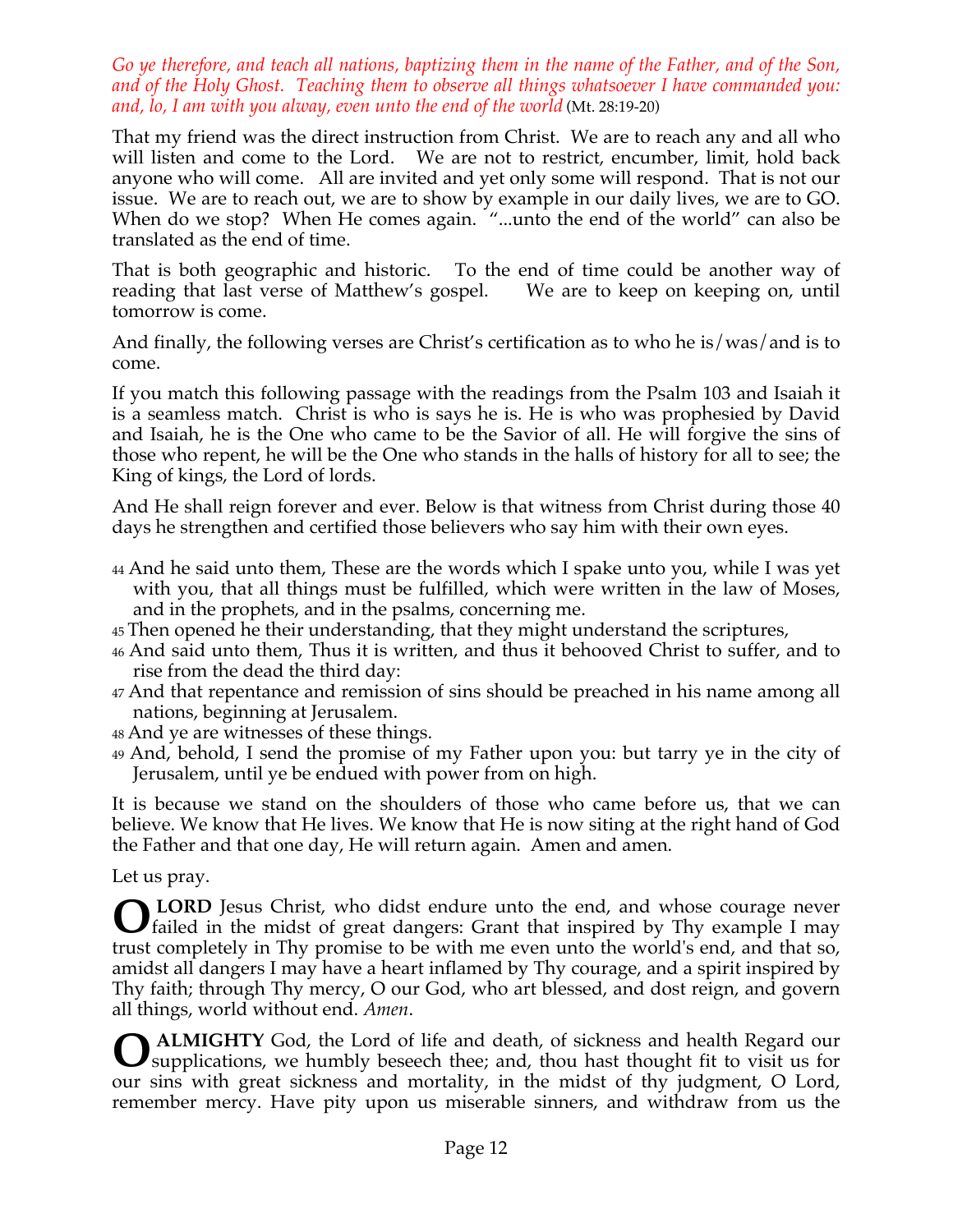grievous sickness with which we are afflicted. May this thy fatherly correction have its due influence upon us, by leading us to consider how frail and uncertain our life is; that we may apply our hearts unto that heavenly wisdom which in the end will bring us to everlasting life; through Jesus Christ our Lord. *Amen*.

**O** GOD, whose nature and property is ever to have mercy and to forgive; Receive our humble petitions; and though we be tied and bound with the chain of our sins, our humble petitions; and though we be tied and bound with the chain of our sins, yet let the pitifulness of thy great mercy loose us; for the honour of Jesus Christ, our Mediator and Advocate. *Amen.*

**HE** LORD bless us, and keep us. The LORD make his face to shine upon us, and be THE LORD bless us, and keep us. The LORD make his face to shine upon us, and be gracious unto us. The LORD lift up his countenance upon us, and give us peace, both now and evermore. Amen.



# *Rev Bryan Dabney of Saint John's Sunday Sermon*

We are fortunate to have Bryan's Sunday Sermon. If you want people to come to The

Truth, you have to speak the truth, expouse the truth and live the truth. This is really a good piece and I commend it to your careful reading.

# **First Sunday after Easter**

Our epistle lesson for today was taken from the fifth chapter of I St. John, verses 4-12. Now examine that same text as it is found in your bibles. Did you notice any difference between the two readings? What we have before us is a mystery that has been

around for quite some time. It is referred to in academic circles as The Johannine Comma because it begins with a comma toward the end of verse 6 and picks up just after the first comma in verse 8. The missing words are found in the Authorized Version, but they have been omitted in all the newer versions save the New King James because, as the argument goes, they are not found in the earliest manuscripts.

But wait a minute, is not the King James Version based on a sound translation of both Greek, Latin and Hebrew? And if that is so, why then would these missing words, i.e. "the Comma," not be in the older manuscripts? Liberal scholarship claims they were perhaps added by an overzealous monk and really should not be included in the epistle text. While it is easy to hold that if modernist scholars and seminarians are against it, then it is likely a valid portion of Scripture; we should nevertheless be cautious in our handling of God's word. With that in mind, let us consider the reasons for its inclusion.

In the mid 19<sup>th</sup> century, an English professor of divinity and seminary dean named John William Burgon supported the inclusion of "the Comma" based upon:

- 1. The evidence of its use in antiquity;
- 2. The affirming testimony of some twenty or more witnesses from the  $3<sup>rd</sup>$  century through the  $6<sup>th</sup>$  century such as Tertullian, Cyprian, Athanasius and Augustine as well as Jerome;
- 3. The uniformity of its presentation which transcends a singular locality, as its witness is spoken of by writers in North Africa, Asia Minor, Southwest Asia, and in Europe and at differing times;

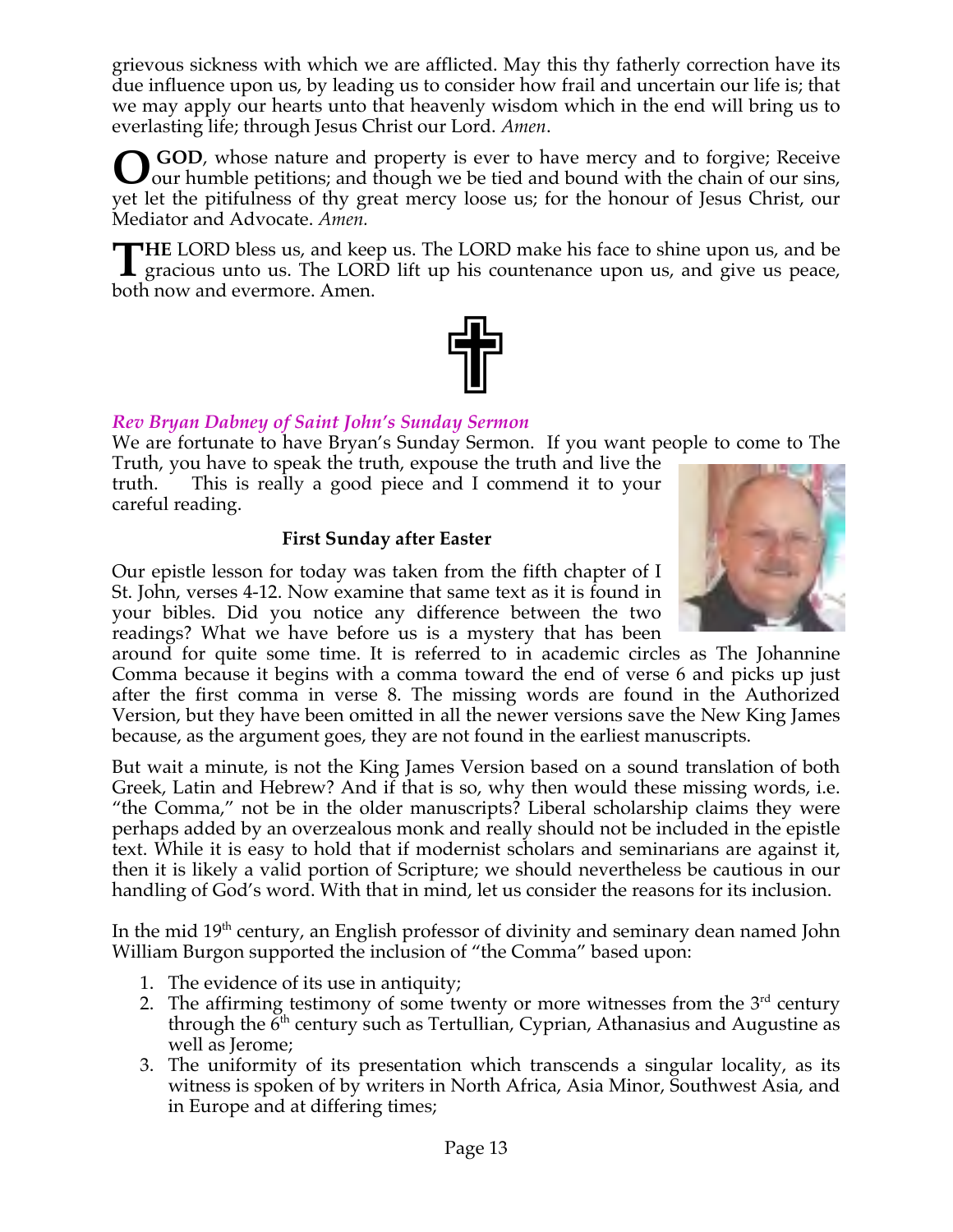- 4. That the disputed words fit within the context of I St. John 5 which deals with the concept of the Trinity of God; and finally,
- 5. It involves the particulars of the Greek language— grammar, syntax and the like— as the wording of I St. John 5:4-12 begs for its inclusion.

Returning to your bibles, let us now examine the text of I St. John 5:4-12.

For whosoever is born of God overcometh the world: and this is the victory that overcometh the world even our faith (v.4). The beloved apostle reminded his listeners that only those persons who are born again are in victory over this current sphere of existence. The characteristic of a person who has been regenerated is that he or she believes in and trusts in the God's word. This trusting belief is called faith which, as the scriptures tell us, is the substance of things hoped for, the evidence of things not seen (Hebrews 11:1). Without faith we cannot hope to have access to God and be recipients of his grace.

Who is he that overcometh the world, but he that believeth that Jesus is the Son of God (v.5)? The key to salvation in God is our belief in Jesus Christ as his only begotten Son. The apostle posits this question to his hearers to challenge them: Do you believe in Jesus as the Christ, the Son of the living God? Only through him is salvation attainable, for as the apostle Peter noted, there is none other name under heaven given among men, whereby we must be saved (Acts 4:12).

This is he that came by water and blood, even Jesus Christ; not by water only, but by water and blood. And it is the Spirit that beareth witness, because the Spirit is truth (v.6). Matthew Henry wrote concerning this passage, "We are inwardly and outwardly defiled by the pollution of sin in our nature. For our cleansing from this we need spiritual water... Upon his death, his side being pierced with a soldier's spear, out of the wound there immediately issued water and blood. This the apostle saw. This water and blood are comprehensive of all that is necessary to salvation. By the water our souls are washed and purified. By the blood God is glorified, his law is honored. By the blood we are justified, reconciled, and presented righteous to God."

And so, by the shedding of his own blood, our Lord provided the means by which mankind might be freed from Adam's curse: For as in Adam all die, even so in Christ shall all be made alive (I Corinthians 15:22). The Holy Ghost has carried forth that testimony to all who have been regenerated in the name of our Lord for as the apostle Paul reminds us that, The Spirit itself beareth witness with our spirit, that we are the children of God (Romans 8:16).

For there are three that bear record in heaven, the Father, the Word, and the Holy Ghost: and these three are one (v.7). This is the heart of Johannine Comma as it clearly describes the Godhead as being God the Father, God the Son, and God the Holy Ghost.

And there are three that bear witness in the earth, the Spirit, and the water, and the blood: and these three agree in one (v.8). Read together, verses 7 and 8 are complements of each other, but verse 7 is the stronger and clearer expression of the Trinity of God. The emphasis of a record in heaven and a witness in the earth gives us a better understanding of the nature of the Trinity. In heaven, the Godhead is expressed differently than the witness of the Godhead on the earth. God the Father did not come in his glory to earth or everyone would have died. God the Son came upon the earth bearing the image of the one true and living God while also bearing his distinct nature as being fully man and fully God. In heaven the Holy Ghost is present with God the Father and God the Son while on earth he comes to all who are of God to both indwell and witness to them. He descended from the Father onto the Son at his baptism on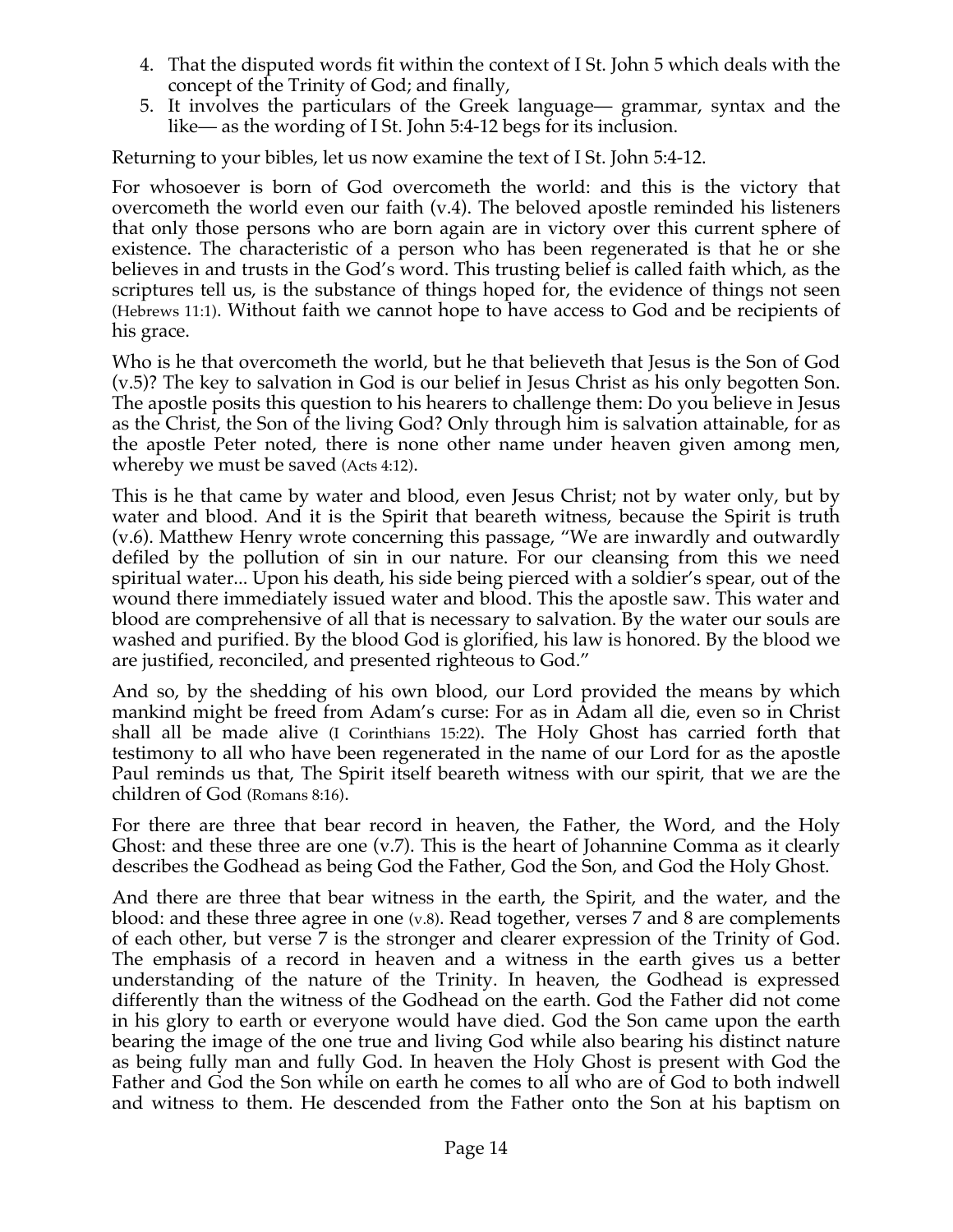earth, while in heaven the Spirit can proceed from both the Father and Son as a personal companion to every true believer.

The remaining verses of our epistle lesson ought to give all those who have embraced those new bible versions a reason to reconsider their choice. If we receive the witness of men, the witness of God is greater; for this is the witness of God which he hath testified of his Son. He that believeth on the Son of God hath the witness in himself: he that believeth not God hath made him a liar; because he believeth not the record that God gave of his Son. And this is the record, that God hath given to us eternal life, and this life is in his Son. He that hath the Son hath life; and he that hath not the Son of God hath not life (vv. 9-12).

The new versions have sought to reduce the divinity as well as the character of the Godhead. The early heretics sought to depict Jesus Christ as being more man than God, while the modernists want to strip him completely of his divine nature because they do not accept him as being the only begotten Son of God. Ergo, the witness of men in their error-filled new bible versions cannot measure up to the truth of God's witness in the King James Version. God has preserved his witness to us by using this important translation of the scriptures into our language. It is up to us to read it and take in the messages which God has given us.

The witness of the Johannine Comma is the most succinct description of our God. Where the witness of men has sought to teach lies as truth, God has supplied his own witness which affirms the truth of his word written. Where the witness of men has attempted to cloud Christian thinking through their several deletions and redactions, God's witness presents the unvarnished truth in words that are easy to memorize and thus inwardly digest into the soul. To take the word to heart will keep those of the true faith in the strait and narrow way and away from the broad path that leads to destruction.

The true Christian understands that Satan has endeavored over the millennia to confound the truth of God, but as the Scriptures tell us, Greater is he that is in you than he that is in the world (I St. John 4:4). God has prevailed in the past, God is prevailing at this present, and God will continue to prevail into the future. We need only trust in his word written and give him thanks for the Holy Ghost who guides us into all truth and away from the error of the wicked (St. John 16:13; II St. Peter 3:15-18). So when we examine the Johannine Comma, we see that our good and gracious God has left us a witness regarding his divine nature. And with that in mind, let us go forth today to proclaim the truth of the Godhead to all without reservation, trusting his word written to be both accurate and authoritative. As the Apostle Paul noted, All scripture is given by inspiration of God, and is profitable for doctrine, for reproof, for correction, for instruction in righteousness: that the man of God may be perfect, throughly furnished unto all good works (II St. Timothy 3:16-17).

Let us pray,

**MOST** holy Father, grant to us, via the Holy Ghost, a proper understanding of thy **O** MOST holy Father, grant to us, via the Holy Ghost, a proper understanding of thy word written; and that being so vested, we would become more effective witnesses in thy service; for this we ask in the name of him who is the incarnate Word, and who, with thee and the Holy Ghost, art ever one glorious and Triune God, world without end. *Amen*.

Have a blessed week, Bryan+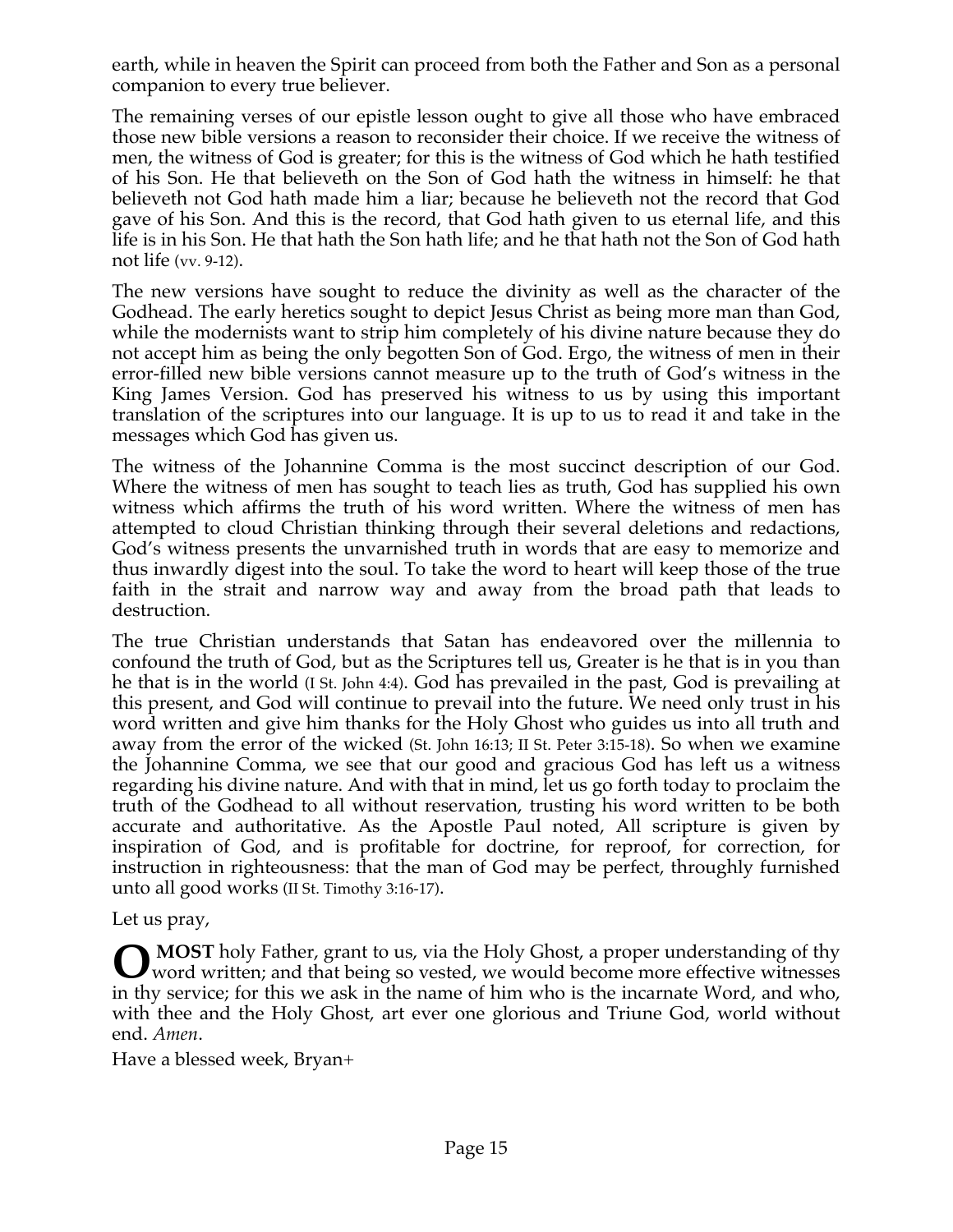# *After Church Hospitality*

We would like some pictures of your after service gatherings. Come on! Help out!

#### *People in our Prayers* - http://faithfulcenturionprayerteam.blogspot.com/ **Why? Prayer is an extremely important activity.**

It is not that God knows not our needs, for He surely does. Yet, Jesus commanded us to ask God for those same needs. In addition to the obvious of asking God for help, offering thanksgiving and the like, prayer helps us focus our thoughts on how we might do God's work.

The Prayer Team of the Anglican Orthodox Church was established to help our members and fellow Christians pray for those in need and to give thanks as well for the blessings we have been granted.

#### **Who can be on the list? Do I have to be a member of the Anglican Orthodox Church to be prayed for?**

No! The only qualification to be on the list is that you want our prayer team to pray for you. We are Christians and are happy to pray for you, no matter who you are. If you want help from God, you are our kind of people.

#### **What is the commitment from the prayer team?**

Each member of the team will pray for the desired outcome at last once per day.

#### **How do I get myself or someone else on the prayer list?**

You can email one of the prayer team leaders: Jack - jack@faithfulcenturion.org or Dru dru@ faithfulcenturion.org, or call the office at (619) 659-3608 or fill out a prayer card at church.

#### **What should I ask for?**

Depends on what you want. Some people merely want God to be asked to heal their ills and be mentioned by their first name, others want a specific outcome and / or have more of their personal information known to the team. Ask for what you want. It is your desire and need for prayer the team is attempting to meet. For typical examples, see the list below.

#### **Updating the Team**

If you are on our prayer list, or if you have submitted a person that you have asked us to pray for, please update one of the team members or Hap in person, by telephone or email. It helps to be able to pray specifically for these individuals including their specific needs; plus if they get better, it is nice to give thanks!

Please note that on the yellow (maybe green or orange if you get an old one) cards at church, you can ask that those to be prayed for have their names disseminated to the prayer team. Those names will be said in church and appear here. Or, you can ask that their names and purpose be kept confidential, then only Hap will know to pray for them.

#### *Prayer List Notice – If you have someone on the prayer list and their needs have changed, please let us know. We'd like to update our prayers to reflect the need and most important to give thanks!*

#### *Travel*

*Jack Arnold* is on travel for until 15 April 2015, to Okinawa to visit the Thomas family; please pray for safe travel and God's Work to be done well there.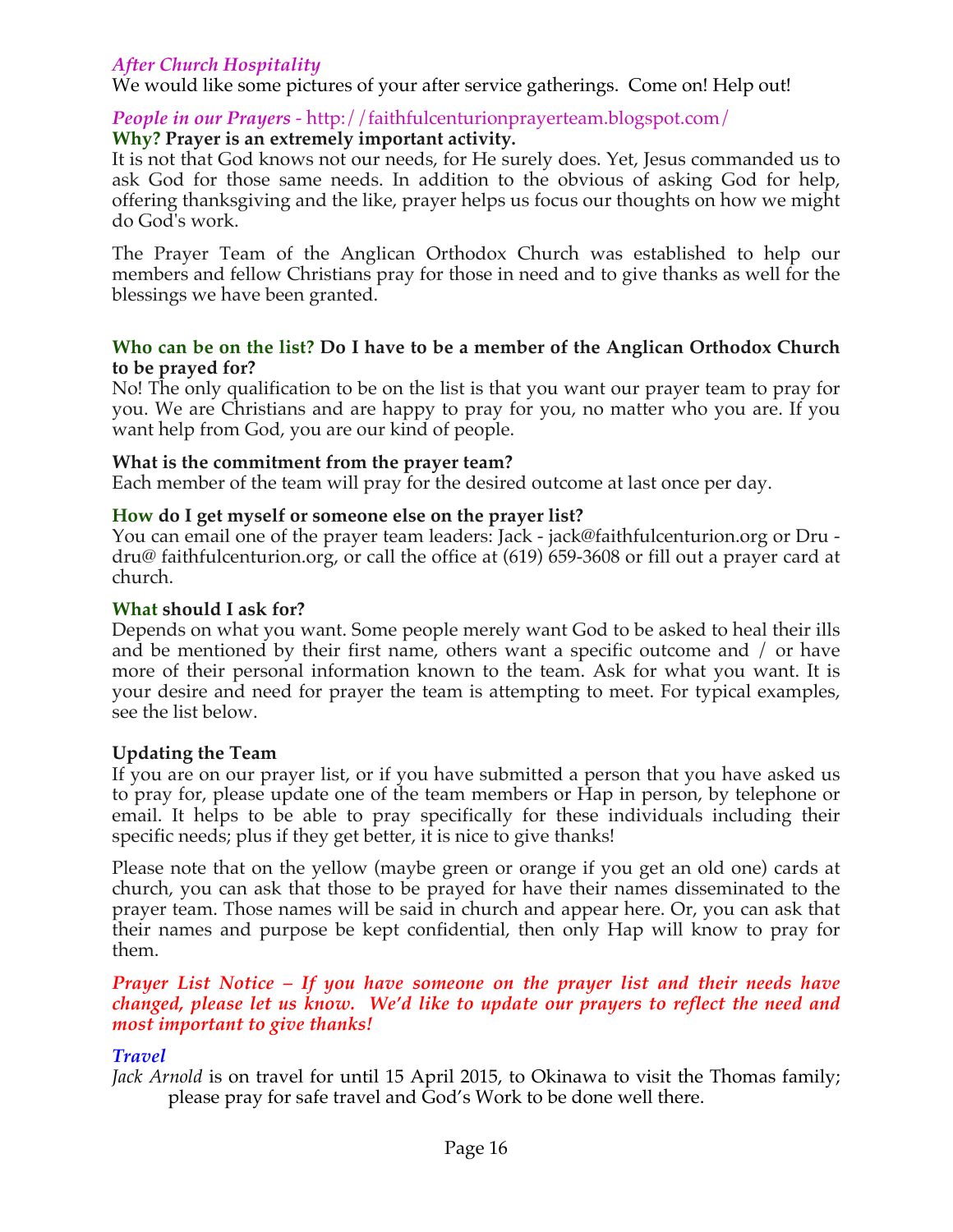# *Birthday*

Arch Crittenden celebrated his 77<sup>th</sup> birthday recently.

#### *Anniversary*

*Dru and Hap Arnold* celebrated their 28th anniversary on 21 February 2015, a testimony to the work of God.

#### *Move*

*The Thomas Family* is now in Okinawa for a second short tour. Please pray for this new assignment to go well for Kurt and for Mary and the kids to make new friends.

### *Departed*

- *Sarah,* wife of Rev Geordie (AOC UK), passed away about 1400 in 10 April 2015, after a hard fought battle with cancer. Give thanks for her time here on earth, pray for Geordie and the rest of their family that they might put all their sadness, fear, worry and terror on God's back so that they can do what needs to be done in the seconds, minutes, hours, days, weeks, months and years ahead. Give thanks for the great courage and trust in God made manifest in Sarah and Geordie.
- *Michael* died unexpectedly. Please give thanks for his time here on earth and pray for comfort and strength for his family and friends who of necessity remain behind; strengthen their trust in the Lord.

*Mary J. Smith,* David's mother is now with her Lord. Please continue in prayer for the family.

### *Nearing the end of their time here on earth*

- *Phil* was taken off life support on 2 April 2015. Please pray for him as he prepares to go home to be with his family who have gone before him. Please pray for comfort, understanding, strength and guidance for Phil and his family who will of necessity remain behind.
- *Maggie* is nearing the end of her time here on earth. Please pray for Maggie and her husband Dub as she prepares to go home to be with her family who have gone before her. Pray for the faith of her family to build and the transition to be good.
- *Alan* is a victim of metastasized colon cancer already destroying his liver. His youngest sister has put aside her hard-earned career to care for her brother in these days on earth. Please pray for him as he prepares to go home to be with his family who have gone before him. Please pray for comfort, understanding, strength and guidance for Alan and his family who will of necessity remain behind.
- *Saundra* is in ICU with congestive heart failure after a heart operation. She is aged and frail. Saundra is near the end of her time here on earth. Please pray for comfort, understanding, strength and guidance for Saundra and her family who will of necessity remain behind. Pray for the love of God to stay foremost in their hearts.
- *Polly* is in hospice care with dementia and spinal stenosis. Please pray for her as she prepares to go home to be with her family who have gone before her. Pray for the faith of her family to build and the transition to be good.

### *Homebound or Infirm*

*James* is on oxygen all the time, this is bothersome to him and terrifying as well. Please pray for James to put his worry, his bother and his terror on the Lord. Pray for strength and guidance for James and his family. They suggest this verse, "I am thine, save me, for I have sought thy precepts."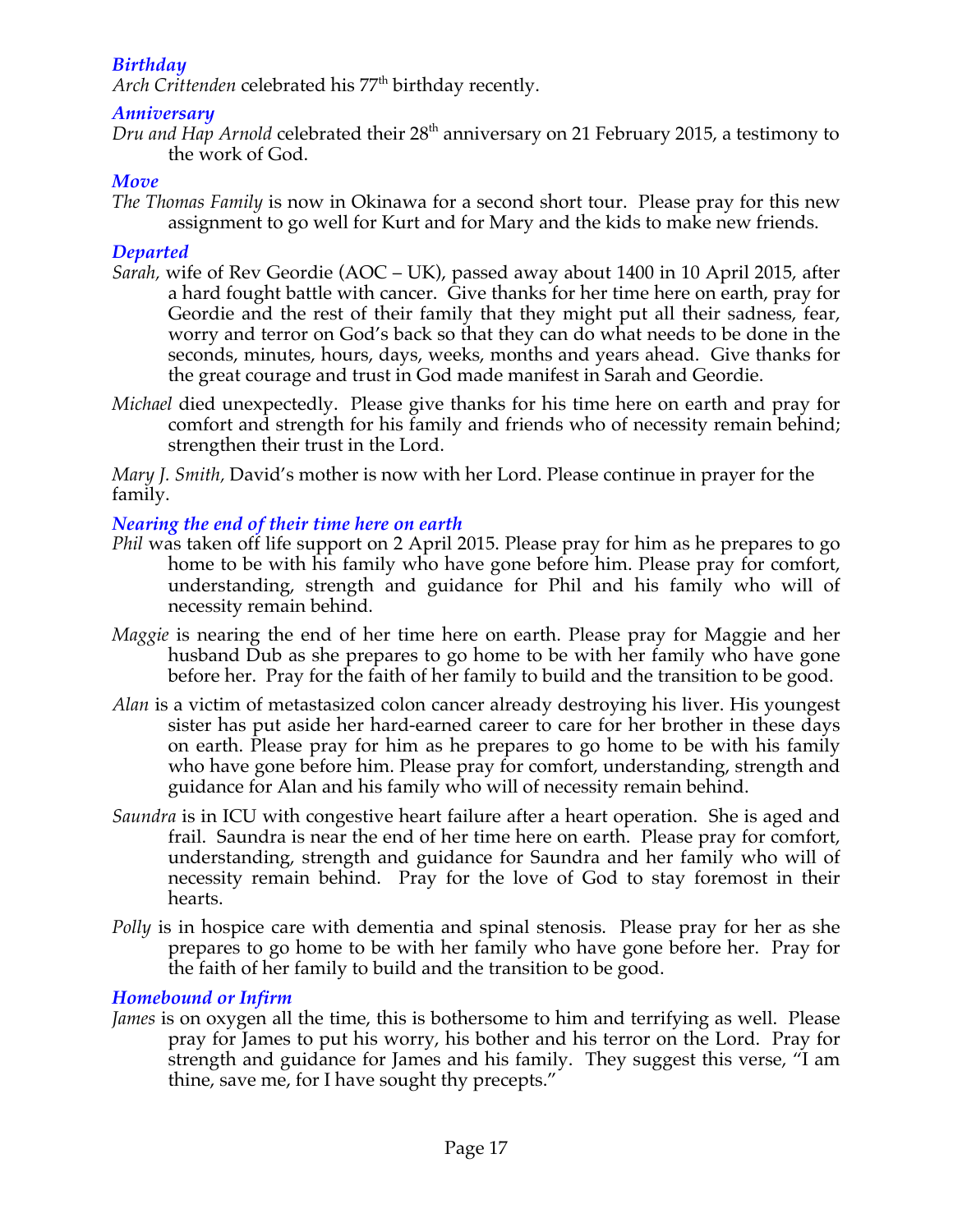- *Joan* has had serious medical problems that have kept her confined. Please pray her health will remain stable.
- *Norma, Sara's mother* is in a state of deteriorating health, both physically and mentally, with both dementia and Alzheimer's. She is slowly drifting away, though she still recognizes Sara and prayer gives her a sense of peace. Please pray for both Sara and her mother to put their cares and worries on God's shoulders so they can deal with the many problems involved.

#### *In need of a miracle or understanding of God's Plan*

- *Marilyn* has been diagnosed with non-operable pancreatic cancer. Please pray for a miraculous remission; that Marilyn's remaining time here on earth might be good. Help Marilyn and her family put their trust in the Lord and let Him carry their sadness, fear, worry and terror.
- *Kathy,* Don Patton's sister, has reoccurring abdominal cancer which has not responded to treatment so far, they are nearing the end of the know treatments, with one course left to try. Please pray for guidance for the medical personnel treating Cathy, for a miraculous remission; that Cathy might put all her sadness, fear, worry and terror on God's back so that her remaining time here on earth might be good. Help Cathy, Don and their family put their trust in the Lord and let Him carry their worry. Give thanks for the great courage and trust in God made manifest in Cathy.
- *June* found she has a recurrence of colon cancer, which is now Stage Four, that is it has spread. Please pray for a miraculous remission; that June's remaining time here on earth might be good. Help June and her family put their trust in the Lord and let Him carry their sadness, fear, worry and terror.
- *Cindy* has been diagnosed with an aggressive malignant brain tumor. Please pray for a miraculous remission; that Cindy's remaining time here on earth might be good. Help Cindy and her family put their trust in the Lord and let Him carry their sadness, fear, worry and terror.
- *Leon McKay* suffered a stroke a few weeks back that has left him unable to speak and while undergoing evaluation the doctors also found he has a very aggressive cancer. Please pray for a miraculous remission; that Leon's remaining time here on earth might be good. Help Leon and his family put their trust in the Lord and let Him carry their worry.
- *Rev. Thomas Brooks* is not improving and being kept alive by artificial machines. Please pray for a miraculous recovery and if that not be God's Will, a rapid passing to home. Help Thomas' family put their trust in the Lord and let Him carry their worry
- *Ronnie* has kidney cancer that has spread and the surgeons are very concerned. Please pray the medical team to formulate a successful treatment plan and for a miraculous remission; that Ronnie's remaining time here on earth might be good. Help Ronnie and family put their trust in the Lord and let Him carry their worry.
- *Levi* was cancer free for 4 years and just discovered he has kidney cancer. Levi has a great deal of faith and said whether he is healed or God takes him home he will be fine. Please pray for the medical team to pay attention and to their best and for a good outcome. Pray also that Levi and family will be able to put their worry on God's shoulders. In particular, please pray for pain relief; Levi is 22 years old.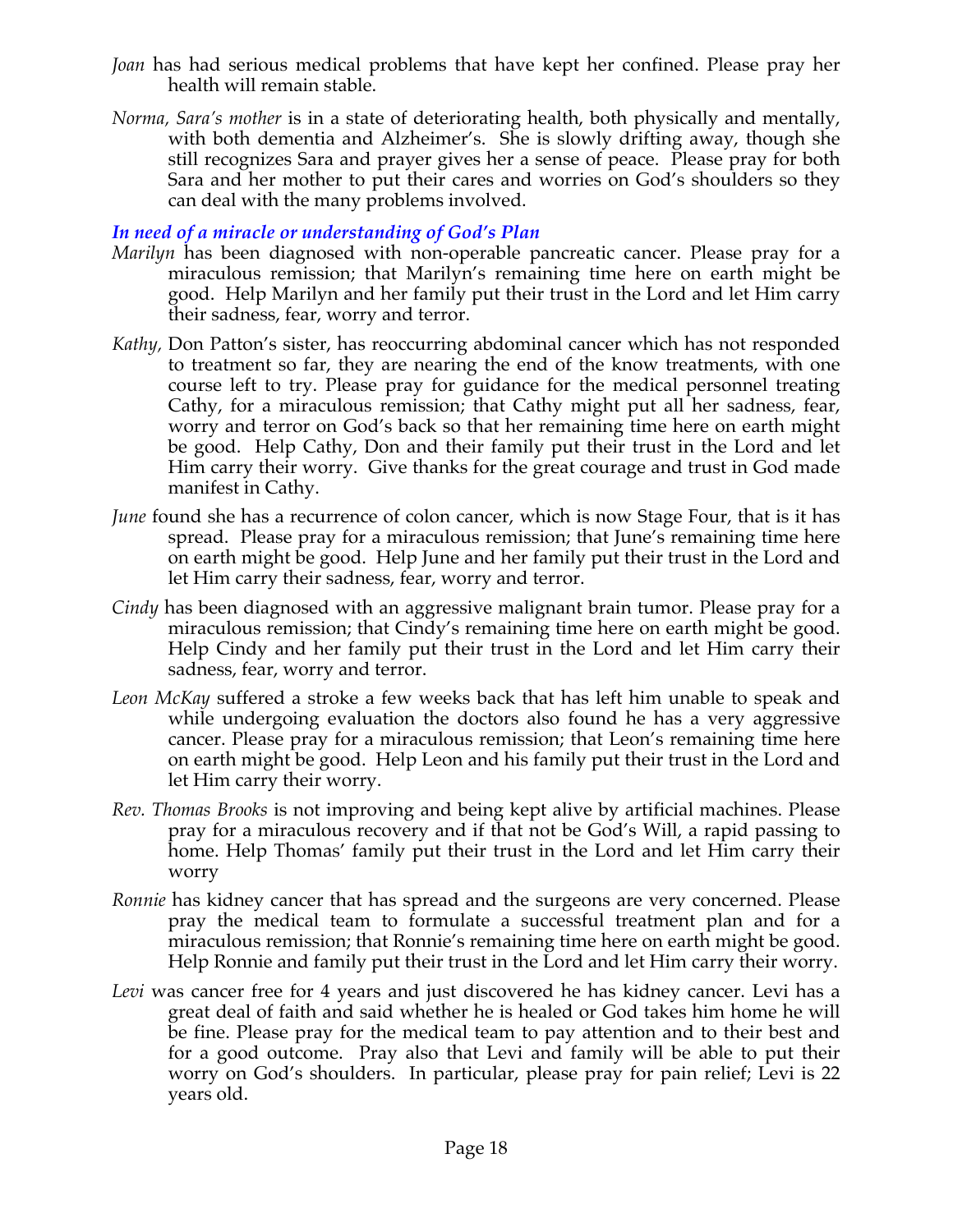- *Ray Daley* is a member of the Royal Canadian Legion and served his country during the Korean War era. Ray is taking chemotherapy treatments for cancer. Meanwhile his son Trevor is in the hospital in a coma and seems to have lost the will to live.
- *Pat* has been under treatment for colon cancer for sometime. He has had major complications the last few days and your prayers will be appreciated by family and friends.
- *Dorothy* had pneumonia, on checking her lungs they found tumors which permeated the lung area. Further investigation found a primary site in the colon, with the lung being secondary. It would appear there is no viable treatment at this time. Please pray for a miraculous remission; that her remaining time here on earth might be good. Help Dorothy and her family put their trust in the Lord and let Him carry their worry.
- *Becky* has fourth stage metastasized lung cancer and is not doing well with chemotherapy treatments. Please pray for Becky and her husband as they are together during this difficult time in their lives.
- *Jane* has fourth stage cancer and is not doing well. Please pray for Jane and her family as they are together during this difficult time in their lives.
- *Colleen* has been battling pancreatic cancer over the last year and it has now spread to one of her lungs. Please keep her and her family in your prayers.
- *Christine* has cancer of the colon, which spread to her liver; she is receiving chemotherapy and is having difficulty eating. Please pray for the medical team treating her to pay attention and do their very best; pray also for confidence in our Lord for Christine and her family.
- *Todd* and *Kenny* have both been fighting osteocarcinoma for over five years and have been told their time here on earth is nearing its end, absent a miracle from God. Both are ready to go home and leave the pain, but would like to stay. Please pray for them and their families.

#### *Surgery*

- *Debbie* had surgery for breast cancer on 1 April 2015, which seemingly went well; please give thanks for that. Pray for help for Debbie to keep her trust in the Lord and let Him carry her worry and concern as she recovers. Please pray also for strength and courage for her family as they try their best to help her.
- *Edware* is having his fourth back surgery (in the last four years) Please pray for the medical team to pay attention and to their best and for a good outcome. Pray also that Edware and his family will be able to put their worry on God's shoulders.
- *Jeff* has been undergoing surgery, chemo and radiation since October for pancreatitis and Pancreatic cancer. Please pray for the medical team to pay attention and to their best and for a good outcome. Pray also that Jeff, his wife and family will be able to put their worry on God's shoulders.
- *Albert* had a pacemaker installed recently. He will require surgery soon for a leaking heart valve and has just been told he has esophageal cancer. Pray he will turn to God and come to know Him on a more personal basis as the days go by.
- *Jane* underwent heart valve repair surgery on 3 July 2014. Please pray for full recovery. Pray also Jane and her family to put their worry on God's shoulders.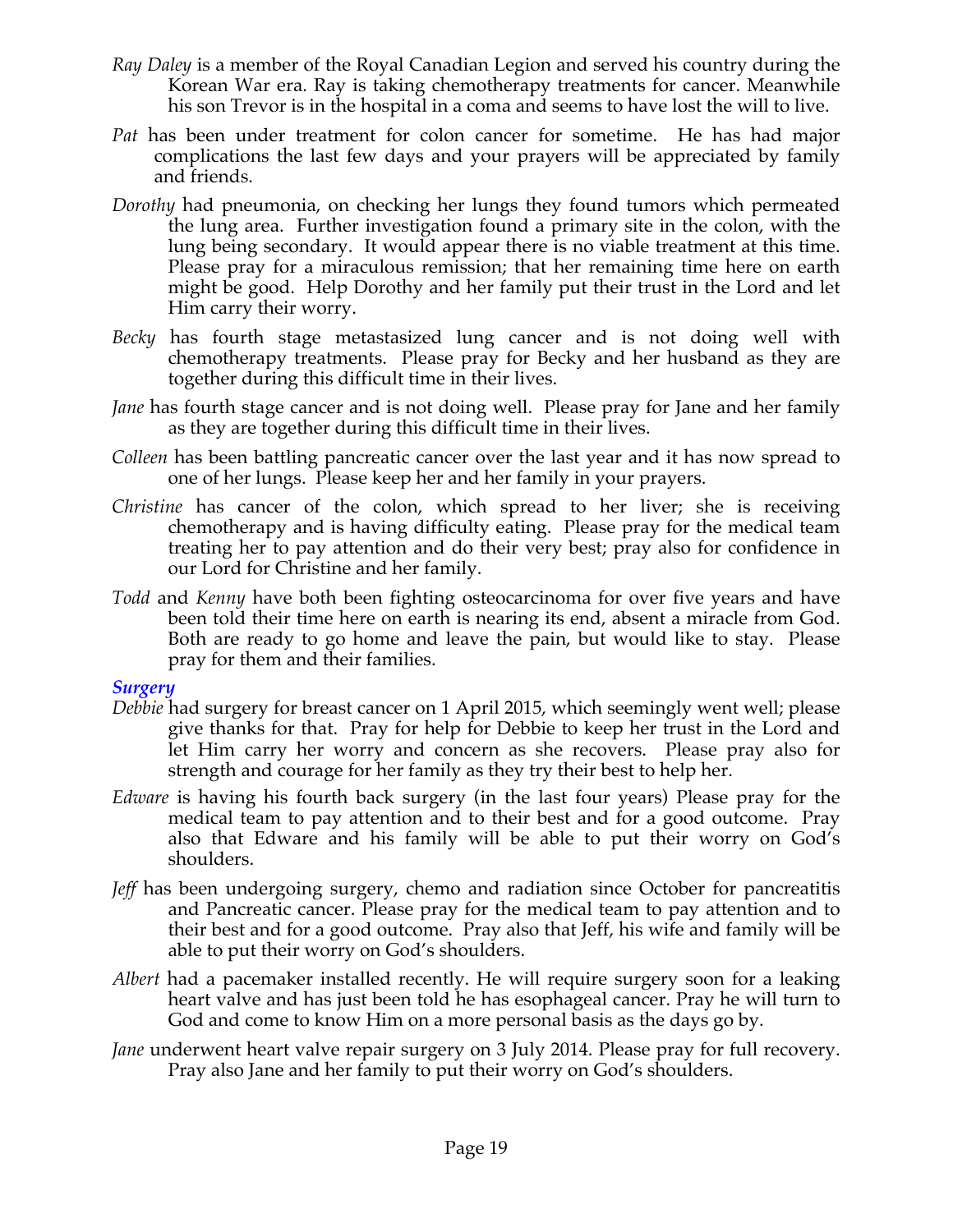- *Mario* has early-diagnosed prostate cancer and had surgery. Pray for complete remission and that Mario and his family will be able to put their worry on God's shoulders.
- *Eddie* has upcoming bladder surgery. Please pray for the surgical team to pay attention and to their best and for a good outcome. Pray also that Eddie and family will be able to put their worry on God's shoulders.

### *Testing and Treatment*

- *Corissa* has been diagnosed with a blockage. As soon as the Physicians determine the exact problems they expect Major Surgery will proceed.
- *Barbara Apple* was more or less bedridden after a fall. She is currently hospitalized in great pain. Pray for inspiration for those caring for her that they might find the appropriate treatment. Please pray for Barbara to put her trust in the Lord, look to Him for strength and for her to gain energy so she does not lose the mobility she has; pray for a full and rapid recovery. Please pray also for her husband Bob who is taking care of her that he might be comforted and strengthened in this time of stress.
- *Deborah* has had a stroke, she is doing much better and out of the hospital. She has a problem with anemia and is taking supplements for that. Pray our Lord will be close to her and her family. Pray for strength, courage and understanding for Deborah and her family; as well as for God's guidance for the medical people caring for him that they might find the best treatment method to allow her to heal completely.
- *Rev. Steve Boardman* has been diagnosed with stage 3 cancer. Pray that Jesus will be close and comfort his family and members of his congregation*.*
- *Hang So Ryu* has cancer. Please pray for medical team contemplating and evaluating the treatment that they might be guided to the correct choice and do their very best. Pray also for peace of mind and trust in God for him and his family, as well as physical strength.
- *Traci* has not been well for the last several months. She does not have a colon and all tests have been negative; she has abdominal pain, nausea and diarrhea and is exhausted and very weak. She and her family thank you for your prayers. Traci seems to have good days and bad. Your continued prayers are appreciated.
- *Olivia,* age 7, has been diagnosed with Stage 3 Lymphoma. The prognosis is good at this time, please pray for medical team contemplating and evaluating the treatment that they might be guided to the correct choice and do their very best. Pray also for peace of mind and trust in God for Olivia and her family, as well as physical strength.
- *Paul* has been hospitalized recently several times because of persistent high fevers. He is being tested and checked by physicians and seems to have a slight scoliosis, a node and Schuermann's disease. Please pray it will be discovered how to treat these problems and healing will begin so he will be inspired to continue his education.
- *Carol Anne* needs God's comfort and healthy test results as she is anxiously undergoing tests related to previous hysterectomy and experiencing symptoms in the surrounding area.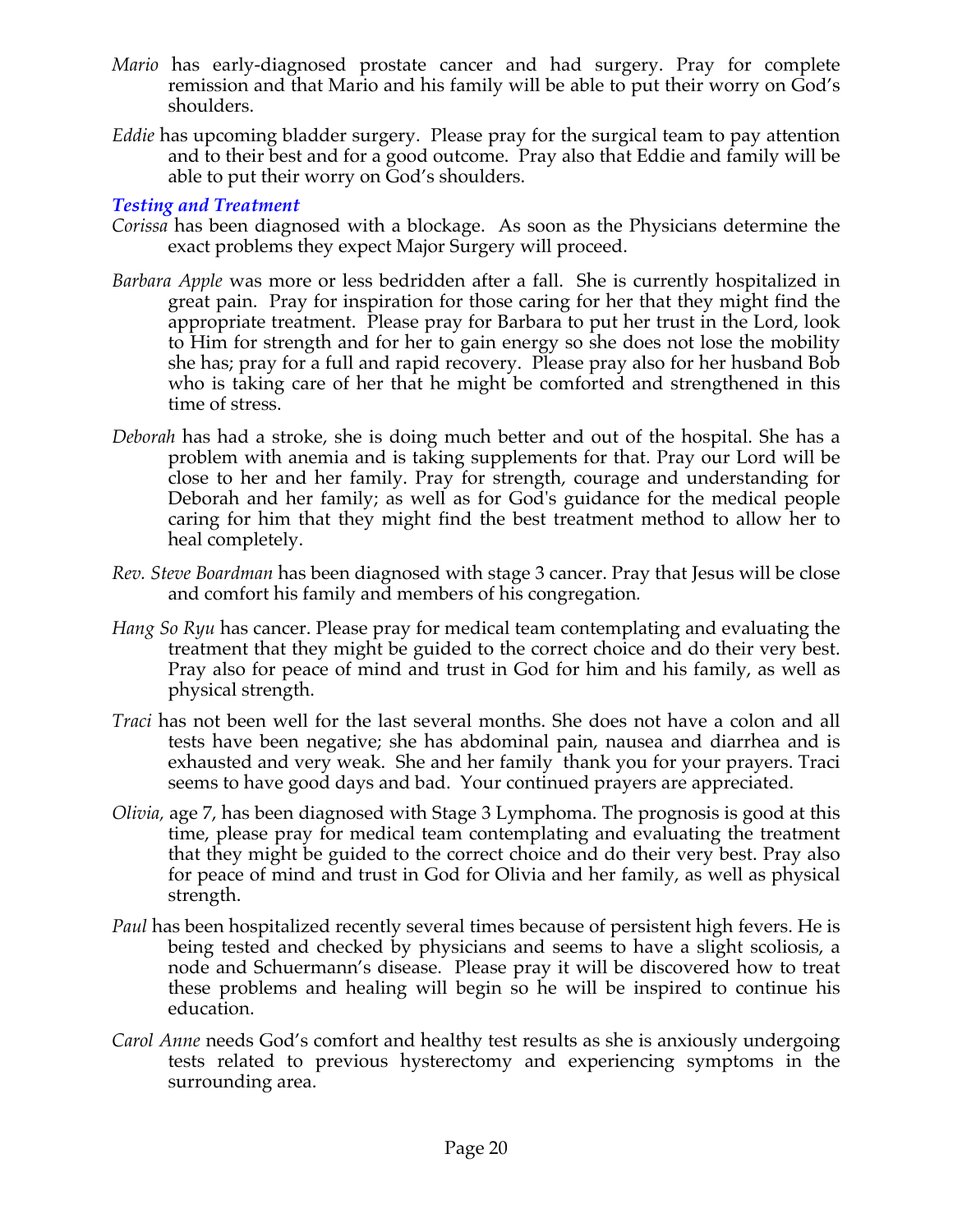- *Jennifer* has some lumps on the right side of her neck; they have grown and multiplied. In the last few months she has been having problems swallowing. Jennifer has an appointment with specialist in several weeks to try and discover what it is. She is having a great deal of anxiety as she waits for her Doctors appointment and will appreciate your prayer for anxiety and health.
- *Rick* has heart problems. Please pray for guidance for the medical people treating him that they might pay attention, do their very best and make the right recommendations regarding treatment. Pray for help for Rick and his wife Wanda to keep their trust in the Lord and let Him carry their worry.
- *Clay* has melanoma. Please pray for guidance for the medical people treating him that they might pay attention, do their very best and make the right recommendations regarding treatment. Pray for help for Rick and his wife Pam to keep their trust in the Lord and let Him carry their worry.
- *Atina* has been diagnosed with skin cancer, which turned out to be a melanoma. A routine CT scan found a 9mm (3/8 inch) lesion in her left lung. The melanoma appears to be spreading; they need to remove the offending tissue and test the sample. Pray for guidance for the medical people treating her that they might pay attention, do their very best and make the right recommendations regarding treatment. Atina's faith is being tested, she has difficulty in praying and accepting the outcome, she wants what she wants and is perplexed about her faith in Jesus. Pray for help for Atina to keep her trust in the Lord and let Him carry her worry.
- *Evelyn* has been diagnosed with bone cancer. Pray for guidance for the medical people treating her that they might pay attention, do their very best and make the right recommendations regarding treatment. Pray for help for Evelyn to keep her trust in the Lord and let Him carry her worry.
- *Stacy* has Multiple Sclerosis and was hospitalized for what turned out to be food poisoning. Pray for trust in God for Stacy and Chris as they deal with Stacy's illness.
- *Liz Strauch* had a pineal cyst, which in the end responded well to a surgical draining last year. Since November 2013, similar symptoms have returned. A CT Scan turned up what is thought to be either a new cyst or an enlarged pineal gland. More testing, including an EEG is in the works. She can no longer work. Pray for strength, courage and understanding for Liz and her family, in particular her husband Ken and sons Caleb and Nathan; as well as for God's guidance for the medical people treating her that they might find the best course of treatment and allow Liz to heal completely.
- *Faye* is in the hospital because she is weak has been receiving blood transfusions. Pray for strength, courage and understanding for Faye and her family; as well as for God's guidance for the medical people treating her that they might find the best course of treatment and allow Faye to heal completely.
- *Tom* has heart and kidney problems. Pray for strength, courage and understanding for Tom and his family; as well as for God's guidance for the medical people treating him that they might find the best course of treatment and allow Tom to heal completely.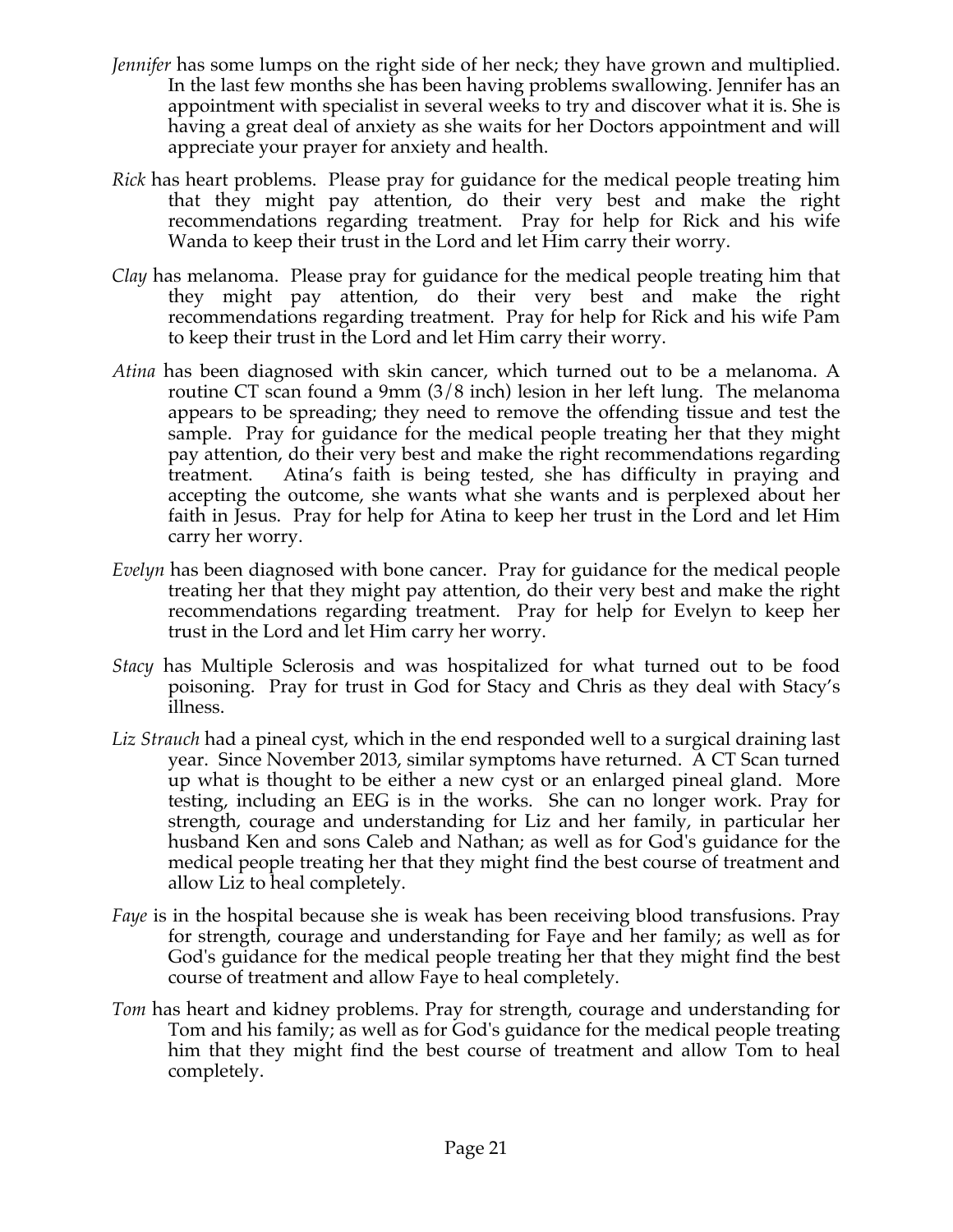- *Harold* has had a severe stroke. He is now home, but his family is looking for a rehabilitation facility to help him recuperate. Pray for strength, courage and understanding for Harold and his family; as well as for God's guidance for the medical people caring for him that they might find the best treatment method to allow Harold to heal completely.
- *Joe* has had a preliminary ALS diagnosis. Pray the final diagnosis will something that will allow him to continue taking care of his devoted young family. Pray for strength, courage and understanding for Joe and his family; as well as for God's guidance for the medical people treating him that they might find the best course of treatment.
- *Mark* Wilson's breathing seems to be under control at present, he is getting oxygen, which is a huge blessing for which he is grateful. Pray for God's guidance for the doctors and medical people treating him that they might figure out a way to treat him that will work and not adversely affect other parts of his body, particularly his oxygenation levels, kidney and liver function. Please pray for peace of mind and trust in the Lord for Mark, as well as for his family.
- *Preston* is reacting poorly to recent neck surgery and now has problems with his liver count; Physicians feel that dialysis will help. There may be a blockage in the bowel and an operation might be necessary. Please pray for the medical team to pay attention and to their best to determine how to help Preston and for a good outcome. Pray also that Preston and family will be able to put their worry on God's shoulders while Preston does his best to facilitate a return to good health.
- *Erica* has a non-malignant Brain Tumor which cannot be surgically removed due to the size and location. They are going to attempt chemotherapy. Please pray for peace of mind and trust in the Lord for Erica, as well as for her family, and for God's guidance for the medical people treating her that they might find the best course of treatment.
- *Brenda* is in the hospital because of bleeding on her brain. Please pray for peace of mind and trust in the Lord for Brenda, as well as for her family, and for God's guidance for the medical people treating her that they might find the best course of treatment.
- *Mackenzie* is a young girl with leukemia. Please pray for peace of mind and trust in the Lord for Mackenzie, as well as for her family, and for God's guidance for the medical people treating her that they might find the best course of treatment.
- *Mack* has had diabetes most of his adult life. Circulation in his legs is very bad and doctors are considering amputation. Please pray his medication will help and he will not face amputation. Please pray for peace of mind and trust in the Lord for Mack and for God's guidance for the medical people treating him that they might find the best course of treatment.
- *Michael* has been diagnosed with lung cancer recently after making it through gastro intestinal cancer last year. Please pray for peace of mind and trust in the Lord for Michael and his wife Gayle; as well as for God's guidance for the medical people treating him that they might find the best course of treatment.
- *Ken Strauch* has been tired and is anemic, he had a colonoscopy which found a pair of polyps which were removed and are being tested. Just for good measure they found he has a hiatal hernia with ulcers, basically part of his stomach is pushed up into his esophagus and is bleeding from there. Sounds like there may be surgery involved. Please pray for peace of mind and trust in the Lord for Ken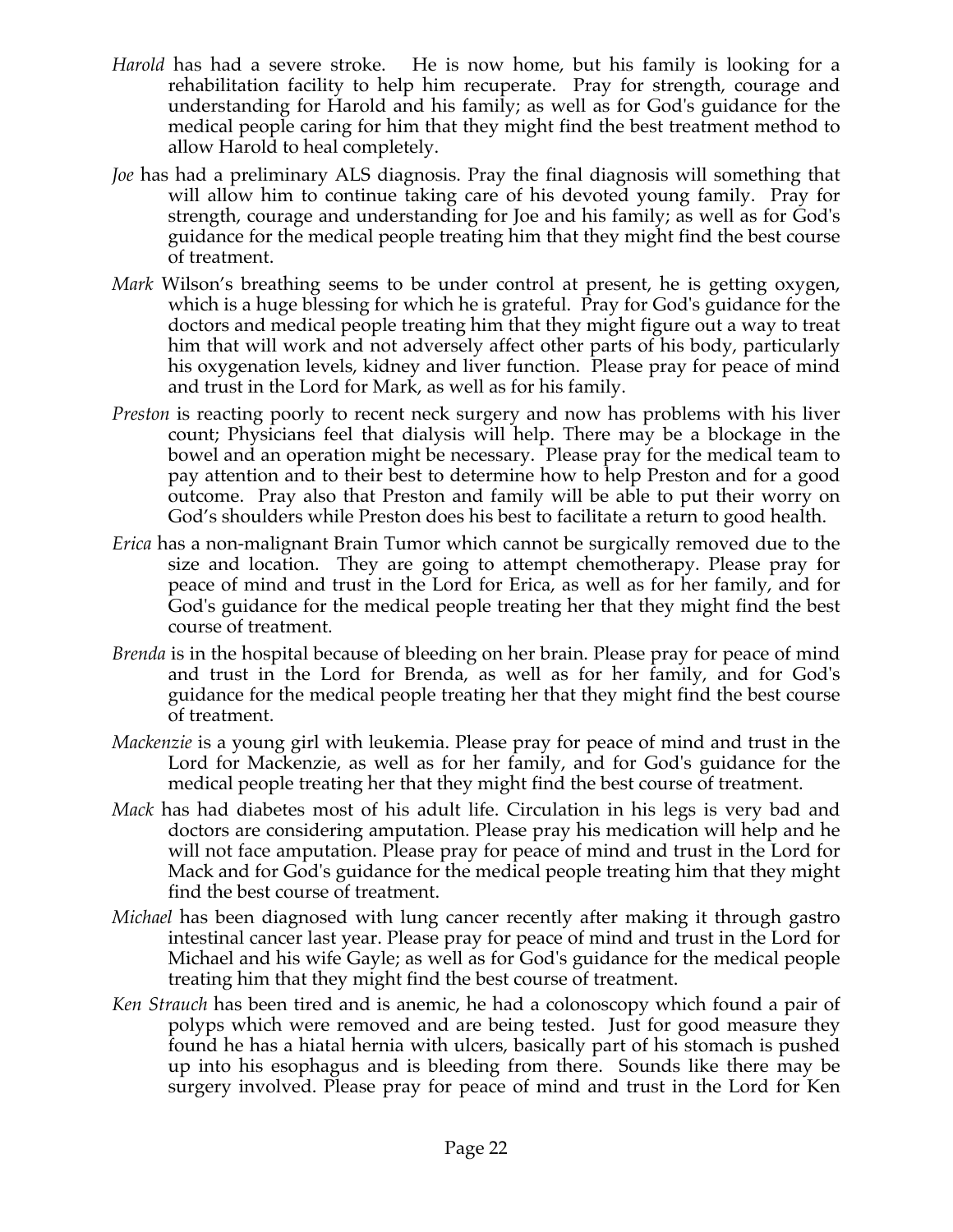and for God's guidance for the medical people treating him that they might find the best course of treatment.

- *Adriano* is in the hospital due to high sugar and high blood pressure. He is very weak and will appreciate your prayers.
- *Heather* recently found out she has cancer. Please pray for peace of mind for her and for the medical team treating her will be guided to the right solution.

*Jim* has had an aneurism and blood clots. Pray that healing will come.

- *Georgia* has liver and pancreatic cancer. The doctors are evaluating whether to do surgery and how to tackle the disease. Georgia is a faithful Christian and appreciates your prayers. Pray for God's guidance for the medical people treating her that they might find out the source of the problem and best course of treatment. Pray also for peace of mind and trust in God for Georgia and her family.
- *Lana's* doctor found something on her lymph nodes and ovaries. Pray for God's guidance for the medical people treating her that they might find out the source of the problem and best course of treatment. Pray also for peace of mind and trust in God for Lana and her family.

### *Healing*

- *Diana*, age 15, broke her leg while in school and now has a cast on. Pray she will adjust and be healed soon
- *Bernie Coogan* had a stroke near Christmas time. He is undergoing physical and speech therapy at a rehab facility where his wife works. Bernie is doing pretty well, his speech is a bit slurred, but his mind is clear. He is still Bernie. Bernie, his wife JoAnn and their family would appreciate your prayers for a full and rapid recovery as they maintain full trust in the Lord.
- *Scott Winters* underwent apparently successful ligament replacement surgery on his knee on 8 January 2015, however he contracted an infection somehow which is causing him great difficulty. Please give thanks for the successful surgery and pray the infection will be overcome.
- *Amy* has melanoma in her lungs, liver and kidneys; they have found a treatment for her that has a high success rate however the side effects are debilitating. Please pray she will be able to tolerate the side effects and the treatment is successful. Amy has full trust in the Lord, but would still appreciate your prayers.
- *Debbie* is just beginning chemotherapy for cancer of the lymph nodes. Prayer she will be able to tolerate the therapy acceptably and remain strong as she remembers the Lord is with her at all times.
- Liz had a massive stroke at age thirty-seven. The prognosis is good but she has a long road ahead. . Please pray for guidance for those treating her, for trust in our Lord for Liz and her family, for healing.
- *Ebick* is suffering from a severe ulcer but the Doctors cannot give her the proper dosage of the medicine due to her six month pregnancy. Please pray doctors will find an alternative avenue for treatment or that God will provide.
- *Stan* is going through chemotherapy and radiation treatments for cancer. He is elderly and the treatments are tiring him. Please pray for his wife *Marvelene* as they do this together.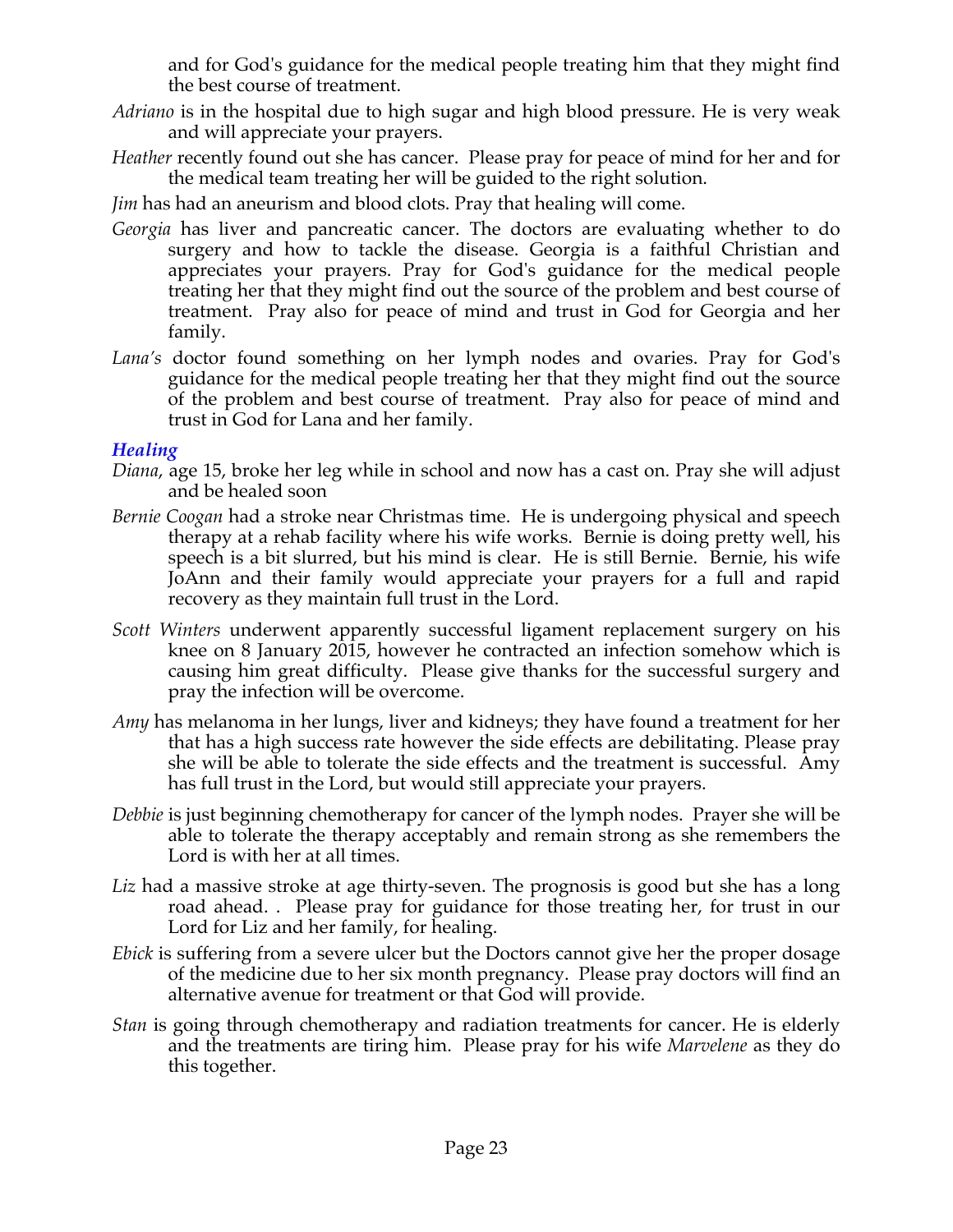- *Meg* recently found out she had heart problems causing low blood oxygen levels, loss of focus resulting in an emergency room crisis. As a result of the symptoms she made errors on the job that caused her to lose her job. She is grateful for the excellent medical care she has received and optimistic, feeling with God's intervention in her life her health may be reversed and a new job will become available.
- *Donald* is in the hospital and had his leg amputated on 14 April 2014. Pray he will adjust and healing will begin.
- *Lucius Dabney* (father of Rev Bryan Dabney) is now at home recovering from an infection. Please pray for a complete healing of the infection and return to health.
- *David* has many concussions and unable to go to school, read books, watch TV and has headaches and migraines. He has trouble sleeping and his family will appreciate your prayers for this 10 year old young man.
- *Gladys* has breast cancer and has had a lumpectomy. She needs to take a year off of her work to have chemo treatments.
- *Alwin Jack* has had a stroke and recently has had a relapse. Please pray for those who treat Alwin that they might chose the best possible treatment and pray for peace of mind for Alwin during the recovery phase.
- *Carolyn* has Multiple Sclerosis with complications. Pray Carolyn and her children will be close to our Lord Jesus Christ as they and family members help to ease the problems.
- *Jeong* was in an auto accident and sustained a serious back injury. Please pray for a full and rapid recovery.
- *Gil Garcia* is back in the Long Beach VA Hospital. It is quite a trip for Mary, so please pray that he will recover fully and quickly. Pray for strength for Gil and his wife Mary as they deal with the stresses of Gil's paraplegia and the general aging process.
- *Mary Garcia* had surgery, she is home, but not healing as well as she hoped. Please pray for her continued healing.
- *Bill* had malignant growth removed from a lip last month and seems to be experiencing a re-growth of the cancer. He asks your prayer for the medical team treating him and for peace of mind for himself.
- *Hank* has osteoporosis, which has caused him a great deal of pain and inconvenience in the past few years. Pray for his healing and that his medical bills will be met.
- *Evelyn is* an elderly woman who has had problems with her eyes and is now blind. It appears some sight will return shortly, pray for that to happen!
- *Joanne* has begun kidney dialysis as a result of kidney failure due to extensive chemotherapy. Additionally she cares for an adopted drug addicted baby who is now nine years old. Please pray for her to keep her faith, to let the Lord carry her worry and concern and to give her strength. Pray also for those treating her that they might pay attention and do their best.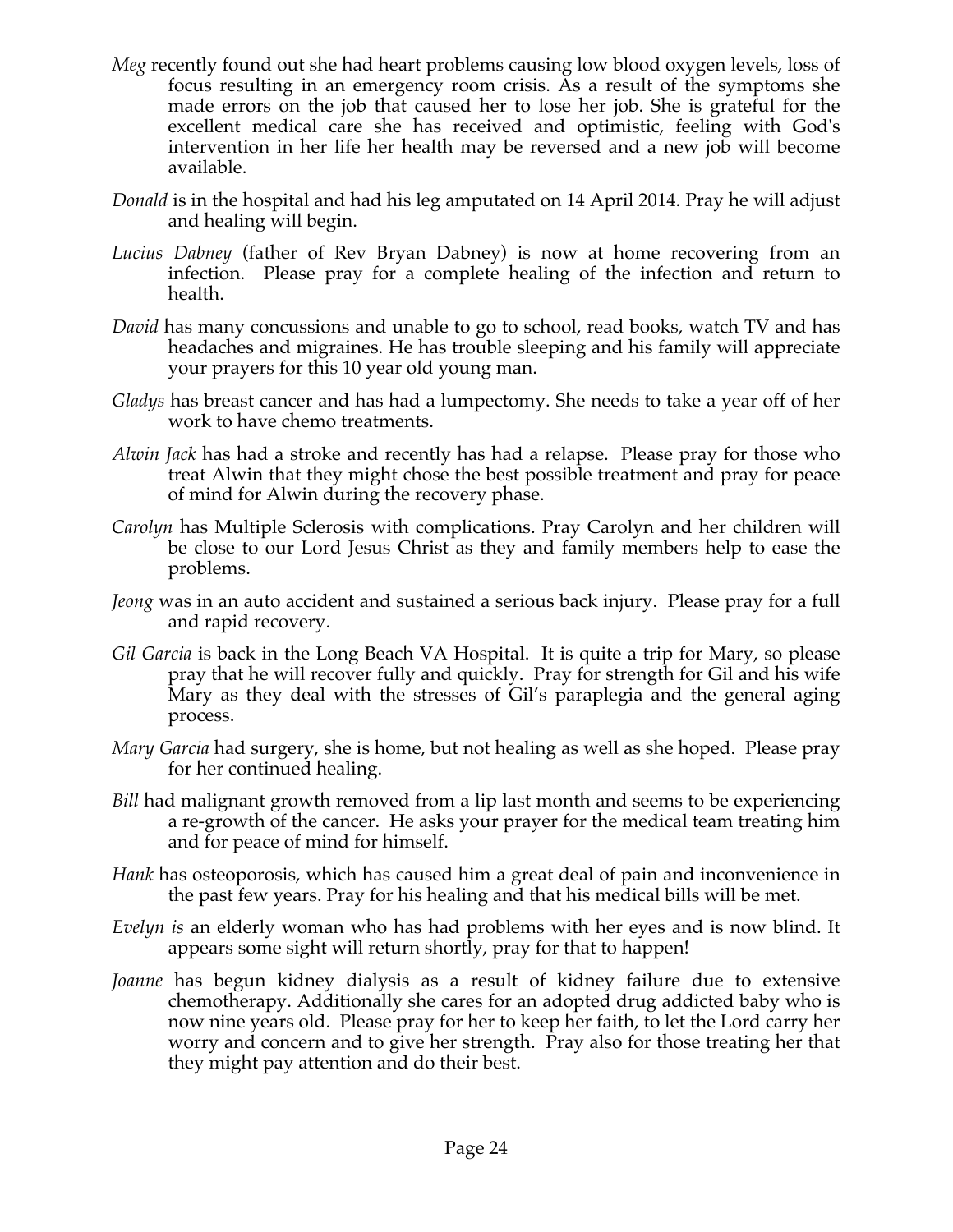- *Mr. N. Anand* is in the hospital and is seriously ill. He is being encouraged to pray for repentance of his sins and to depend upon our dependable God for a cure and recovery of his health. Pray that he will be a strong witness for Christ.
- *Jacob* has been going through some dental procedures and has some pain and aggravation with the numbness. Please pray for comfort and strength for him, as well as for guidance for the medical team treating him that they might pay attention and do their best.
- *Jean* fell and broke her ankle in three places. She will be in the hospital for rehabilitation for the next 6 weeks. Please pray for comfort and strength for her, as well as for guidance for the medical team treating her that they might pay attention and do their best.
- *Bud and his wife* for their continued welfare and enthusiasm. Bud has been advised of an aneurism in his heart of a size not mandating immediate surgery. This comes at a time when he has sole care of his wife who recently broke two vertebrae and thereafter sustained pneumonia.
- *Virginia* has Sinus and Allergy problems giving her severe problems. Pray that the Doctor will discover why it continues and find a cure.
- *Steve Thornell* had a brain aneurysm, which was found before it burst. He is home from the hospital and working hard on recovery. He lacks energy from seven days in the hospital. His doctor told him he has to make serious life changes. One of the two main arteries in the back of the head is now completely closed. He must take blood thinners, he has thick blood and recent chemotherapy made it worse. Steve has always operated at 110 percent, he needs help to slow down. Please pray for trust in the Lord and a full and rapid recovery. Pray for peace of mind for Steve and his family.
- *Arlen* is receiving treatment for lung cancer and recently experienced a ruptured colon during treatment. She is alone in Oregon but does have a friend who has traveled a great distance to be at her side. Please pray for guidance for the medical team treating her and for strength and trust for Arlen.
- *Oscar* discovered some time ago he had blood clots in his leg and lung. He has been treated for them and has not been cured. He now will be facing surgery. Please keep him in your prayers.
- *Angela* had an ischemic stroke (clot). Please pray for guidance for the medical team treating her and for strength and trust for Angela. Please pray also that she and her family might put their worries on our Lord's back so she can work hard towards recovery.
- *Nora* had a stroke mid February 2013. Please pray for guidance for the medical team treating her and for strength and trust for Nora. Please pray also that she and her family might put their worries on our Lord's back so she can work hard towards recovery.
- *Linda* has been hospitalized for several days with a gastrointestinal problem. Please pray for guidance for the medical team treating her and for strength and trust for Linda.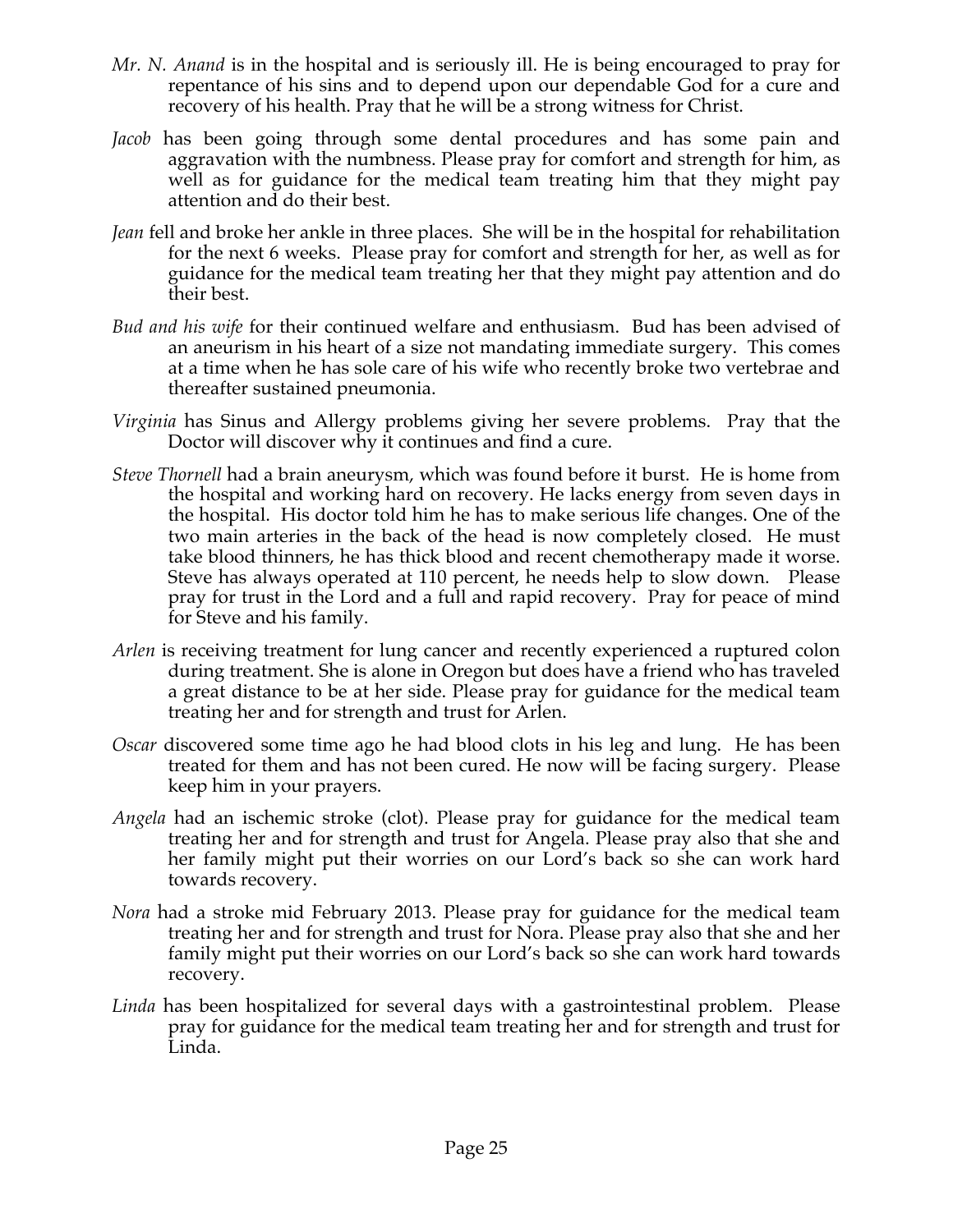- *Dester* is suffering from unknown skin and diseases. Please guide the medical team treating him to find out what the problem is and cure it. Pray also for Dester to trust in the Lord.
- *Lee* has Arterial Fibrillation, sheis doing much better and she and her family thank you for your prayers. Her pain level is high and some medications have bad side effects. Please continue her in Prayer in the weeks ahead as she heals.
- *Nell* recently adopted two children and has just been diagnosed with multiple myeloma.
- *Mary Lou* has been suffering with seizures. She was in the hospital with a 24 hour monitor and is being sent home from the hospital with two medications and orders to return in 2 months for another MRI to review whatever is going on in her brain. Please pray for guidance for the medical people treating her, as well as peace of mind and trust in God for her and her family.
- *Kathleen* has spent the last two weeks in the hospital. She has been diagnosed with colitis, shingles and possibly colon cancer. Pray she will be comfortable and begin to heal.
- *Rachel* has Mitochondrial Myopathy. This is a hereditary disease of the muscles and they do not have a cure for it. Part of her pain is her family does not believe she is indeed ill, as she appears to be just fine. Please pray her family will learn the truth and be supportive of her; pray also the medical people treating her will find the right measures to minimize the disease. Most particularly pray for Rachel's trust in God.
- *Nicolas* is in the hospital with serious symptoms of a heart disorder. Please pray for peace of mind for him and guidance for the medical team looking for the cause and cure.
- *Juanita* is a young girl who was in a coma because of a blood disease. She has not come out and is gaining strength. They are awaiting results from blood samples. Her family thanks you for your prayers and asks that you continue.
- *George* had foot surgery. Please give thanks for the surgery and pray for a full and rapid recovery.
- *Nellie* is in the emergency room of a hospital in a great deal of pain. Please pray for peace of mind for her and guidance for the medical team looking for the cause and cure.
- *Lauralee Meade* underwent a lumpectomy on Friday after Thanksgiving. A further anomaly has been discovered and she had additional preventative radiation treatment. Please pray for a complete remission of the cancer. Pray also Lauralee will maintain her great attitude and trust in God.
- *Bill, Sara's husband,* had a third abdominal surgery on 22 November 2011, to remove a tumor. Bill is doing better keeping the doctor's instructions, for which we are all grateful, including taking chemotherapy once a day for one more year. He has decreased the consumption of alcohol and eating at least mostly properly. Please pray for help for him to continue do all this. Please pray also that Bill might turn his heart outward to help those around him, as well as live a long and healthy life to the honor and glory of God. Pray also for peace of mind for Bill and his wife Sara.
- *Kay Denton* (Mrs. Kay) has had a chest infection, perhaps viral, but seems to be getting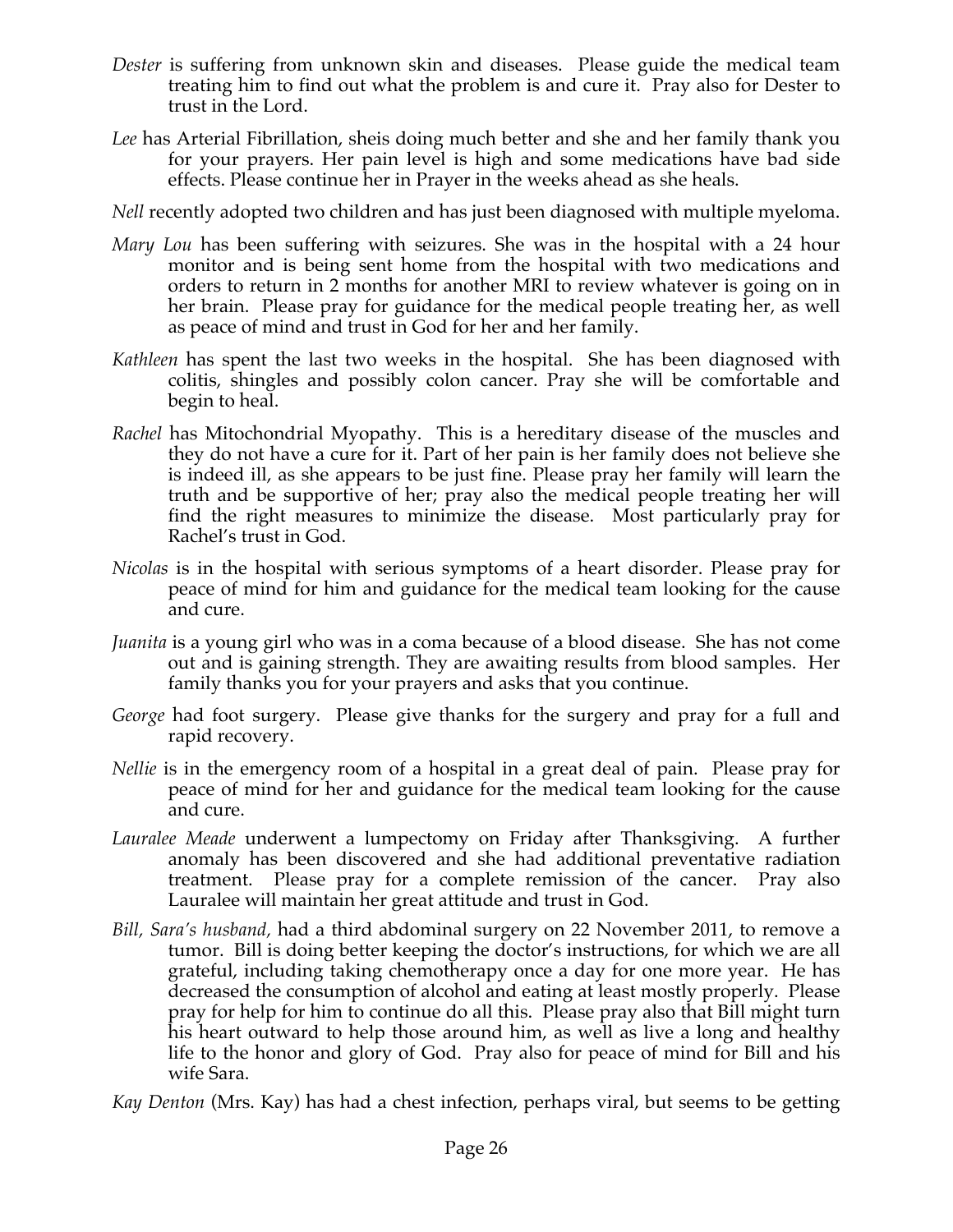better. Please pray for continued peace of mind for Mrs. Kay and her family. Give thanks for her trust in the Lord and her positive attitude.

- *Matt Alcantara*, age 16, came back with ZERO SCANS again in August 2014! Matt has Osteosarcoma (bone cancer), a very rare and often lethal form of cancer with limited treatment options. This is a disease that is about 90 percent fatal in a couple of years. He has no hip joint on one side, but he walks and swims! Courage? Guts? You bet! Please also give thanks for the great faith of Matt and his entire family. Their faith and trust is a wonderful example for each and every one of us. But, now is not the time to stop praying. Actually, it never is the time to stop praying!
- *Judith Clingwall* is afflicted with Multiple Sclerosis (MS). She is currently in Laurel Place, an extended care facility in Surrey, British Columbia. Judith's condition has worsened recently. Please pray for her to take an active part in her own life, for her strength, peace of mind, trust in God and remission of the disease so she might return home to her family. Pray also for strength for her husband Martin as he deals with all the problems and stress of Judith's situation.
- *Vince (age 15),* reoccurrence of Osteosarcoma, recent testing found a nickel sized tumor in his lungs. The doctors are consulting with a specialist in Houston. Please pray for guidance for the medical team and for peace of mind for Vince and his family.

### *Healing and Patience*

- *Kym* (43) has various hip problems which seems to be related to osteoarthritis. And, her mother *Ruth* is in the early stages of dementia. Pray for guidance for those treating both of them, as well as patience and trust in the Lord for both of them.
- *Christopher* has had problems with his leg for some time. Now he has to have it casted and it will stay that way for what to him seems an interminable time. Pray for patience and peace of mind for this young man who has much he wants to do.

#### *Thanksgiving and Continued Healing*

- *Carolyn,* (Charlie McCormack's mom) was hospitalized with a blood clot in her arm, she is back home and doing well. Please pray the clot will continue to abate without damage to her system. Give her trust in the Lord and peace of mind for her and Charlie, too.
- *Daisy Lee* is recovering from necrotizing fasciitis, which manifested on 30 January 2015, causing the loss of her right arm and her left hand, as well as parts of both feet. She has turned the corner and is fighting towards recovery. Daisy has kept her faith, as she becomes more well, less in people's thoughts and prayers it will be a lot tougher for her. Please pray for strength for her and her family and friends as time moves on. Her family is thankful for all the support they have received during these past couple weeks and hopes all will continue to pray for Daisy's speedy recovery. Pray for peace of mind and trust in God for Daisy's family, her husband and children Tiffany and Chris.
- *Michael Lenahan* known to all as *Bullet* was hospitalized on 18 March 2015, and had a stent placed in a cardio artery. All went well and he is recovering nicely. Please give thanks for the great result and pray for a complete and rapid recovery for Bullet.
- *Janet Jessup* had a stroke on 3 July 2014 and heart problems that were causing huge issues for her. They seem to have gotten her stabilized and she is going home from the hospital. Please join the entire family in giving thanks for this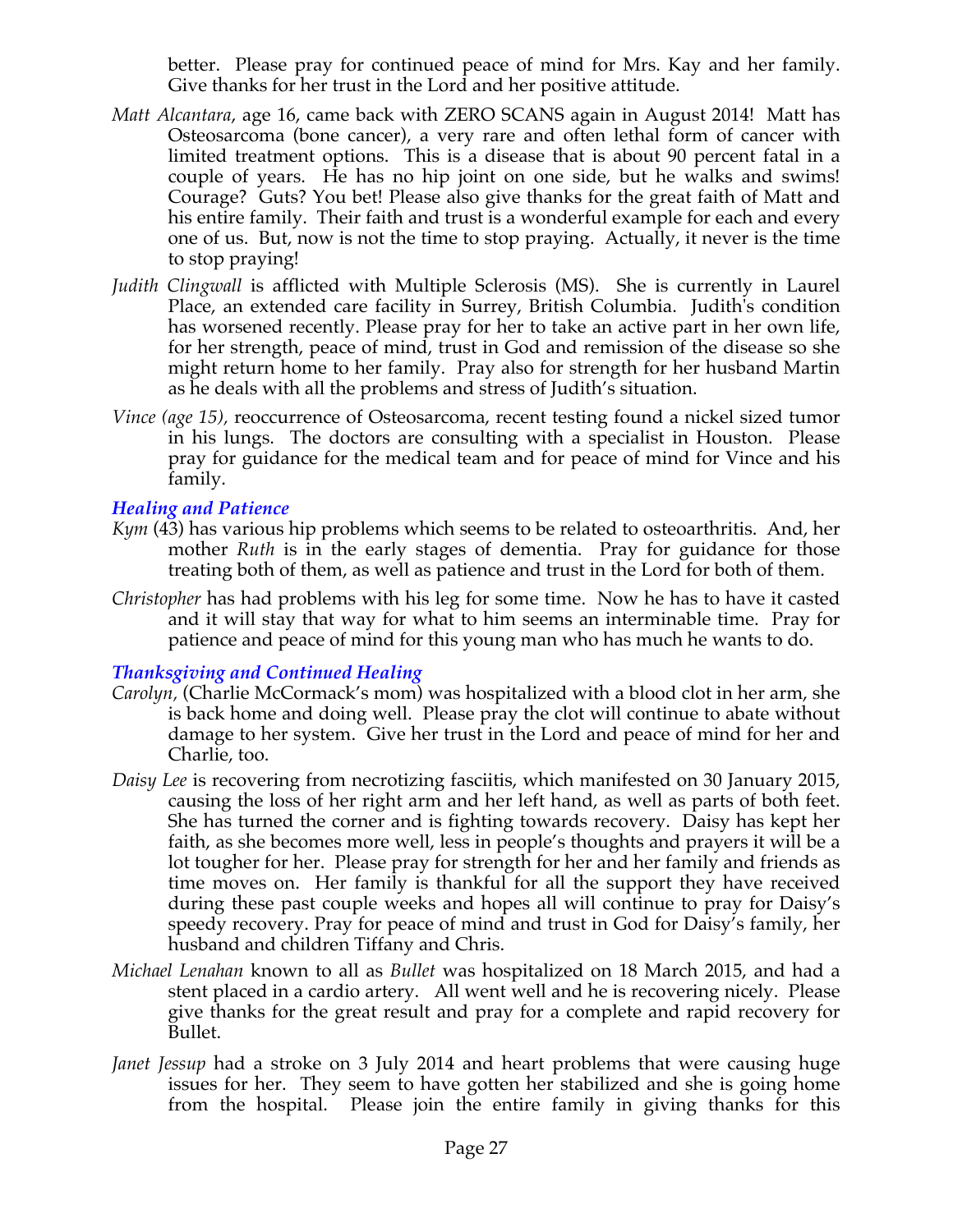wonderful development. Please pray for those treating her to find the appropriate treatment and for trust in God and peace of mind for Janet and her family, in particular her husband of 43 years, Rev Roger Jessup, retired minister of Saint Joseph of Arimathea Anglican Orthodox Church.

- *Arch Crittenden* has Multiple Myeloma (cancer cells in bone marrow); without this treatment life expectancy is one to two years. As long as he can tolerate the daily oral Revlimid treatments, it seems he can carry on. Arch is not worried about the weight loss side effects, he says he planned ahead for that; the hair loss does have him concerned as most of that has already left. There is very good news, X-Rays show no holes in his bones. And he can still travel about and visit his family! This is super, please join Arch and family in giving thanks. Arch and his lovely wife Kathy ask that you pray for their trust in God to remain strong and for a good outcome.
- *Aleyne Bergman* had a pacemaker installed on 26 January 2015. Please give thanks for the medical team paying attention, doing their best and for the good outcome. Pray also that Aleyne and her husband Ron, as well as the rest of her family will be able to put their worry on God's shoulders. Please pray also for a complete and rapid recovery for her.
- *Dick Gray* has a Merkle Cell carcinoma just under his sternum carcinoma which is considered a stage four carcinoma since it has 'metastasized'. After much treatment and hospitalization the main site is less than half the size and there are no new tumors. He continues the fight. Please give thanks for the good results so far! Pray for those contemplating the treatment that they might be guided to the correct choice and do their very best. Pray also for peace of mind and trust in God for Dick and his wife Jennifer. Dick is the Treasurer and a Vestryman at Saint Paul's AOC in Missouri.
- *Jenny,* wife of Adam, mother of two, (niece of Marianne Lane) had difficulty breathing the night of 22 January 2015. Adam brought her to the hospital. After considerable thought and testing, they found a growth thought to be scar tissue from intubation when she was an infant. On 28 January 2015, they preformed a mechanical expansion to allow her to breathe which was a success. Please give thanks for the great result and pray for a full recovery and that the opening will stay clear.
- *Sam* had surgery on his entire large intestine that had become infected. At the time of the operation he was just hours away from a complete organ shutdown. He had had turmoil in his life over the years. Sam is now in the ICU and his Minister visited him and explained to him God had given him another chance for him to make things right with his Lord. Pray for his good health and his spiritual life with Jesus.
- *Marv Rogge* had successful heart valve replacement surgery on or about 20 December 2014. Other than a desire to chew his food way too much, Marv is doing great, up and about. Please join Marv, his lovely wife Marian and the rest of the family in giving thanks to God for the great result. Pray for a full and complete recovery.
- *Ian* had surgery to remove excess skin rendered a nuisance by controlled lost of 200 pounds. Please give thanks for the successful result and for those treating him to have paid attention and done their very best on the lengthy surgery, taking the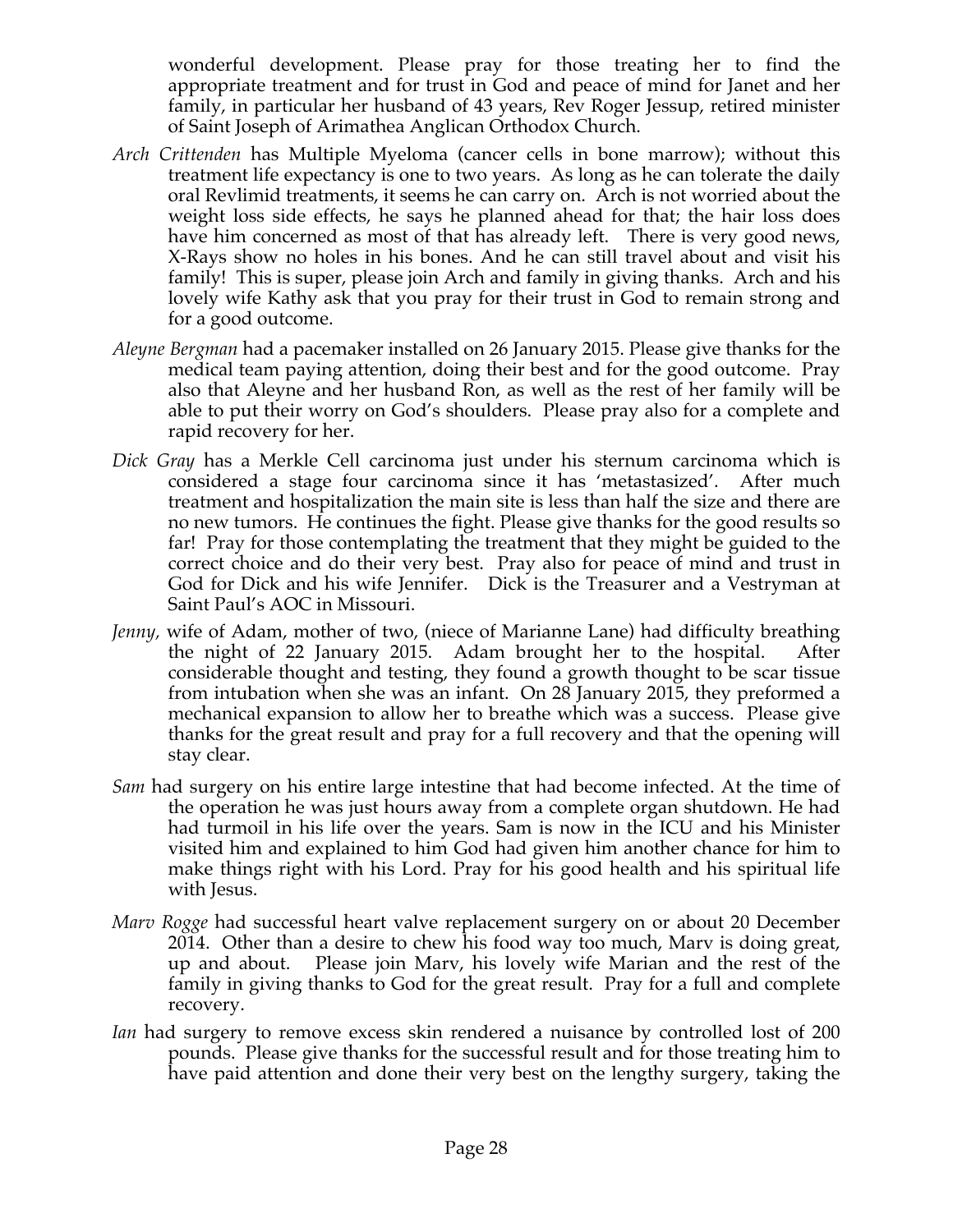best possible care of him. Please pray for his continued recovery and strength for his Mother who will be in charge of his after care.

- *Jenniffer* had surgery for breast cancer on 15 October 2014, which seemingly went well; please give thanks for that. She has had other complications which preclude her from making a full recovery in particular the drugs are making her terribly sick; please pray those will be overcome. Pray for help for Jenniffer to keep her trust in the Lord and let Him carry her worry and concern as she recovers. Please pray also for strength and courage for her family as they try their best to help her.
- *Jim* had infection complications from diabetes in his foot. The infection appears to be under control and he has been released from the hospital. Please join in giving thanks for the quick and good result and pray for complete healing.
- *DiAnne Thornton* had back surgery 23 September 2014, with apparently good result. Please give thanks for the good result and pray the L5 decompression will allow her walking abilities and balance to be restored.
- *Alice* had a mastectomy on 17 September 2014, that apparently went very well with a good result. Please give thanks for the good outcome and pray for full healing and complete remission.
- *Mary* had successful hip replacement on 10 September 2014. Please give thanks for the successful surgery and ask for God's help in her recovery.
- *Kathy* had what seems to be very successful surgery on Wednesday, 3 September 2014, for cancer that returned somewhat unexpectedly. Please give thanks for the good results of the surgery and pray that the cancer will be held at bay by this action. Pray also for Kathy and her family to let God carry their worry, concern and terror so that Kathy can recover fully and quickly, so as to gain the best result. Help their entire family to keep their full trust in God.
- *Peggy* had very successful knee replacement surgery 26 August 2104. She is going home on 29 August 2014 with no pain! Please give thanks for a great result.
- *John Evetts* had successful extensive heart surgery; he is still in the hospital and recovering. He is in good spirits. John and his family thank God for the answer to many prayers on his behalf. John is a minister in the Anglican Episcopal Church which as a relationship with the AOC. We look forward to his return to his ministerial duties at St. George's Anglican Church in Ventura in the near future.

John Evetts entered the ministry after a lifetime of work in industry and business as well as service in the Armed Forces in Vietnam. Like the Apostles, he came to the ministry from the secular world of work. Rev. Evetts is married and has two daughters and two grandchildren.

We thank the Rev. Evetts for his service to our country and his continuing service to God and His people.

- *Mary Thornell* has been battling colon cancer for three years now, she is currently treating at the City of Hope. Things seem to be going well. Please pray for guidance for those treating her, as well as strength, guidance and peace of mind for Mary and her husband Jim, as well as daughter Janice and son Jimmy, as she undergoes treatment.
- *Jim Thornell (Jet)* seems to have recovered from the five stomach ulcers and now is dealing with blocked coronary arteries and taking care of Mary. Please give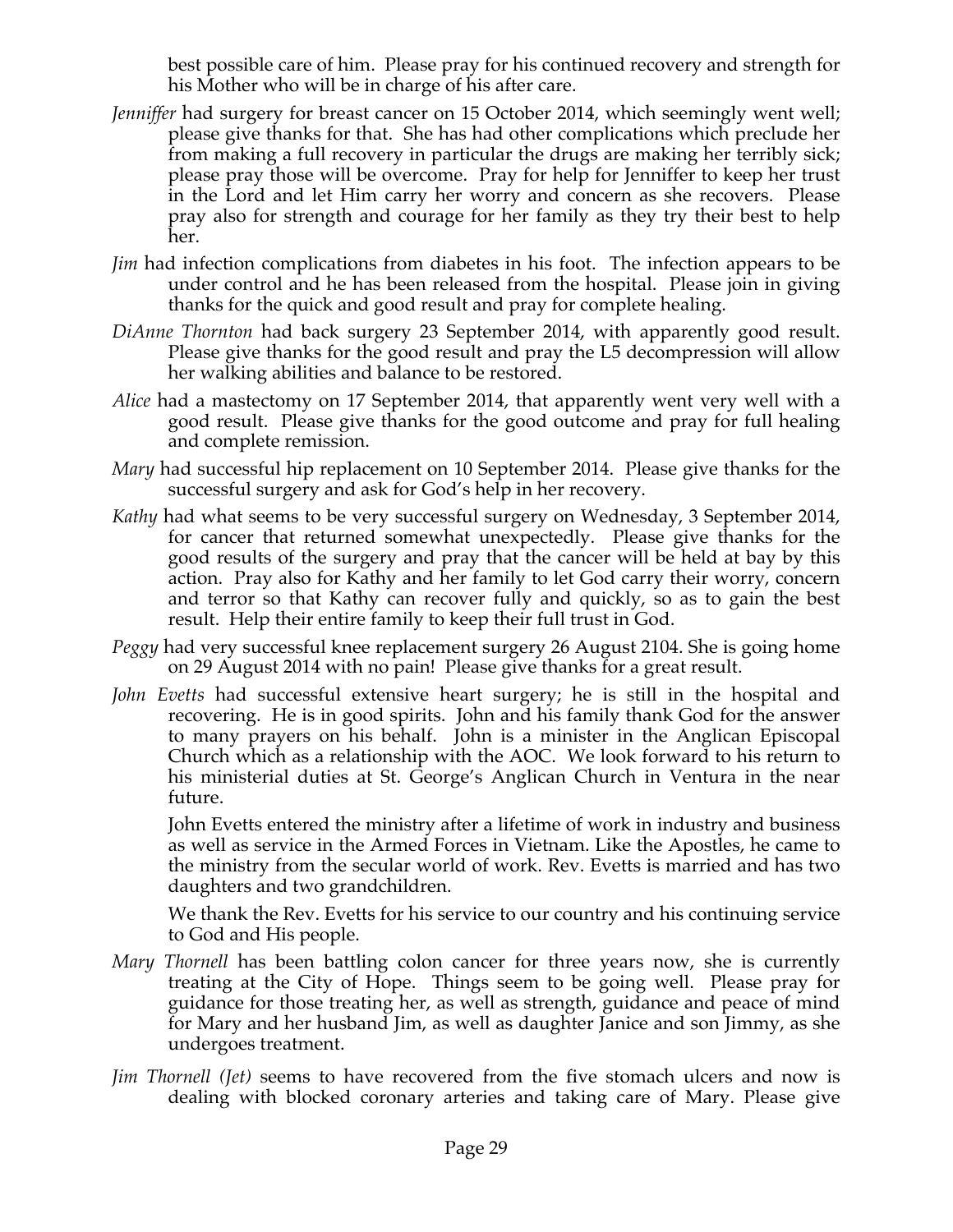thanks for the great result and also for the strength, guidance and peace of mind our Lord gave Jet and his wife Mary, as well as daughter Janice and son Jimmy, as he underwent treatment.

- *Al* had an abscess found on his liver for which he was hospitalized, it turned out to be benign and will not require surgery, he has been released from the hospital. Please give thanks for this good result and pray for continued healing.
- *Elma* is suffering from cancer. She was taken home from the hospital on the advice of her Doctor. We were asked to pray that Elma's remaining time here on earth might be good and that Elma and family might put their trust in the Lord and let Him carry their worry. Since then, Elma's Bishop told us a great Miracle of the Lord is working over Elma. Doctors sent her home to die, but now she seems to be doing all right. On behalf of her, thank you for all of your prayers. Please continue praying for her complete healing.
- *Dennis* has heart problems; now the medical people treating him discovered a large mass on his liver which turned out to be a cyst! Please give thanks for this great development and pray for peace of mind and trust in the Lord for Dennis and for God's guidance for the medical people treating him that the contemplated surgery might go well.
- *Dwight* had major oral surgery, for which he gives thanks. He is recovering slowly and asks your prayers to speed the process.
- *Mike* is a veteran who has served his country when she called. Please pray he will open his heart to God so He can make Mike's crooked road straight and pull him towards the summit rather than to the pit.
- *Dick*'s left arm was amputated after treating for Merkel Cell carcinoma over a year ago. He has met with the oncologist's and reviewed the CAT scan. Good News! The tumor has been reduced in size—it was down to one half the size that it was in September and there was no indication of a new tumor in the chest area. Dick wanted the Prayer Partners to know and join him in thankfulness to our Lord. Please join Dick and his family in giving thanks to Our Lord Jesus Christ for his recovery as well as for their trust in God.
- *Carol Stone*, the sweet wife of Mike Stone, recovered far better than expected from a severe brain bleed, but fell recently and broke her hip. She still requires 24 hour care, which Mike provides with little help.

#### *Business*

*Mark's* business is in difficulty. He works in a shrinking field, of which he is one of the country's true masters, but there is little work available. He asks that you pray that he can find a way to survive in his industry, which he loves and needs his talents. Pray he can find new sources of business and new ways of doing things, perhaps someone to partner with to better use his talents. Pray also for those who work for and with him that they might do their best to help.

#### *Financial Guidance and Employment*

- *Anne* is unemployed and just interviewed for a position. Please pray she will be employed, if not at this position then that this interview will lead to better prospects. Pray for her ot be encouraged and strengthened by the Holy Ghost.
- *Doug* recently became unemployed from his job of 18 years. He has been applying for jobs, but unable to get one at this time. His wife is working; this is not enough for the family. Please pray he will find employment with a firm that will be able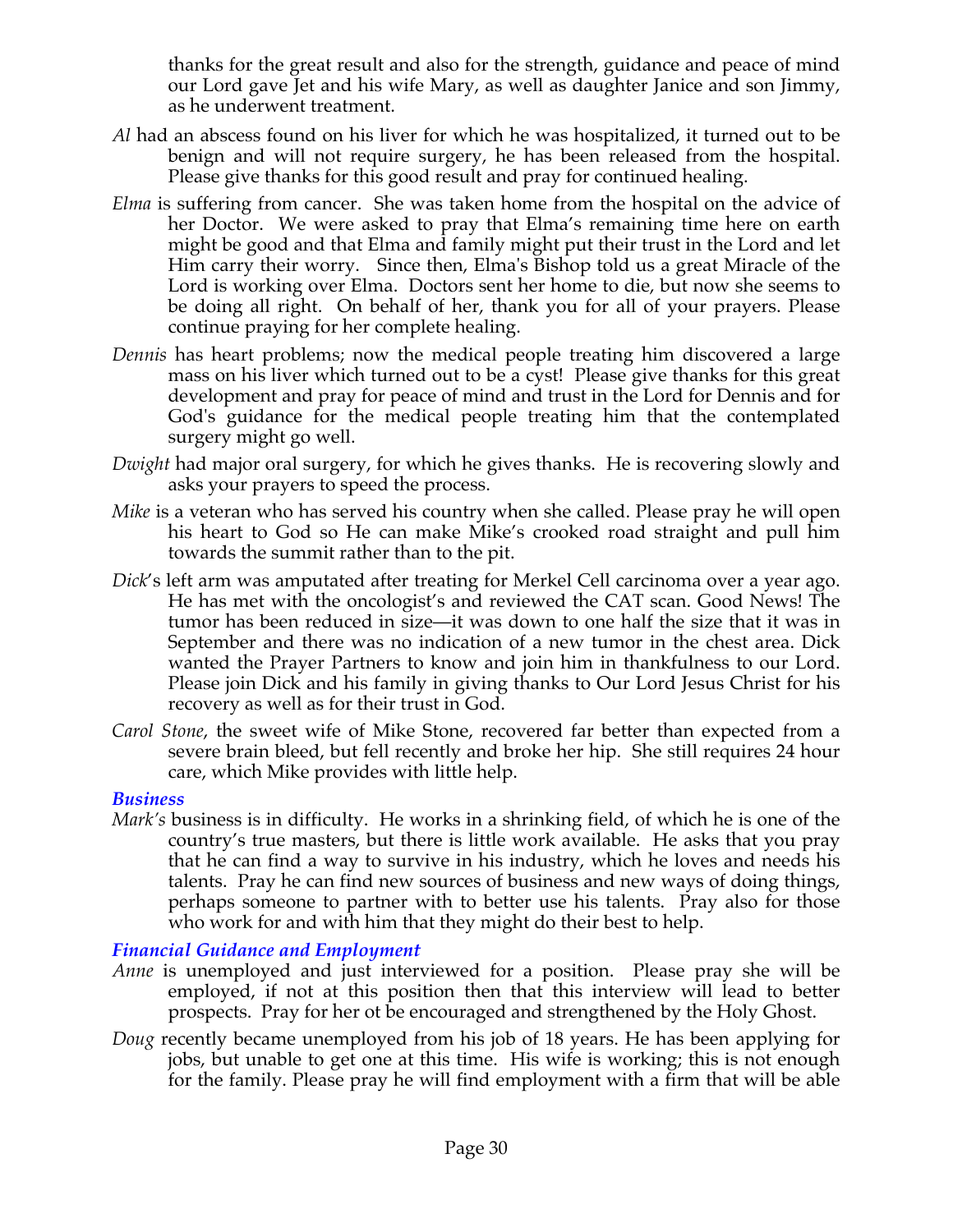to use his considerable skill and hard work to benefit both the firm and the family.

- *Catherine and Lewis* are at a low ebb due to a struggle for employment. Your fervent prayers will be appreciated.
- Lori is considering a potential change in her employment. Please pray for God's guidance in considering all aspect of her potential work.
- *Sara* is concerned about the future with her company. She would appreciate prayers for her continued employment and that her firm might find more and better ways to use her considerable skills.

#### *Financial Guidance and Healing*

- *Clark* is in need of salvation; for God's Will to be done in his life. Pray his family will be blessed with the financial miracles that come from doing His Will.
- *Timothy and Sharon* had their home foreclosed the morning of 15 April 2014. They are experiencing spiritual, emotional and financial crisis at the current time. Please pray for God's guidance as to how they might handle the financial difficulties in which they have found themselves and more importantly have them draw closer to God and each other.
- *Linda, Rick, Christian and Sawyer* are a family experiencing spiritual, emotional and financial crisis at the current time. Please pray for God's guidance as to how they might handle the financial difficulties in which they have found themselves and more importantly have them draw closer to God and each other.
- *David and Lorna* are having financial problems. They are trying to find a smaller home which may be more affordable. *Lorna* has had an ongoing battle with brain cancer, her trips back and forth to the hospital have drained their finances to the point they sometimes struggle to have enough food in the house. Pleaser pray for Lorna's healing and guidance on how they might handle the financial difficulties in which they have found themselves.

#### *God's Strength and Peace of Soul*

*Tommy Dunning* is facing his first Christmas following the death of his only son to cancer. Please pray he can concentrate his heart on what he had and will have in his son through God.

#### *Guidance*

- *Eli* has some mental issues and has lost his way. He was admitted to the hospital for psychological evaluation to get a proper diagnosis and medications and has been discharged. He has yet to come to grips with the demons chasing him. Pray he will return to the Lord and his family. Eli's brother *Carl* has gotten little to no support from the family, he being the one to get Eli into treatment. Daughter Katie seems to be the least helpful. Pray they will ask God to send the Holy Ghost in to straighten things out and they will listen when He speaks to them. The family has been open to the Prince of Darkness and needs help.
- *Debbie* has family problems that must be dealt with and she asks God's guidance in making the correct decisions and how to stand.
- *Edward (45)* had the opportunity to meet with a Christian during the conversation she discovered Edward had some background about God but thought He was not relevant to this day. Edward asked many questions about the Bible and was surprised at the answers and continued to ask questions. They both went their separate ways and the Christian told Edward that she would pray for him. Will you join in prayer for Edward, please?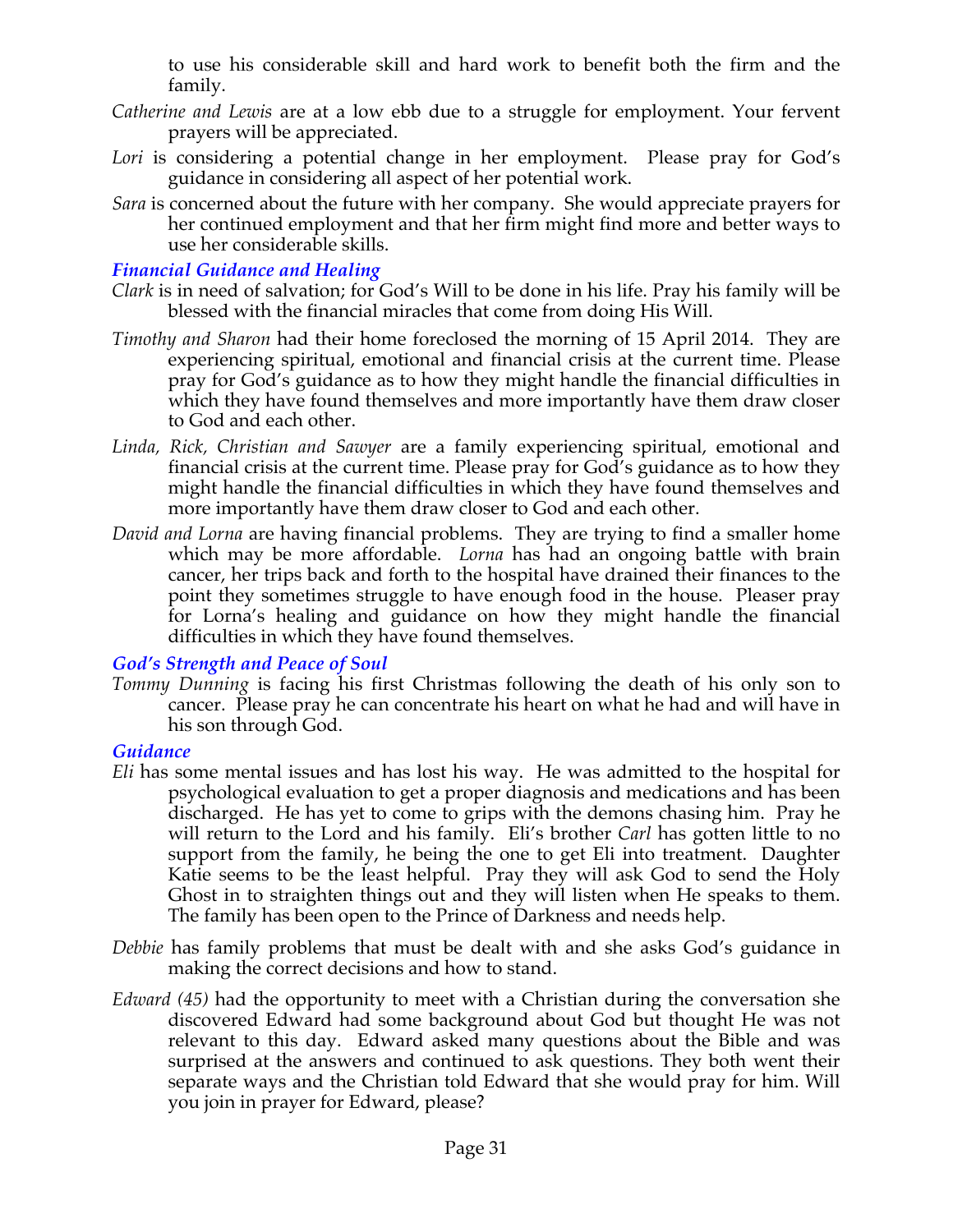- *Kathy* is experiencing severe anxiety and panic attacks. Please pray she can let the Lord calm and direct her in the best path to take to help alleviate these problems.
- *Michael and his Family* ask your prayers for wisdom as they are under trial and affliction to follow the law of the land and yet honor God in so doing.
- *Flora* is in remission with cancer, but has high blood pressure and fatigue. Flora's Mother recently died and this has caused added stress. Please pray that she will be able to let God carry her worry and sorrow so she can do the things she needs to do.
- *Elizabeth and Gunner* need your prayers for their general well being. Pray that they might see the Light of the Lord and let Him guide their lives. Pray they might open their hearts not only to the Lord, but to each other to become one in Him and happiness.
- *Eric and Betty* need your prayers for their general well being. Pray that they might see the Light of the Lord and let Him guide their lives. Pray they might open their hearts not only to the Lord, but to each other to become one in Him and happiness.
- *Eli* has lost his way both spiritually and mentally, please pray for him and his parents Ed and Barb, who are having great struggles seeing their son, go through these afflictions having brought up in a Christian home. Please pray his parents can find a way to help Eli.
- *Marie* has suffered the loss of her husband, her job and her pet all in a short period of time. Please pray for peace of mind for Marie, as well as for trust in the Lord for her and those around her that she might adjust to the changes in her life and move forward to the honor and glory of our Lord with His Help. (140607)
- *Mitten* has a Christian talking to him about Christ. Mitten does not believe and does not seem to care. Please pray Mitten will see the light.
- *Kristen, Rickey and their two children* ask you to pray for grace, wisdom and understanding as they attempt to cope with infidelity, separation and possibly divorce as a result of backsliding from the Lord into the World.
- *Aaron* has a problem seeing is where his life should be leading him. Please pray that he can listen to his father Paul and those around him who want him to work hard and obtain a real education now rather than just coast towards oblivion.
- *Helene and her family* ask your prayers for them as they deal with the loss of Alan, husband and father.
- *Stephanie* seems to be very deeply into post partum depression after her baby was born prematurely. Please pray for her Mother in Law who is going a great distance to help Stephanie and her new Grandson. Pray that Stephanie will be able to direct her attention outward, rather than inward.
- *William* is an elderly man living with his Son and Daughter in-law. William is causing trouble in the family because of his demanding ways and continually using bad language. The family is at wit's end to know how to handle him and will appreciate your guidance and prayers.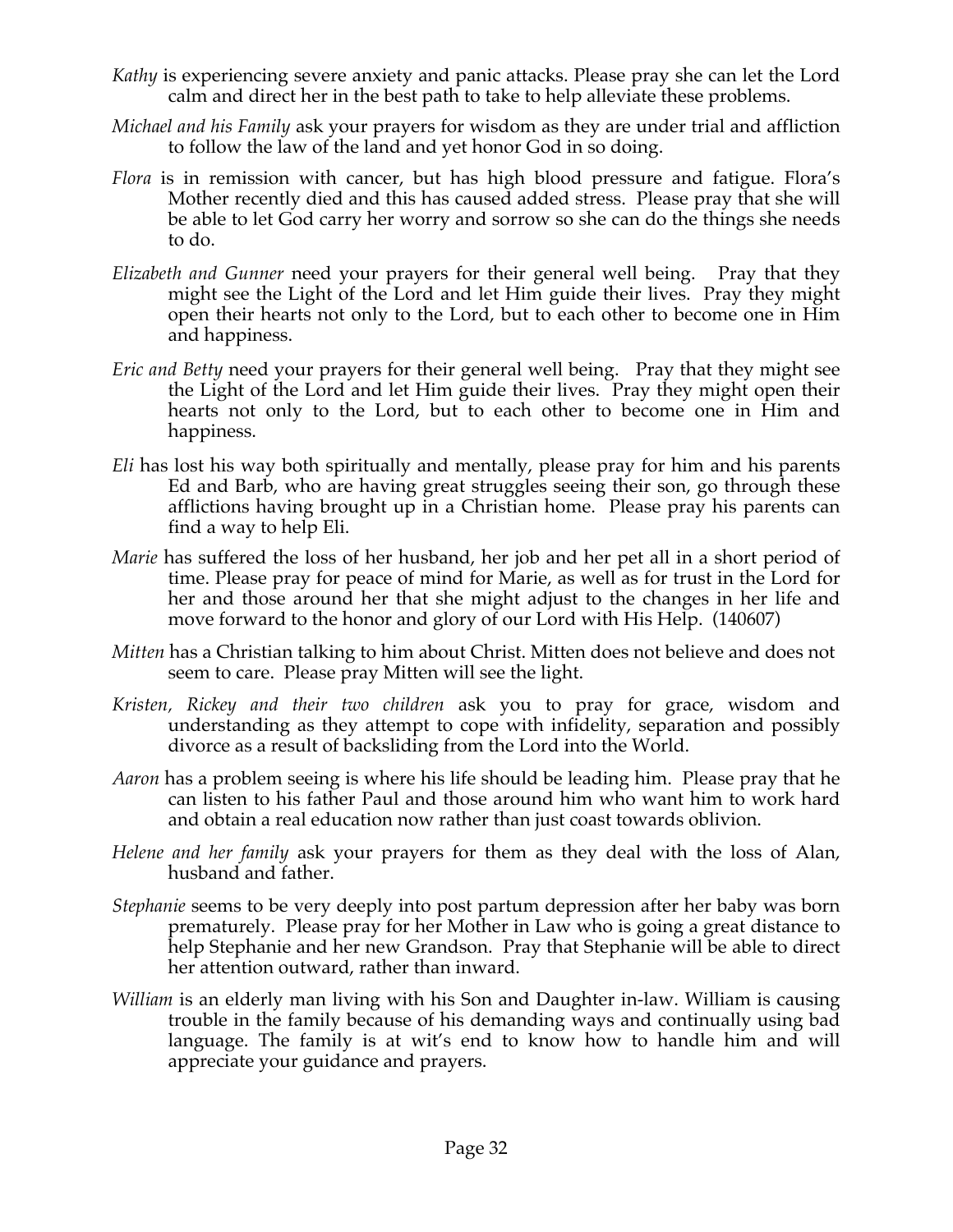- *Caitlin* is in the grip of the Prince of Darkness; she thinks there is escape from reality in drugs. The saddest part is that reality is not as she sees it. Her family is despairing as they can do nothing to help her and ask that you pray for the Holy Ghost to enter into heart and show her the need for change before it is too late.
- *Nathaniel* is in spiritual turmoil. His family and friends will appreciate it if you will keep him in your prayers for him to find the root of his trouble and accept God's help to heal his heart.
- *Sam* and her *two children* that have been living in a shelter and are to lose their place there. Please pray a place will be found they can stay in and recover.
- Please pray *Darlene* will surrender her life to Christ.
- *Norrie* is facing daily exams in the weeks ahead. Pray for calmness and concentration and to do the best possible.
- *Jonathan* is addicted to drugs. He is now in jail awaiting trial. His parents and friends will appreciate it if you will keep him in your prayers for him to find the root of his trouble and accept God's help to heal addiction.
- *Beth* is suffering from ungodly treatment in her marriage. Please pray God will guide her in her behavior, actions and thoughts that she might be able to lead her husband to God so her marriage might prosper to the benefit of them.
- *Brandon* a young man from a Christian family who married a year ago and almost immediately became estranged from him family. As a result he has had a serious problem with keeping the civil law. Please pray for Brandon that he will return to the Lord and the many problems will be eventually settled. Pray the hurt he has caused so many will be helped with our Lord's care and love.
- *Dennis* has some decisions to make and will appreciate our Lord's guidance.
- *Jeanette* has had many members of her family die from diabetes and several are near death now. Jeanette does not know the Lord and is despondent and perplexed about her family and herself. Please pray she can open her heart to allow the Holy Ghost in to bring her knowledge and understanding.
- *Dr. Elizabeth Raj* is teaching a biblical approach to the psychological problems facing many in our society today. She is battling against the growing influence of worldly psychology adopted by the churches themselves. Elizabeth constantly stresses answers are found between the covers of that precious Book, the Holy Bible. Please pray for encouragement, strength, fortitude and courage for her.
- *Abigail* is a teenager who has behavior problems. She feels she is in an area of mental darkness. Please pray that she might look to God for help and not within herself.
- *Sara* asks that you pray for guidance for her as she deals with the stresses of her family and life. Pray that she can separate those things which she can affect from those things which she cannot and give her grace to accept that she cannot do everything and can only change those things within her control. She asks for God's help for her business so that she might remain gainfully employed while keeping up with the needs of her mother and husband and healing her own problems.

*Jacquie* to open her heart to God and accept His Love and Grace.

*Hap* asks you to pray he might be able to trust God will help him make the right decisions at the right time and not to worry uselessly, to change those things he can change, accept those things he cannot change, sleep well to be able to do the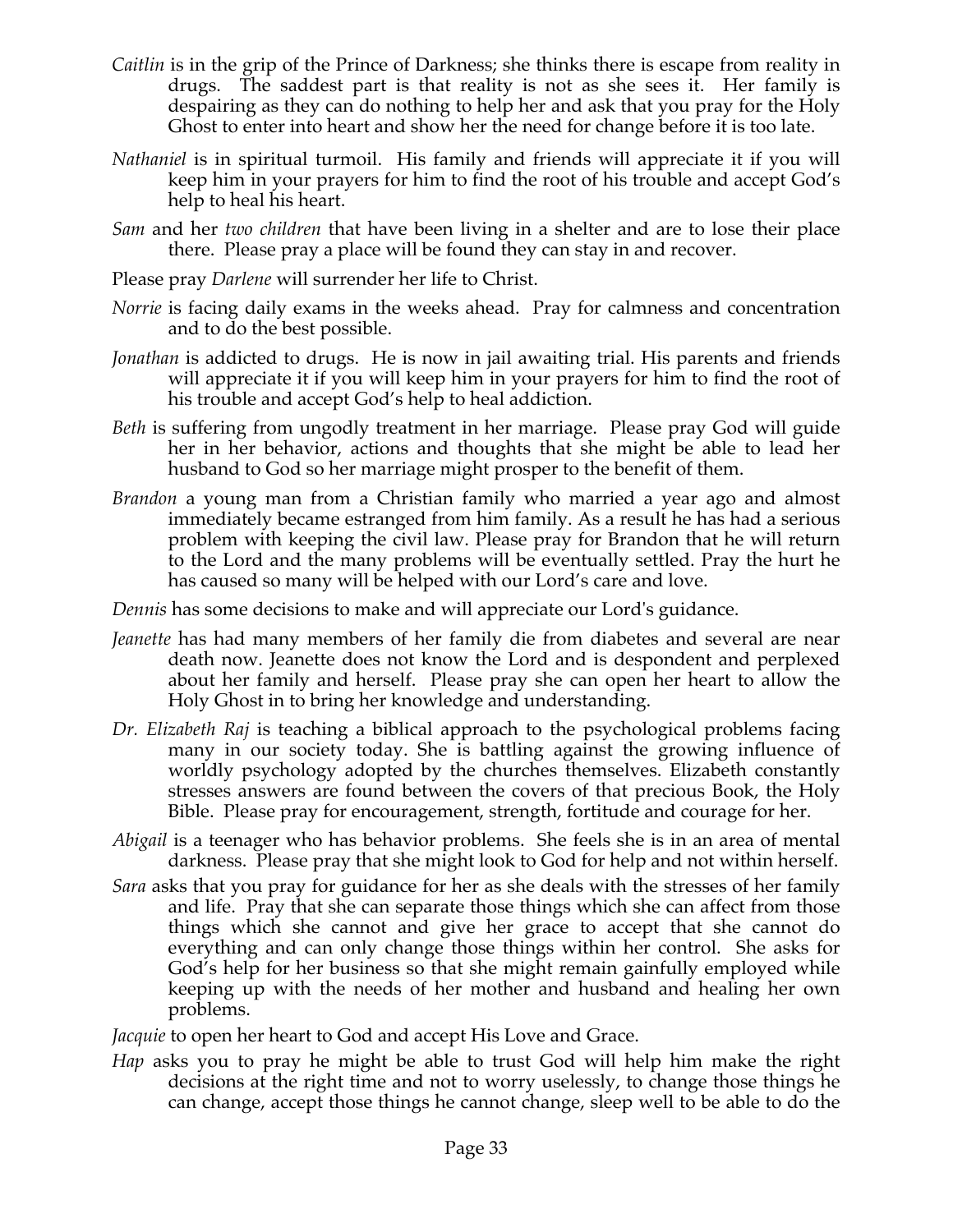correct things with a clear head and that he will open his heart to the Holy Ghost.

### *School Challenges*

Destiny, Blake and Janet

### *Anglican Orthodox Church*

### *Indonesia*

Please pray for the Lord's will regarding the establishment of an AOC church in Indonesia.

**LMIGHTY** God and Father of all who trust and believe in thy dear Son, Jesus **ALMIGHTY** God and Father of all who trust and believe in thy dear Son, Jesus Christ: We seek thy divine will in the establishment of an Anglican Orthodox Church of Indonesia. In this present day of waning faith and compromising ministers, we hope to discover your will in this important matter. Keep us always strong in faith, worship, and practice; purify continually your visible church on earth, and lead us into green pastures of evangelism and love of truth. The people of Indonesia are a precious people in your sight, and we would seek the honor of preaching your Gospel in those great islands. Grant us wisdom to know and do your will always, for we ask it in the Name of thy dear Son, and our Lord and Savior, Jesus Christ. AMEN

### *Pakistan*

The forces of evil are strong in Pakistan. The force of God stronger. Pray for our Christian family there.

#### *Serbia*

Rev. Igor Djurcik leader of Anglican Orthodox Church in Serbia asks us to pray for his students. He has excellent young people in Belgrade who are having services and classes on the Bible.

### *Fiji*

*Savusavu* Fiji Islands is establishing a new Anglican Orthodox Church congregation Rev. Jack Andrew and members from the AOC in Labasa were with them for the weekend for this special time for our Church in Fiji. Pray that our Lord will be with the members in Savusavu as they bring others to his house.

#### *Philippines*

Please pray a *Minister* will be found who would like to serve in Tabuk, in the Philippine Islands. The Anglican Orthodox Church has an established Church there and in the surrounding areas and need a Shepherd to lead the flock*.*

### *Central African Republic*

*Christians in the Central African Republic* are experiencing the ravages of a war between the Muslim and Christians. We have both ministers and members of the Anglican Orthodox Church in Central African Republic. Please pray for God's guidance and protection for all persecuted Christians and those around them.

### *Diocese of the Epiphany*

*Saint Paul's, Moberly, Missouri* would like your prayers that the Holy Ghost might enter more fully into their hearts so that they might be more effective in spreading the Word of God.

#### *Atlanta*

*Bishop Jerry* was in Atlanta, preaching at a church who has in attendance many members of another church founded in 1887 that has closed. Many of those are older, in their late 70s and early 80s. Please pray they will see this is a parish where they can be one with other believers. Please pray the Holy Ghost might enter more fully into their hearts so that they might see their way to come together.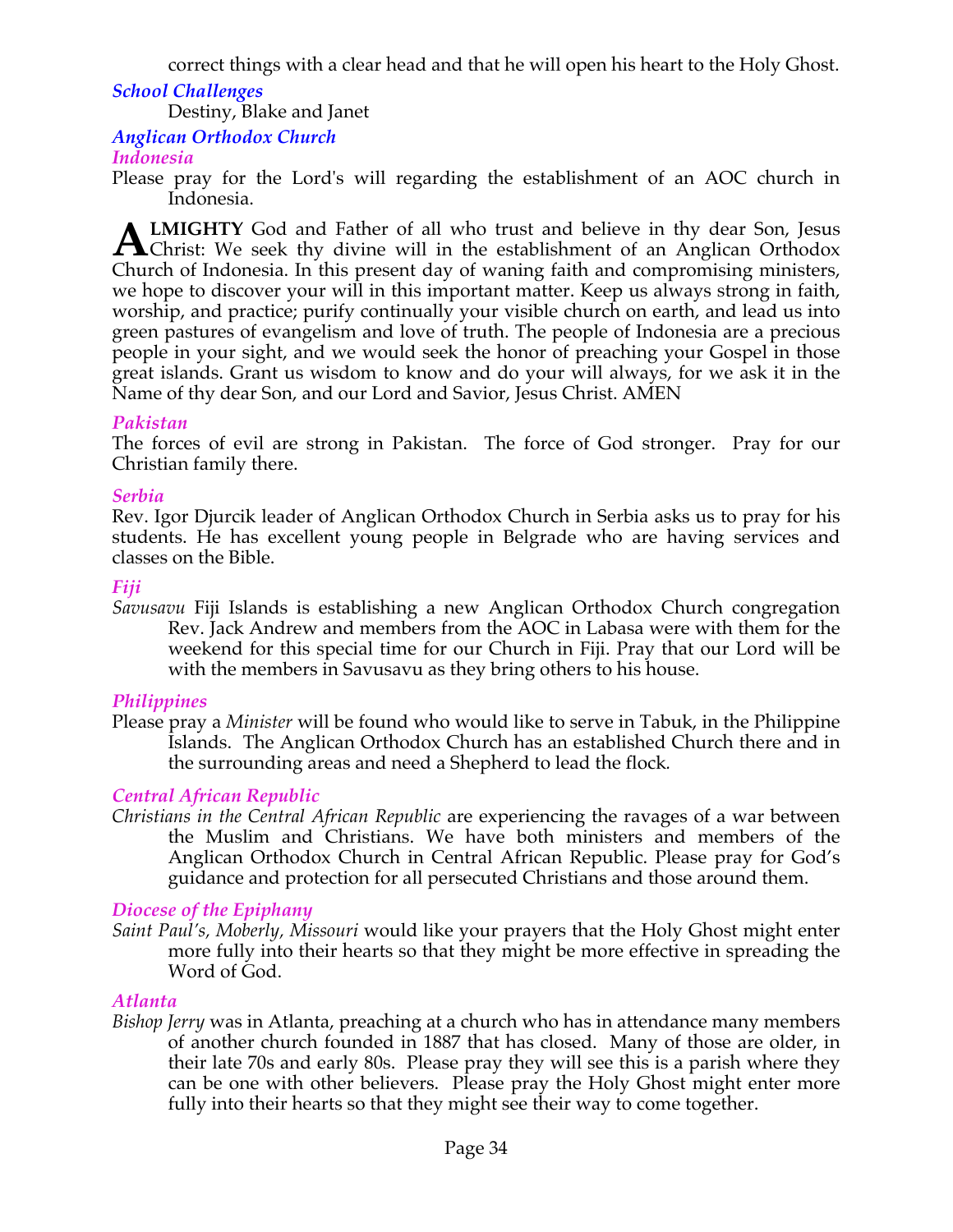#### *Diocese of Virginia*

*Saint Joseph of Arimathea Anglican Orthodox Church* is under a lot of stress. We all are, but they need even more prayer. Rev Roger Jessup, their wonderful minister, had to retire as he was so pressed by the duties of a primary care giver, in addition to all the worries of this world. Pray for trust in God for each member of the parish and for them to find economic relief.

#### *Armed Forces & Contractors*

Kristyna Thomas (Army – enroute to Camp Walker - Taegu / Daegu, ROK), Airman Donny Patton (USAF - Hulbert Field, Florida), Jordan Brown (USMC – Fleet Marine Force - Pacific), Trevor Jennings (USAF - KC-10 Boom Operator – New Jersey), Trevor Di Marco (USN – Whidbey Island, EF-18 Pilot), Kurt Thomas (USN – Camp Foster, Okinawa), Ethan (US Army Airborne – Southwest Asia)

#### *For Our Country*

Our country has lost its way. Over half the people that vote, voted for a government that promises them things it cannot deliver in return for their souls which it can, will and does take. Our foreign policy backs the rise of Islam, we turn our backs on those who would follow God and arm those who murder them. Pray God will raise up a leader from among the people who can turn the country's course 180° and attempt to come back to God. Pray the people will recognize that they are headed down a smooth wide road into the pit, a road that will get smoother and smoother, steeper and steeper until the only possible way is down. Down, into the depths of the pit. Pray people will recognize there is:

- One True and Triune God who is goodness in and of Himself
- All religions are not equal
- All ways of life are not equal;
- The Bible holds the Key to Life;
- All rights come from God, not the State;
- Good;
- Bad;
- Evil;
- Right;
- Wrong;
- Allah is the Devil;
- Abortion is no more than sacrifice of children to Baal.

Pray this recognition will not come too late. Pray we will, each of us, do our duty to God, Country and Family, putting His Honor above all.

#### *Persecuted*

- The Islamist group (ISIS) just took over Quaragosh, the biggest Christian city in Iraq; 164 men, women and children were beheaded. People ask where is God? The real question is where are the people to enforce God's will. Pray the people of the world will see Allah for who he is, the Devil. Pray for those who remain behind that they might find a way to safety.
- Around the world, Christians are under attack, not only in the Muslim world, but from Hindus and others in India. Also, they are under continual attack in the name of "Separation of Church and State" in the western world, as it becomes actively atheist or pro-devil buddy. Please pray for God's guidance and protection for all persecuted Christians and those around them.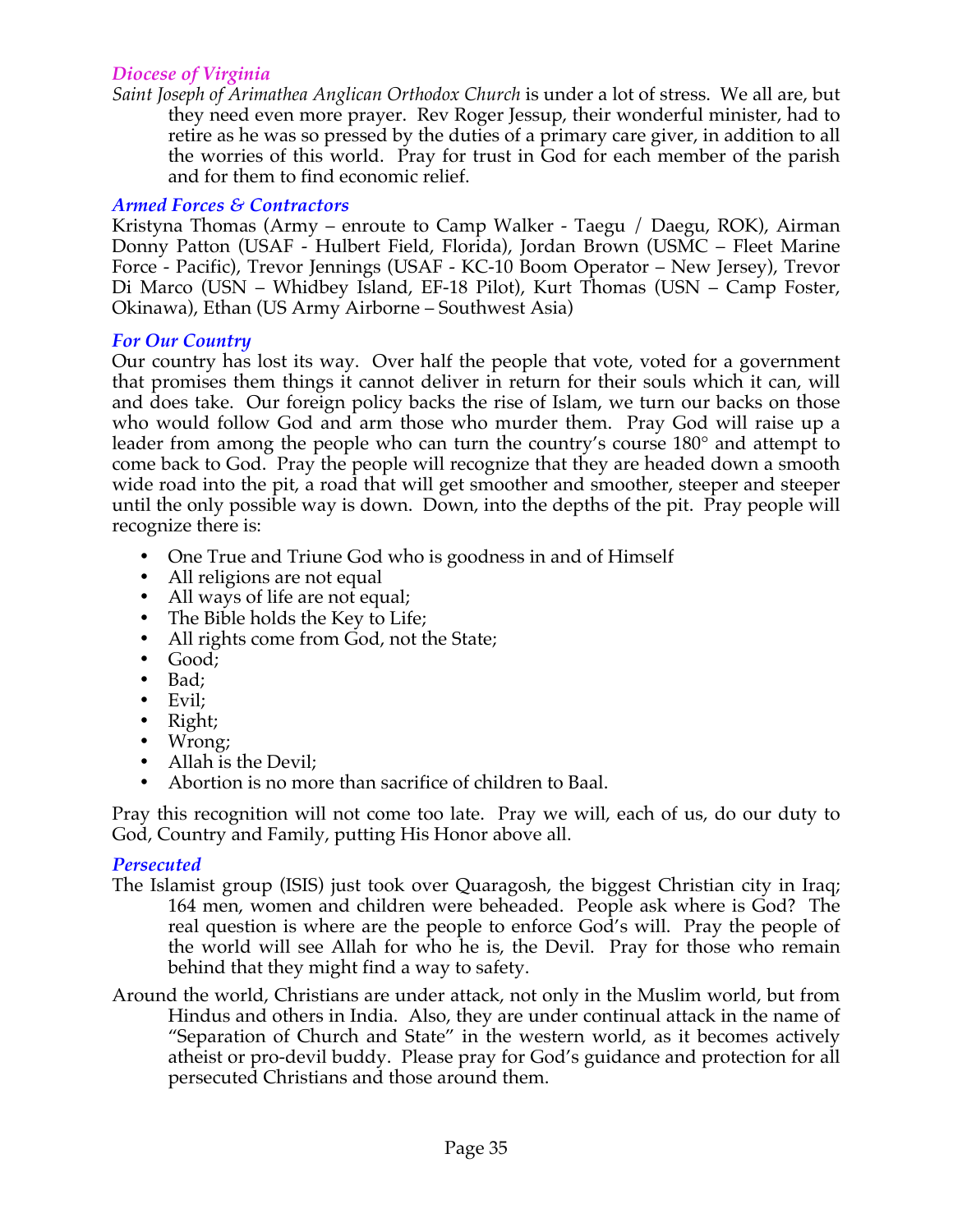*Nathan* had successful surgery on 4 August 2014, to remove a tumor near his heart; then underwent chemotherapy. During a visit on 2 December 2014, the PET Scan found no evidence of cancer. Nathan and his family thank God for the great result, the medical team for paying attention and doing their best and you for your prayers.

### *Various Special Requests*

- *Vanuatu Islands* in the South Pacific have been hit within the last day by a 165 mph Typhoon. Things are not good there. Pray for the people to see clearly what they must do to rebuild.
- The *Anglican Orthodox Church in Peshawar, Pakistan* sustained damage to their building as the result of heavy rains. At present the roof is being rebuilt and they have not been able to hold services. Pray it will be fixed very soon and a new place might be found until the church is restored.
- *Nathalie* is teaching English in a small western Ukrainian town where they are having so many problems. Pray for Nathalie and others around the world who are standing up for Christian principles in their countries.
- This is a horrible time for the *people of India, Christians in particular*; they are having problems with Hunger, Bank Closings, Transportation and Schools not functioning. Pray for the Leaders and Members of our Church in Eluru Andhra Pradesh. Pray their basic needs will be met and God will be close to them in this time of need.
- We ask that you pray, please ask God that the Holy Ghost might give you insight into how you might make the lives of your friends and family better. Remember helping others is not just those who you don't know!

### *Thanksgiving*

- *Bishop Jerry and Debbie Ogles* give thanks for safe travel to Atlanta for the Easter weekend.
- *Jim* has been hospitalized and had several operations for cancer the last few years; his scans now show the cancer to be unchanged for which he asks you join in giving thanks. He has recent good news, for which he asks you join in giving thanks:
- *Garth Neel* finished chemotherapy and radiation for lymphoma cancer. It seems the treatment is working, please see this note from Garth:

Friends, my oncologist tells me that the cancer is now in remission. I hope to return to work on April 13. Thanks for all your prayers.

Blessings,

Bishop Garth Neel

Please give thanks for the great results! Pray also for peace of mind and trust in God for Garth and his family, as well as physical strength.

Garth is the AOC Bishop of Canada with oversight of South America and a really both good and nice fellow.

# *The near future, as well as Next Sunday*

19 April 2015 – Second Sunday After Easter – Holy Communion - Service start time 1000 (10:00 am); welcome or gathering songs before the service at 0945 (9:45 am); **Time 1000 (10:00 am); Location – 10603 Burrell Way, Descanso, CA**